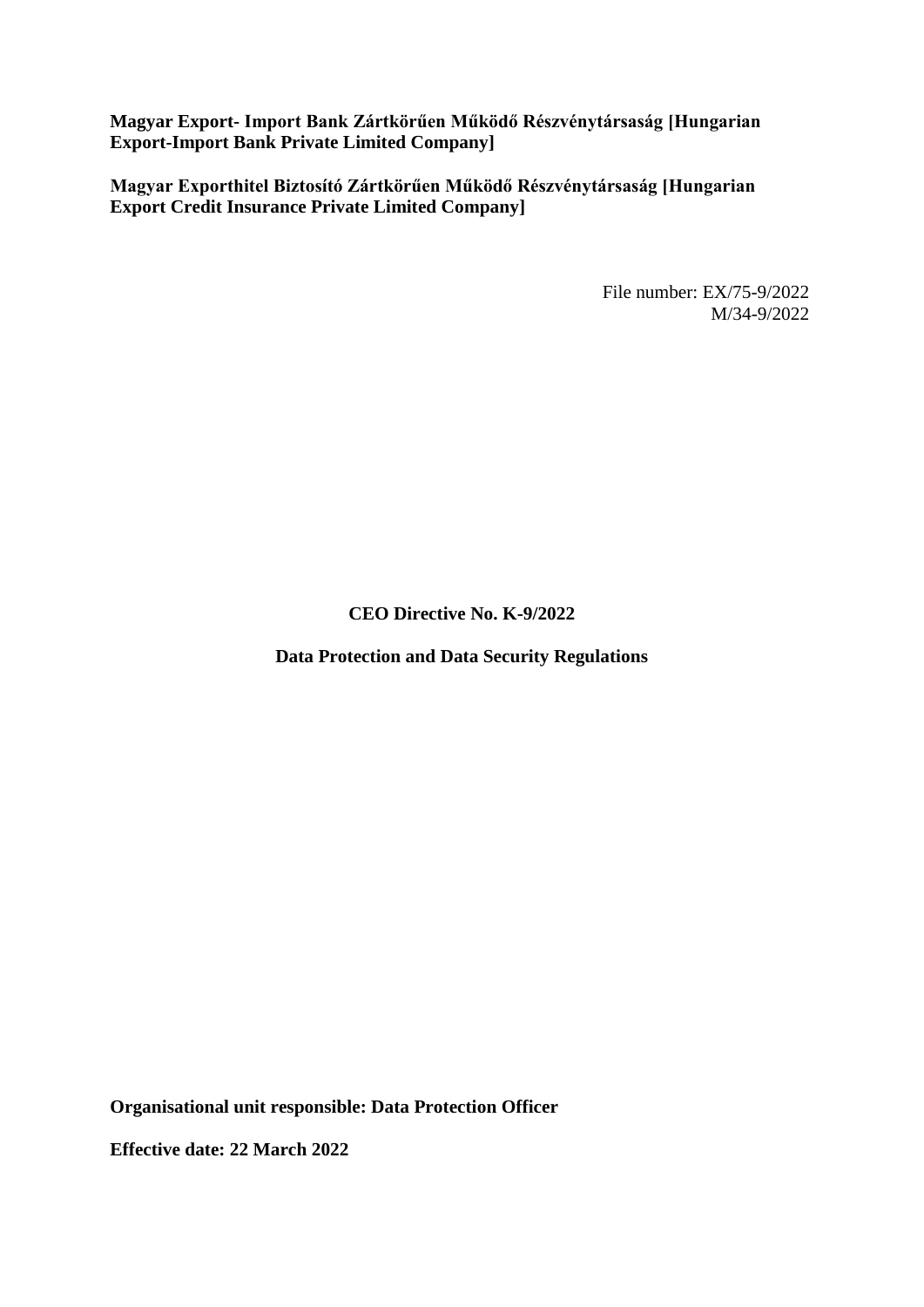# **Table of Contents**

|    | 1.1. |                                                                                           |  |
|----|------|-------------------------------------------------------------------------------------------|--|
|    | 1.2. |                                                                                           |  |
|    | 1.3. |                                                                                           |  |
|    | 1.4. |                                                                                           |  |
|    |      |                                                                                           |  |
|    | 2.1. |                                                                                           |  |
|    | 2.2. |                                                                                           |  |
|    |      |                                                                                           |  |
|    | 3.1. | Chief Executive Officer: has prime responsibility for data protection at the Company      |  |
|    |      |                                                                                           |  |
|    | 3.2. |                                                                                           |  |
|    | 3.3. |                                                                                           |  |
|    | 3.4. |                                                                                           |  |
|    | 3.5. |                                                                                           |  |
|    |      |                                                                                           |  |
|    | 4.1. |                                                                                           |  |
|    |      |                                                                                           |  |
|    | 4.3. | Rules concerning the processing of Employees' Personal Data  15                           |  |
|    |      |                                                                                           |  |
|    |      |                                                                                           |  |
|    |      |                                                                                           |  |
|    |      |                                                                                           |  |
|    |      |                                                                                           |  |
|    |      |                                                                                           |  |
|    |      |                                                                                           |  |
|    |      | 4.4.2. Monitoring of the use of technical devices handed over for work 19                 |  |
|    |      |                                                                                           |  |
|    |      |                                                                                           |  |
|    |      |                                                                                           |  |
|    |      |                                                                                           |  |
|    |      |                                                                                           |  |
|    | 6.1. | Special rules concerning the logging, vulnerability assessment, classification of and     |  |
|    |      |                                                                                           |  |
|    |      |                                                                                           |  |
| 8. |      |                                                                                           |  |
| 9. |      |                                                                                           |  |
|    |      |                                                                                           |  |
|    |      |                                                                                           |  |
|    |      | 11.1. Providing information if the personal data has been collected from the Data Subject |  |
|    |      |                                                                                           |  |
|    |      | 11.2. Providing information if the personal data has not been collected from the Data     |  |
|    |      |                                                                                           |  |
|    |      |                                                                                           |  |
|    |      |                                                                                           |  |
|    |      |                                                                                           |  |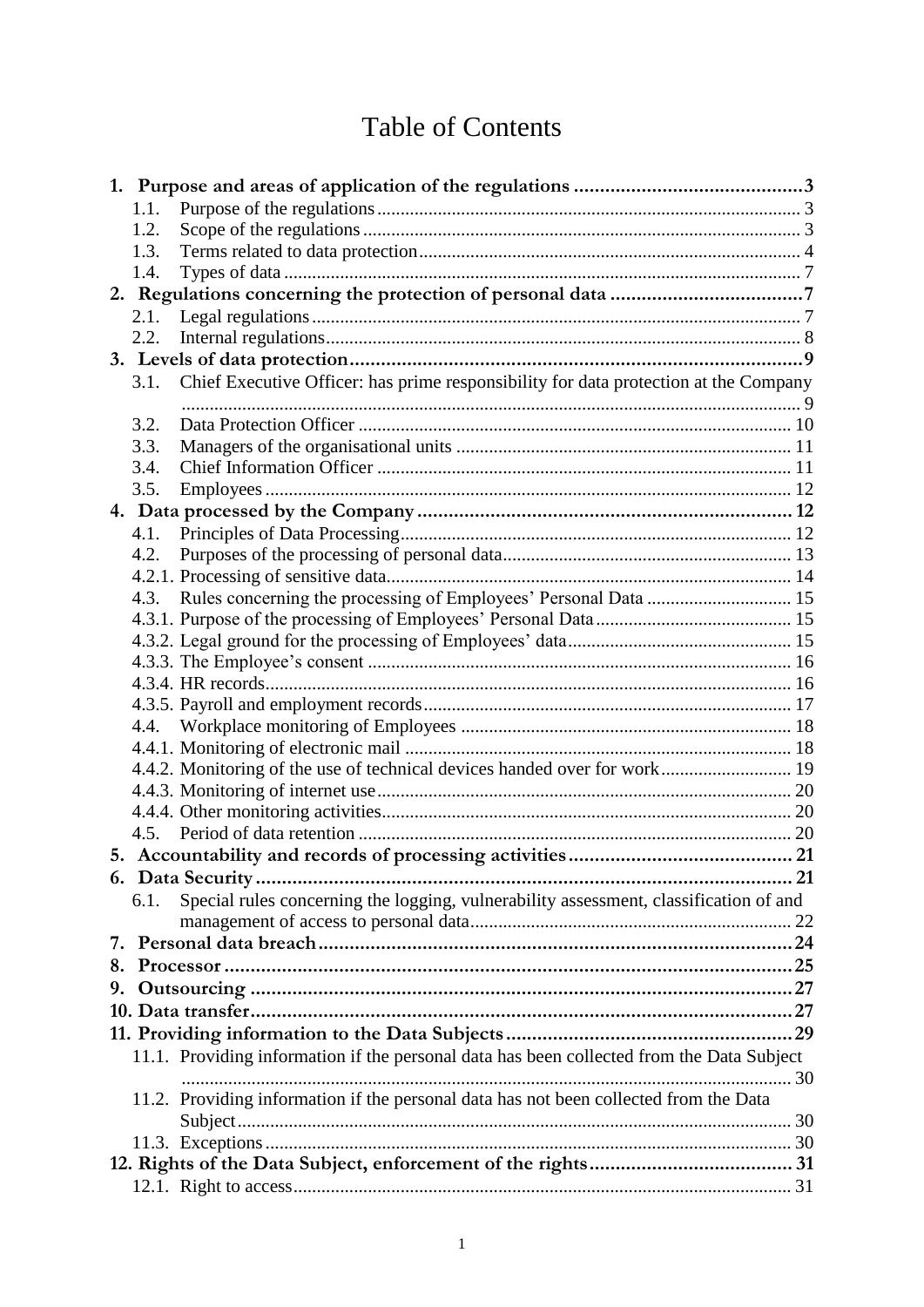| 17. Publication of and access to data of public interest and data made public on the |  |  |  |  |  |
|--------------------------------------------------------------------------------------|--|--|--|--|--|
|                                                                                      |  |  |  |  |  |
|                                                                                      |  |  |  |  |  |
|                                                                                      |  |  |  |  |  |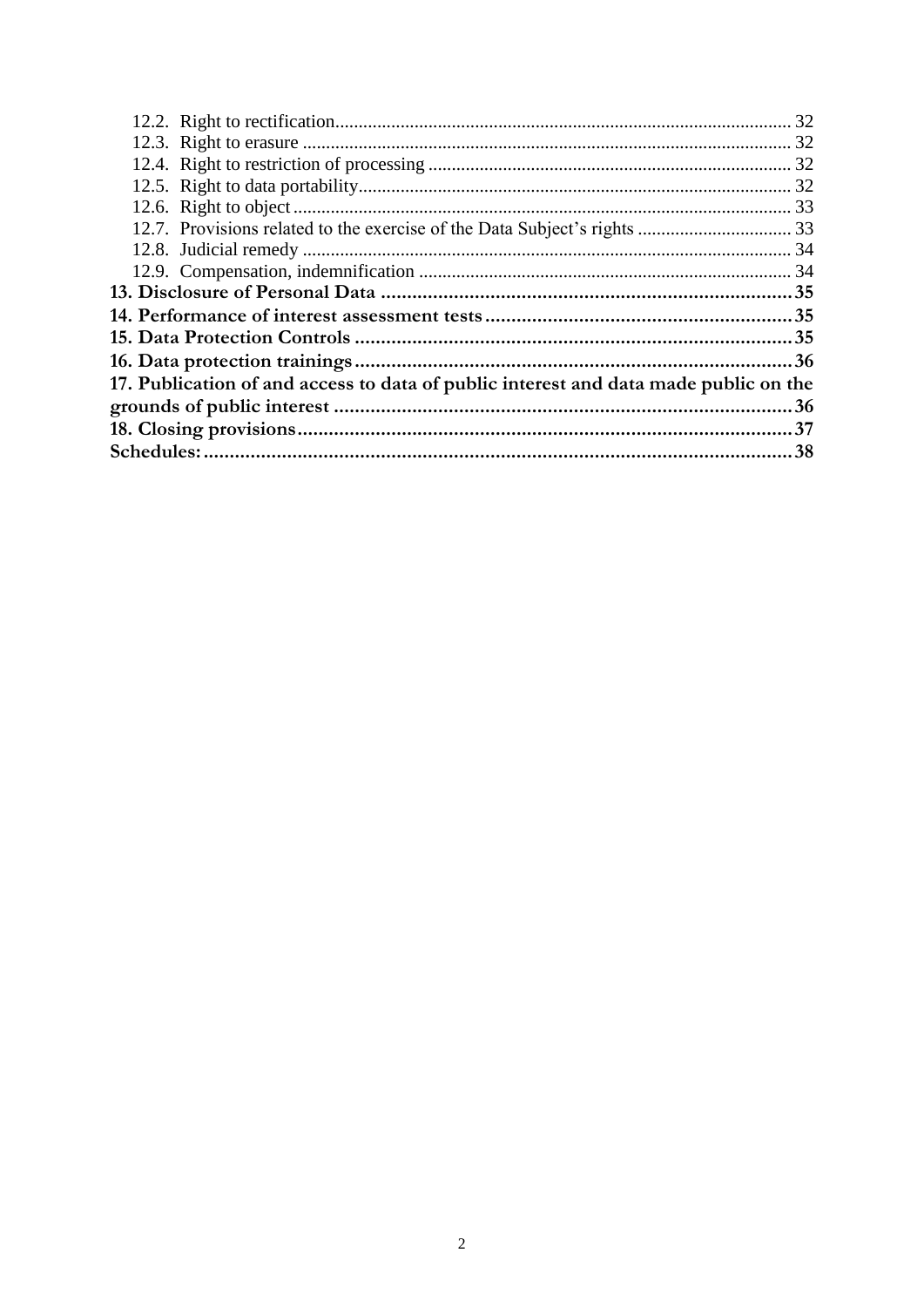## <span id="page-3-0"></span>**1. Purpose and areas of application of the regulations**

## <span id="page-3-1"></span>**1.1. Purpose of the regulations**

The purpose of the data protection and data security regulations (hereinafter: "**Regulations"**) is to define the rules pertaining to the processing, transferability and destruction of personal data, as well as the protection of internal information, at Magyar Export-Import Bank Zártkörűen Működő Részvénytársaság and Magyar Exporthitel Biztosító Zártkörűen Működő Részvénytársaság (hereinafter together: "**Company"**).

The purpose of the Regulations is, furthermore, to define the operational rules with regards to the Company's records maintained in relation to the processing of personal data, to enforce the constitutional principles of data protection and the right to informational self-determination, as well as to ensure observance of requirements relating to data security, through the application of Act CXII of 2011 on informational self-determination and freedom of information (hereinafter: **"Freedom of Information Act"**) and of Regulation (EU) 2016/679 of the European Parliament and of the Council of 27 April 2016 on the protection of natural persons with regard to the processing of personal data and on the free movement of such data, and repealing Directive 95/46/EC (**"General Data Protection Regulation"**, **"Regulation"** or **"GDPR"**).

## <span id="page-3-2"></span>**1.2. Scope of the regulations**

The material scope of these Regulations covers all personal data and all data management and Data Processing involving the Personal Data of natural persons carried out at the Company – at its registered office, and its domestic and foreign representation offices – regardless of whether the data management or Data Processing is wholly or partially performed using computers (i.e. electronically) or manually.

The personal scope of these Regulations covers all senior officers of the Company, the chairperson and members of its Supervisory Board and Board of Directors, its employees, and persons employed under any other legal arrangement for the conduct of work, as well as any trainees performing their internship at the Company.

The personal scope of these Regulations also covers those persons who hold or process personal data while performing their tasks related to the activity of the Company under a contract concluded with the Company (Data Processors, or simply Processors).

With respect to the processing of data related to the performance of anti-money laundering tasks, the provisions of the latest effective CEO Directive on the Prevention and Combating of Money Laundering and Terrorist Financing shall apply.

If a data is also classified as protected data (business and/or bank secret or insurance secret), it must be classified in the strictest security class (5 according to Annex 2 of the Information Security Regulations) and be subject to the stricter legal confidentiality requirements corresponding to the data type. If there is any doubt as to which provisions of these Regulations should be applied to a particular item of data, the opinion of the Data Protection Officer shall be definitive in the matter.

Concerning the processing of classified data, including personal and special data processed within the scope of classified data, provisions of the current version of the Company's regulation on the processing of Classified Data shall apply.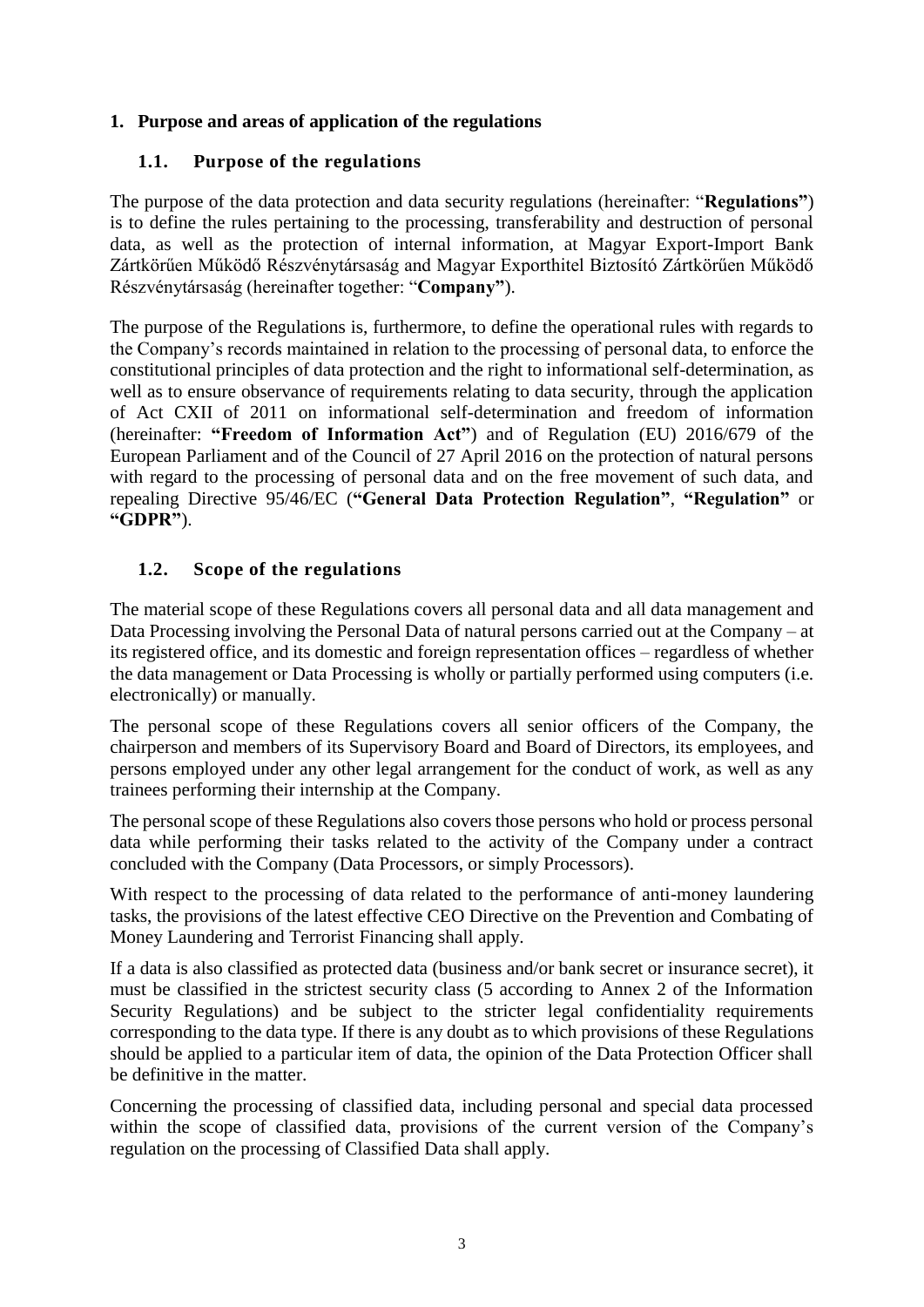## <span id="page-4-0"></span>**1.3. Terms related to data protection**

#### **TERMS RELATED TO DATA**

**Data:** Representation of information in a new form suitable for communication, interpretation or processing. Formalised representation of facts, concepts or instructions suitable for communication, display or processing by humans or automated devices.

**Data Set:** the totality of Data processed in a filing system, regardless of the form in which the data is presented and the method of storage.

**Biometric data:** any personal data obtained by specific technical procedures relating to the physical, physiological or behavioural characteristics of a natural person, which enable or confirm the unique identification of the natural person, such as a facial image or dactyloscopic data.

**Criminal personal data:** personal data relating to the data subject or that pertain to any prior criminal offence committed by the data subject and that is obtained by organisations authorised to conduct criminal proceedings or investigations or by penal institutions during or prior to criminal proceedings in connection with a crime or criminal proceedings.

**Data concerning health:** personal data related to the physical or mental health of a natural person, including data related to healthcare services provided to the natural person that reveal information about his or her health status.

**Data Subject:** any natural person identified or identifiable – directly or indirectly – on the basis of Personal Data.

**Genetic data:** any personal data relating to the inherited or acquired genetic characteristics of a natural person which contains unique information on the physiology or the health of that natural person and which is derived primarily from an analysis of a biological sample taken from that natural person.

**Data of public interest:** based on Section 3 (5) of the Freedom of Information Act, information or data other than personal data, registered in any mode or form, controlled by the Company and concerning its activities or generated in the course of performing its public tasks, irrespective of the method or format in which it is recorded, or of its single or collective nature, in particular data concerning the scope of authority, competence, organisational structure, professional activities and the evaluation of such activities covering various aspects thereof, the type of data held and the regulations governing operations, as well as Data concerning financial management and concluded contracts.

**Data made public on the grounds of public interest:** based on Section 3 (6) of the Freedom of Information Act, all Data which does not fall within the concept of Data of Public Interest, the disclosure, acquaintance or making available of which is required by law in the public interest. In accordance with Section 26 (2) of the Freedom of Information Act, the name of the person undertaking tasks within the scope of responsibilities and authority of the body undertaking public duties, as well as his/her scope of responsibilities, scope of work, executive mandate and other Personal Data relevant to the provision of his/her responsibilities to which access must be ensured by law qualify as data made public on the grounds of public interest. In accordance with Section 27 (3) of the Freedom of Information Act, as data made public on the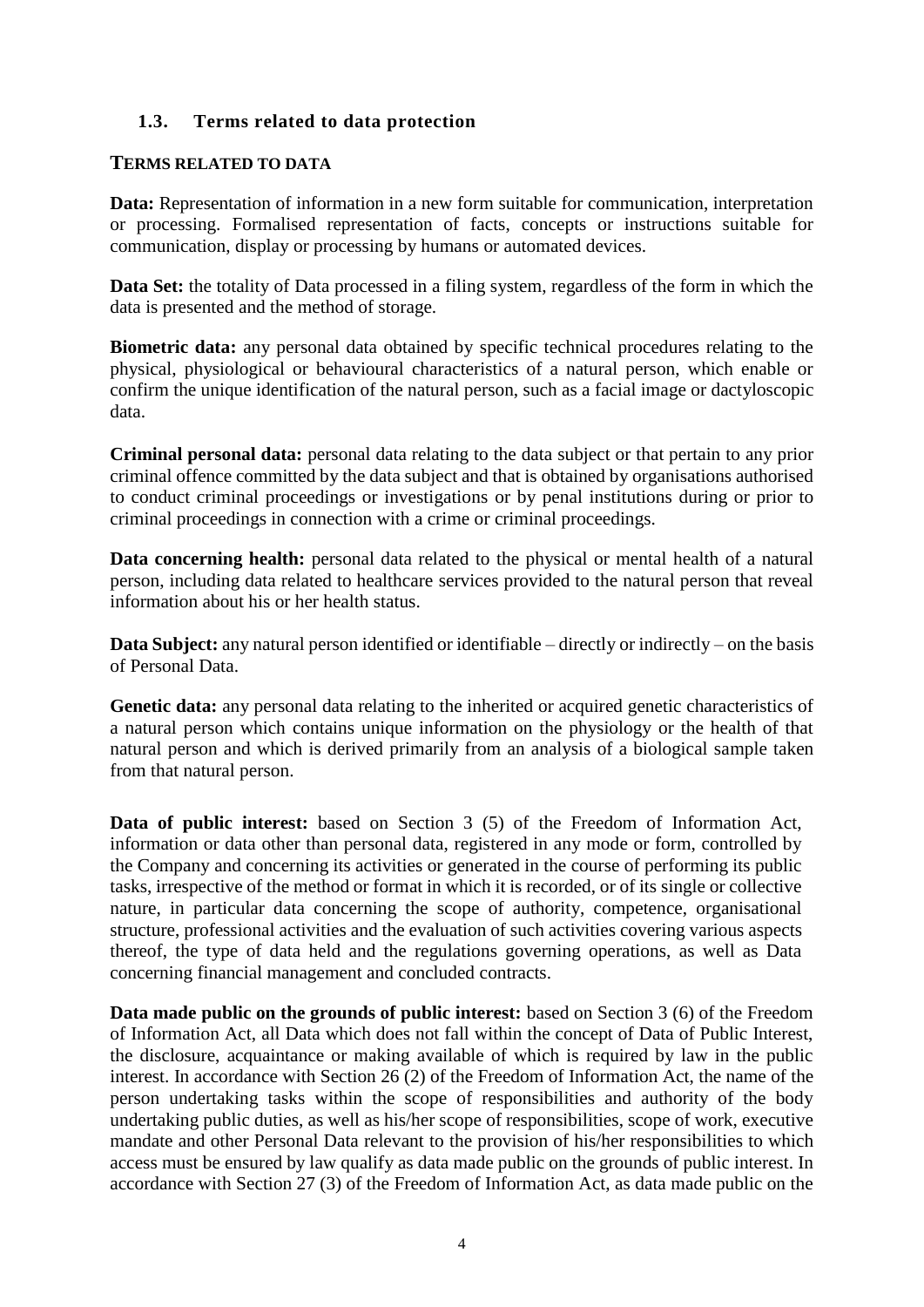grounds of public interest, the following shall not qualify as business secrets: the budget of the central government and the local governments; furthermore, data related to the use of European Union funds, to benefits and allowances involving the budget, to the management, possession, use, utilisation and the disposal and encumbering of central and local government assets, and the acquisition of any right in connection with such assets, as well as data the accessibility or disclosure of which is prescribed on public interest grounds by a specific act.

**Sensitive Data:** all data belonging to specific categories of personal data, i.e. personal data referring to racial or ethnic origin, political opinion, religious or philosophical beliefs or trade union membership, as well as genetic data, biometric data for the unique identification of natural persons, health data and personal data relating to the sexual life or sexual orientation of natural persons.

**Personal Data:** any information relating to an identified or identifiable Data Subject; an identifiable natural person is one who can be identified, directly or indirectly, in particular by reference to an identifier such as a name, an identification number, location data, an online identifier or to one or more factors specific to the physical, physiological, genetic, mental, economic, cultural or social identity of that natural person.

Main types of personal data:

- a) *Natural identifier Data*: especially the name of the Data Subject, his or her mother's maiden name, place and date of birth, home address and/or place of residence.
- b) *Artificial identifier Data*: Data generated by mathematical or other algorithms, especially the personal identification code, social security number (TAJ), tax identification number, ID card number, driving licence number, address card number, or passport number.

The Personal Data shall retain this quality during the Data Processing as long as its connection with the Data Subject can be restored. The connection with the Data Subject can be restored if the Company has the technical conditions necessary for such restoration.

**Client:** Clients defined in the Companies' Business Regulations in force at any time. The supplier and the supported party shall also be a client. A supplier is a natural person or business organisation that is in a contractual relationship with the Company for the sale of goods or the provision of services or is seeking such contractual relationship. A supported party is any natural person, business entity, organisation, association or foundation to which the Company provides or plans to provide support upon request or based on its own decision, for free, as well as a beneficiary from whom, in return for the support, the Company expects conduct of a nonfinancial nature that effectively publicises the Company's activity as sponsor, or with whom the Company is preparing to conclude a contract of such content.

#### **TERMS CONCERNING RESPONSIBILITIES RELATED TO DATA PROCESSING**

**Data owner:** the head of the organisational unit to which the legal regulation or the organisation regulating instrument governed by public law assigns the data processing, and/or where the data are generated

**Data Controller or Controller:** the natural or juridical person, public authority, agency or other body which, alone or jointly with others, determines the purposes and means of the processing of personal data. For data processing activities performed in accordance with these Regulations, the Company shall be the Controller.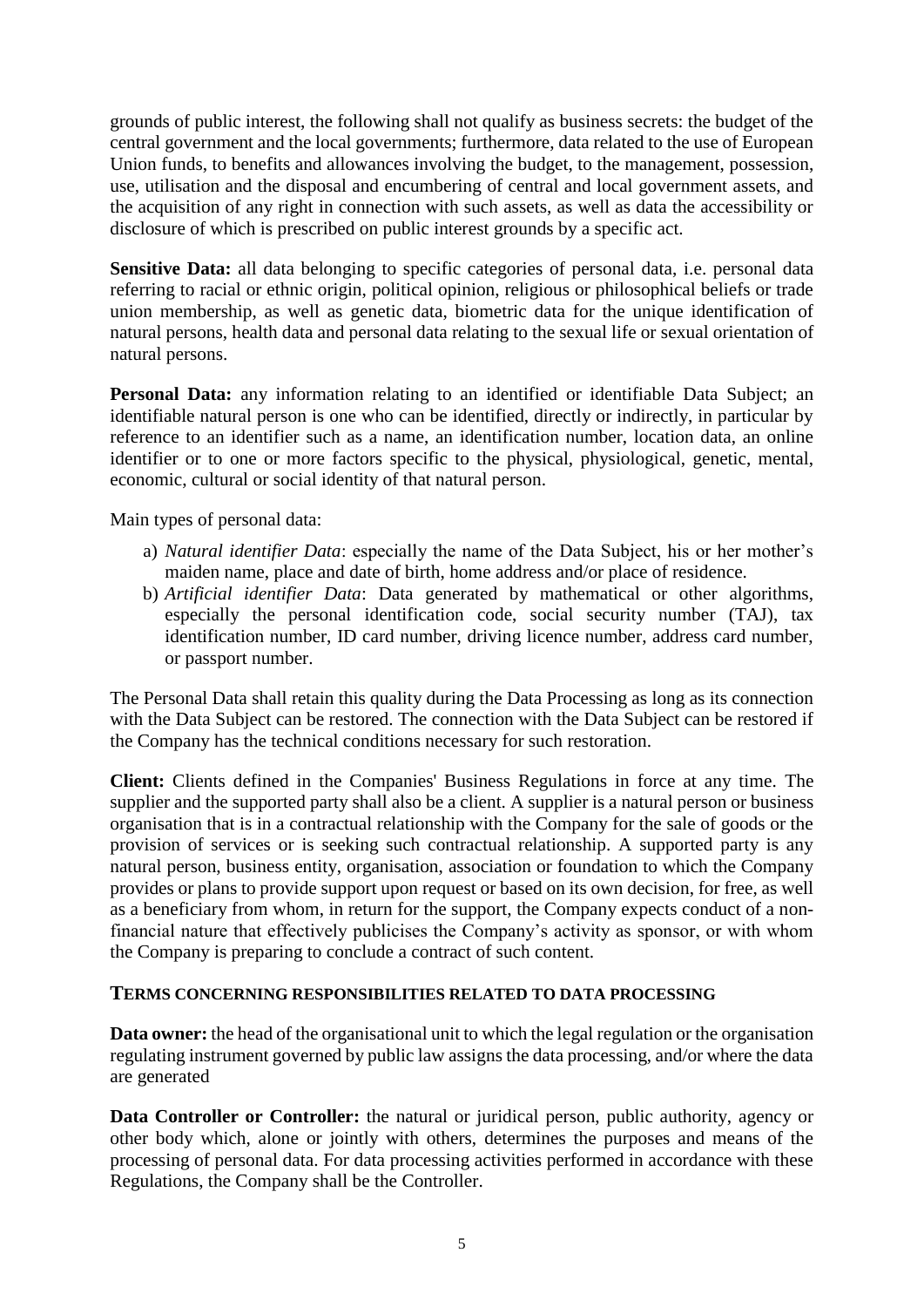**Data Processor or Processor:** the natural or juridical person who processes personal data on behalf of the data controller in accordance with its instructions.

**Recipient:** a natural or juridical person, public authority, agency or another body, to which the personal data is communicated disclosed, whether a third party or not. However, public authorities that may receive personal data in the context of a particular inquiry in accordance with EU or Member State law shall not be regarded as recipients; the processing of such data by those public authorities shall be in compliance with the applicable data protection rules according to the purposes of the processing.

**Third party:** a natural or juridical person, public authority, agency or body other than the Data Subject, the controller, the processor or persons who, under the direct supervision of the controller or processor, are authorised to process personal data.

**Authority:** the Hungarian National Authority for Data Protection and Freedom of Information.

**Unauthorised person:** any person who is not entitled to know the Data.

#### **TERMS RELATED TO THE PROCESSING OF DATA**

**Data processing** or **processing**: any automated or non-automated operation or set of operations performed on Personal Data or data files, regardless of the procedure used, such as collecting, recording, registering, organising, segmenting, storing, transforming, changing, querying, viewing, using, communicating, transmitting, disseminating, disclosing, co-ordinating or interconnecting, deleting and destroying, as well as preventing the further use of the data. Data processing also includes the taking of photographs, sound or image recordings, as well as the recording of physical characteristics (e.g. fingerprints or palm prints, DNA samples, or iris scans) that can be used to identify a person. The special rules concerning the IT system with regard to the protection of electronically processed Data are contained in the Information Security Regulations and the Regulations on the Functioning of IT Operations.

**Restriction of data processing:** the marking of stored personal data with the aim of restricting its processing in the future.

**Data destruction:** the complete physical destruction of the data medium that contains the Data.

**Data transfer:** making the Data available to a specified Third Party.

**Data erasure:** making the Data unrecognisable in such a way that its restoration is no longer possible.

**Pseudonymisation:** the processing of personal data in such a way that it is no longer possible to determine to which specific natural person the personal data relates without the use of additional information, provided that such additional information is stored separately and that technical and organisational measures are taken to ensure that this personal data may not be linked to identified or identifiable natural persons.

**Original purpose:** the purpose for which the personal data was collected.

**Consent:** any freely given, specific, informed and unambiguous indication of the data subject's wishes, by which he or she, by a statement or a clear affirmative action, signifies agreement to the processing of personal data relating to him or her.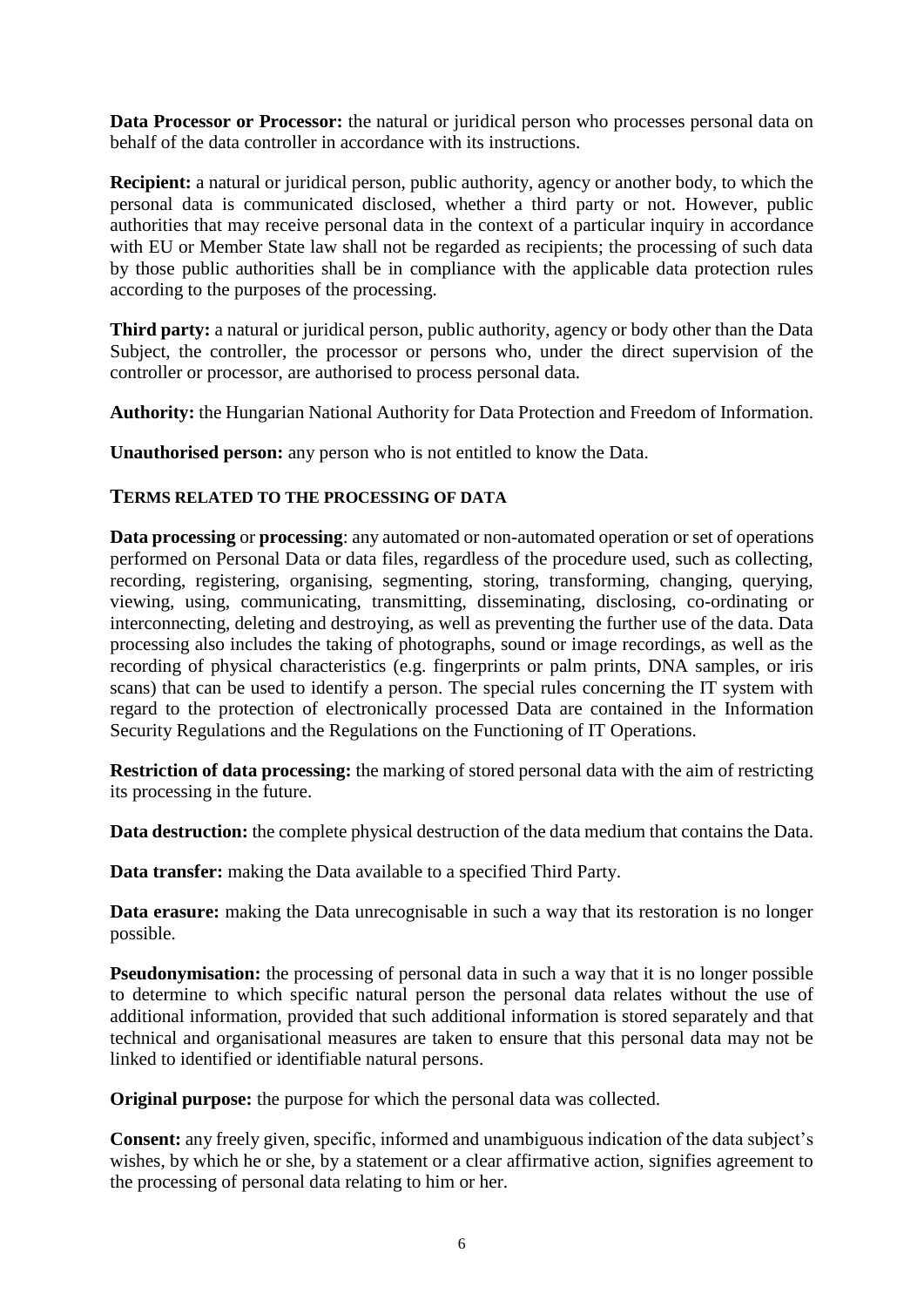**Legitimate interest:** the legitimate (business) interest of the Company or a third person which overrules the basic rights and freedoms of the Data Subject(s), and which shall apply when data processing is carried out for a legitimate purpose other than for the performance of a contract concluded or to be concluded with the Data Subject, in the vital interest of the data subject or for compliance with a legal obligation.

**Joint data processing:** the determining of the purposes and means of data processing jointly, by two or more controllers.

**Transfer of data abroad:** transfer of Personal Data to a third country or to an international organisation, including the re-transfer of Personal Data from a third country or international organisation to another third country or to another international organisation.

**Disclosure**: making the Data available to anyone.

**Profiling:** Any form of automated processing of personal data consisting of the use of personal data to evaluate certain personal aspects relating to a natural person, in particular to analyse or predict aspects concerning that natural person's performance at work, economic situation, health, personal preferences, interests, reliability, behaviour, location or movements.

#### **TERMS RELATED TO DATA SECURITY**

**Personal data breach:** a breach of security leading to the accidental or unlawful destruction, loss, alteration, unauthorised release of, or unauthorised access to, Personal Data transmitted, stored or otherwise processed, thus especially unauthorised access, alteration, transfer, disclosure, erasure or destruction, as well as accidental destruction or damage (e.g. physical or virtual break-in, Data Processing without authorisation, unauthorised access).**Security:** the state of the system to be protected is adequate for the organisation, and provides closed, full and continuous protection proportionate to the risks.

**Threat (danger):** any operation or event, or the lack of such operation or event, which may endanger protection or Security.

#### <span id="page-7-0"></span>**1.4. Types of data**

The following types of data classified by law occur at the Company:

- Personal data (including the data of people acting on behalf of Clients, Suppliers and Supported Parties, as well as of Employees, and data specified in property declarations),
- business secret.
- bank secret.
- insurance secret.
- Data classified in accordance with Act CLV of 2009 on the Protection of Classified Information (only in the form of paper-based documents)
- other data stored in the IT system, but not categorised based on its data content.

#### <span id="page-7-1"></span>**2. Regulations concerning the protection of personal data**

#### <span id="page-7-2"></span>**2.1. Legal regulations**

Regulations and recommendations related to the protection of personal data: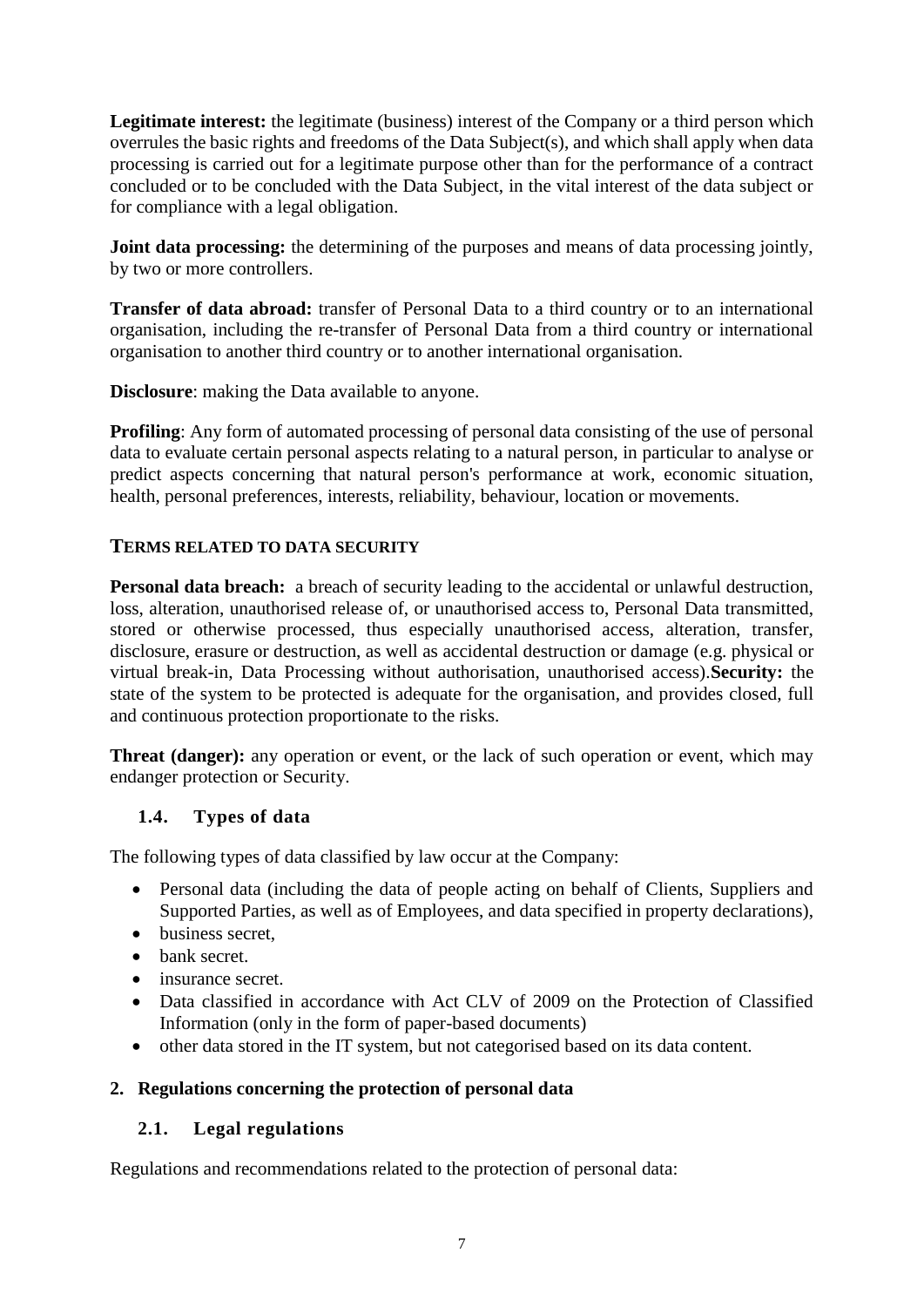- Regulation (EU) 2016/679 of the European Parliament and of the Council of 27 April 2016 on the protection of natural persons with regard to the processing of personal data and on the free movement of such data, and repealing Directive 95/46/EC ("**Regulation**" or "**GDPR**")
- Act CXII of 2011 on Informational Self-Determination and Freedom of Information ("**Freedom of Information Act**");
- Act CXXII of 2011 on the central credit information system;
- Act XLII of 1994 on Magyar Export-Import Bank Részvénytársaság and Magyar Exporthitel Biztosító Részvénytársaság ("**EXIM Act**");
- Government Decree 85/1998 (V.6.) on the Interest Equalisation System of Magyar Export-Import Bank Részvénytársaság;
- Ministry of Finance Decree 16/1998 (V.20.) PM on the detailed rules on settlement with the central budget by the Magyar Export-Import Bank Részvénytársaság and Magyar Exporthitel Biztosító Részvénytársaság;
- Decree 54/2021 (XI. 23.) MNB on the reporting obligations to be fulfilled towards the central bank information system primarily in the interests of the performance by the National Bank of Hungary of its basic duties;
- Act CCXXXVII of 2013 on Credit Institutions and Financial Enterprises ("**Credit Institutions Act**");
- Act CXCV of 2011 on public finances ("**Public Finances Act**");
- Act CXXXIX of 2013 on the National Bank of Hungary;
- Act LIII of 2017 on the prevention and combating of money laundering and terrorist financing;
- Act V of 2013 on the Civil Code of Hungary (**"Civil Code"**);
- Act I of 2012 on the Labour Code ("**Labour Code**");
- Act LXXX of 2019 on the entitlement to social security benefits and the funding for these services ("**Social Security Act**");
- Act CXVII of 1995 on Personal Income Tax ("**Personal Income Tax Act**");
- Act CXXXIII of 2005 on the Rules for Security Services and the Activities of Private Investigators ("**PI Act**");
- Decree 41/2015 (VII 15) BM of the Ministry of the Interior on the requirements for technological security and secure information devices and products specified in Act L of 2013 on the electronic information security of state and local government bodies, as well as for classification into a security class and security level;
- Government Decree No. 451/2016 (XII.19.) on detailed rules regarding the operation of the electronic public procurement system;
- Ministry of Economy and Transport Decree 1/2018 (XII.29.) ITM on the rules of digital archiving;
- Act CLV of 2016 on Official Statistics;
- Act CLII of 2007 on the obligations of submitting declaration of assets and liabilities;
- Recommendation 27/2018 (XII. 10.) of the National Bank of Hungary on the establishment and operation of internal defence lines and the governance and control functions of financial organisations;
- Recommendation 8/2020 (VI.22.) of the National Bank of Hungary on the protection of the IT system.

# <span id="page-8-0"></span>**2.2. Internal regulations**

The Company's applicable and effective: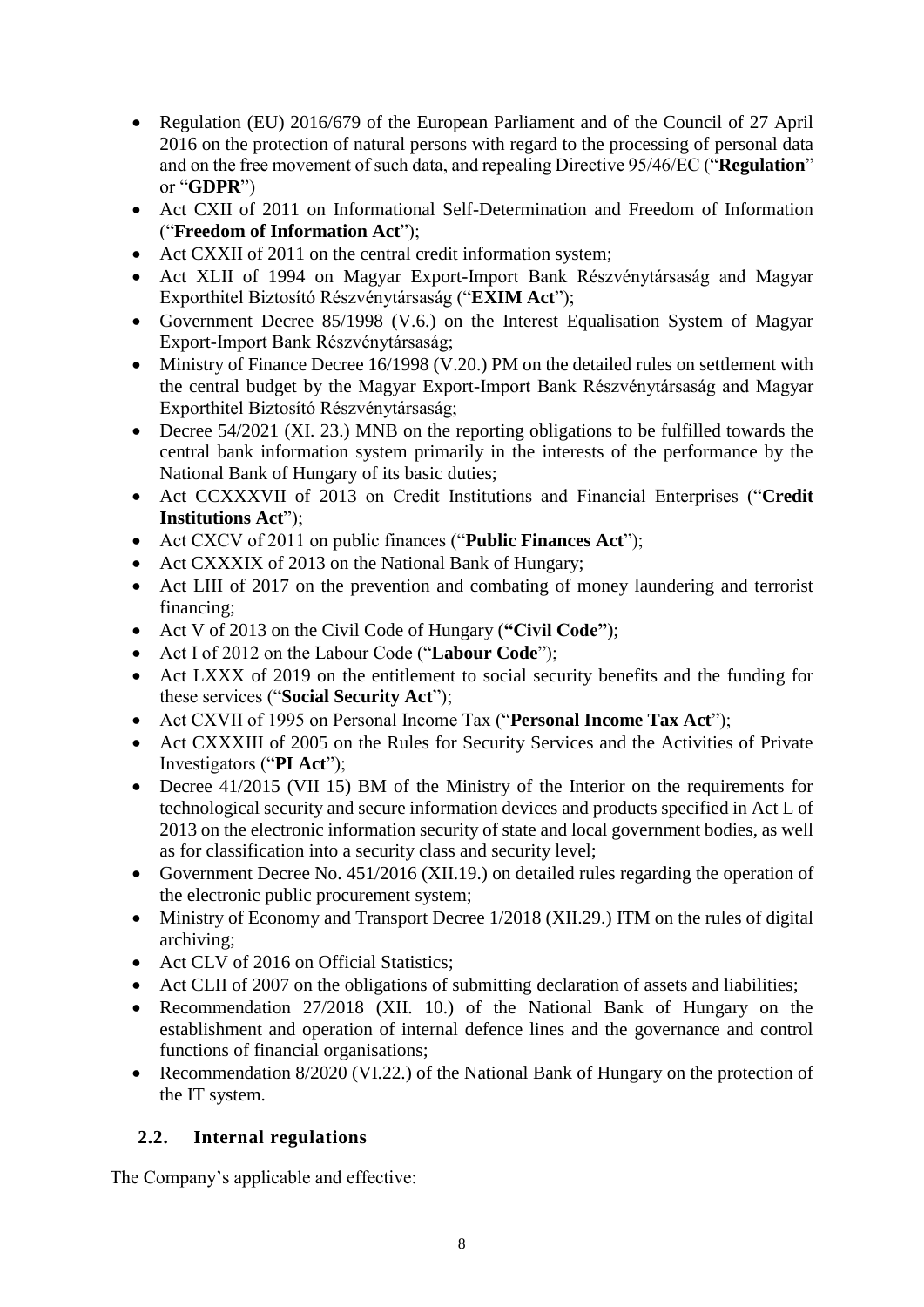- Organisational and Operational Regulations *("OOR"*);
- Organisational Charts ("*OCh*");
- Business Regulations;
- Regulations on Property Declarations;
- Compliance Regulations;
- Records Management Regulations;
- Information Security Regulations ("*ISR*");
- Business Continuity Framework Regulations;
- Physical Security Regulations;
- Fire Safety Regulations;
- Ethical Codes:
- Regulations on the exercise of signatory rights;
- Outsourcing Policies;
- Term and content of personal materials and their management policy;
- Regulations on loans that may be provided to employees;
- Security regulations for the protection of classified information
- Internal Audit regulations;
- Regulations on the functioning of IT Operations;
- Regulations on the Procedure for internal regulation;
- Event and incident management regulations;
- Development and Change Management Regulations.
- Magyar Export-Import Bank Zrt.'s Directive on the Prevention and Combating of Money Laundering and Terrorist Financing;
- Magyar Export-Import Bank Zrt.'s Rules of Procedure for Lending;
- Rules of Procedure for Full and Unconditional Payment Guarantees Issued by the Rural Credit Guarantee Foundation of Magyar Export-Import Bank Zrt.;
- Procedure of tied aid lending of Magyar Export-Import Bank Zrt.;
- Procedure for ensuring tied aid loans of Magyar Exporthitel Biztosító Zrt.;
- Procedure for direct loans disbursed as part of the Compensation Loan Program of Magyar Export-Import Bank Zrt.;
- Client Due Diligence Regulations of Magyar Exporthitel Biztosító Zrt.:
- Regulations of Magyar Exporthitel Biztosító Zrt. on procedures related to international commitments;

#### <span id="page-9-0"></span>**3. Levels of data protection**

## <span id="page-9-1"></span>**3.1. Chief Executive Officer: has prime responsibility for data protection at the Company**

His/her tasks:

- ensure effectiveness of the principles concerning the processing of personal data;
- ensure lawfulness of instructions related to data processing operations;
- ensure security of data, implementation of necessary organisational and technical measures, establishment of rules of procedure;
- ensure careful and clear separation of activities and responsibilities related to data protection;
- provide resources necessary for the tasks specified in the Data Protection and Data Security Regulation;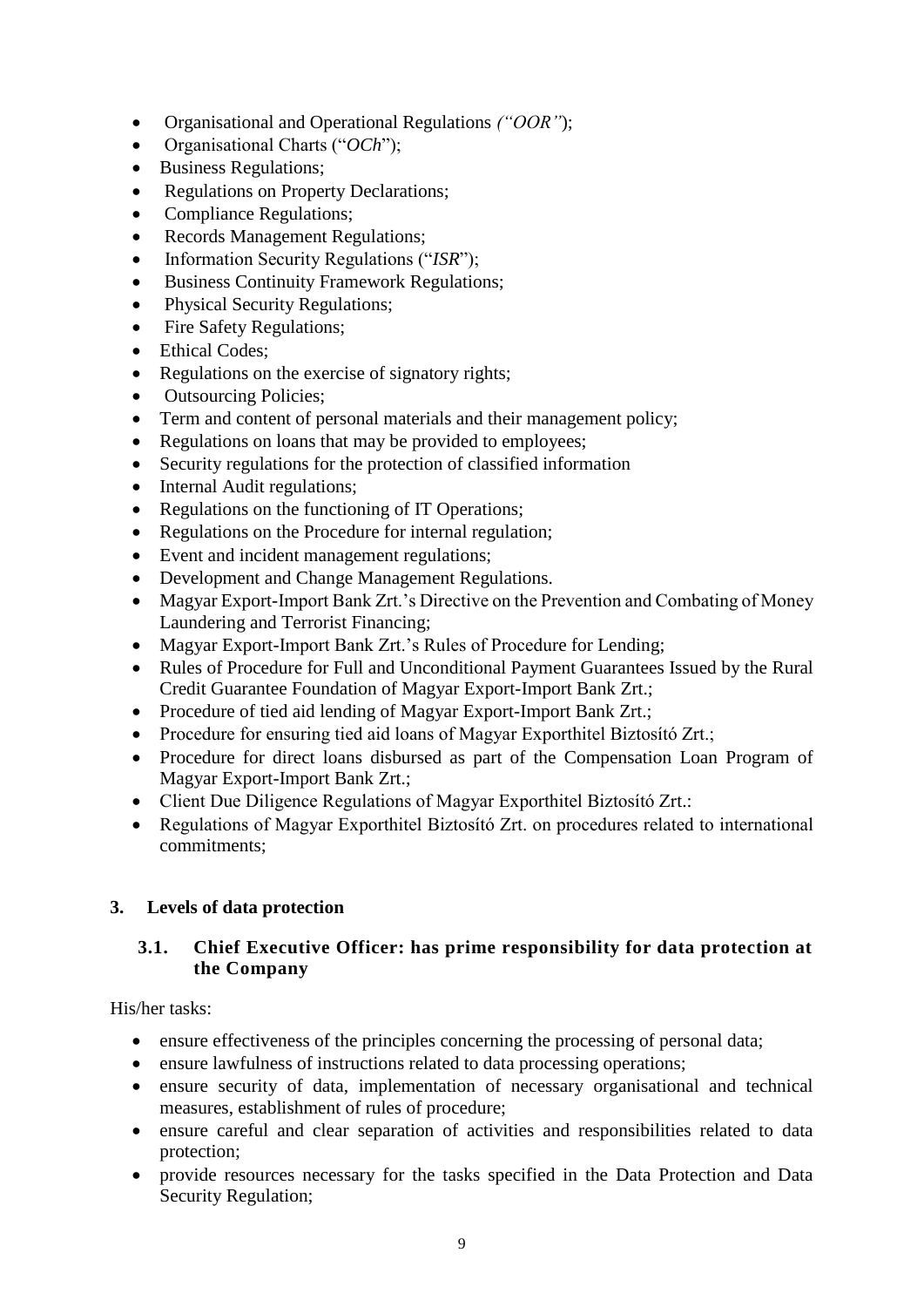- appoint the Data Protection Officer in accordance with the provisions of the GDPR;
- in the case of unauthorised data processing and taking into account the recommendation of the Data Protection Officer, implement necessary measures.

#### <span id="page-10-0"></span>**3.2. Data Protection Officer**

The Data Protection Officer shall act in matters falling within the scope of this Regulation.

The Data Protection Officer shall act independently in matters specified in this Regulation. The Data Protection Officer shall be appointed by the Chief Executive Officer, and shall directly report to him. The name and contact details of the Data Protection Officer shall be included in Schedule 1 of this Regulation.

Tasks of the Data Protection Officer:

- cooperation and provision of support in decision-making related to data processing and enforcement of the Data Subjects' rights;
- ensure compliance with regulations concerning data protection, this Regulation, as well as the provisions of other internal regulations related to data protection and data security, and data security requirements;
- promote the exercise of rights available to Data Subjects, and examine complaints sent to the Company in the case of unauthorised Data Processing, inform the Chief Executive Officer thereof and request the competent organisational unit to terminate such practice, and initiate the implementation of measures at the Chief Executive Officer;
- prepare and update this Regulation and harmonise it with other internal regulations;
- provide professional support to the Chief Executive Officer in the implementation of organisational measures necessary for the safe processing of data, establishment of rules of procedure;
- support with professional advice and monitor the performance of data protection impact assessments,
- provide opinion on other internal regulations before their disclosure from data protection prospective;
- provide opinion on IT developments from data protection prospective
- identify data protection risks
- monitor compliance with this Regulation and inform the Chief Executive Officer thereof in writing;
- continuously monitor international and Hungarian legislation related to data protection, and if necessary, initiate the modification of this Regulation and related internal regulations
- maintain the records of processing activities under Article 30 of the GDPR<sup>1</sup>

 $\overline{a}$ 

<sup>&</sup>lt;sup>1</sup> Each controller shall maintain a record of processing activities under its responsibility. That record shall contain all of the following information:

a) the name and contact details of the controller and, where applicable, the joint controller, the controller's representative and the data protection officer;

b) the purposes of the processing;

c) a description of the categories of data subjects and of the categories of personal data;

d) the categories of recipients to whom the personal data have been or will be disclosed including recipients in third countries or international organisations;

e) where applicable, transfers of personal data to a third country or an international organisation, including the identification of that third country or international organisation and, in the case of transfers referred to in the second subparagraph of Article 49(1), the documentation of suitable safeguards;

f) if possible, the deadlines assigned for erasing the different categories of data;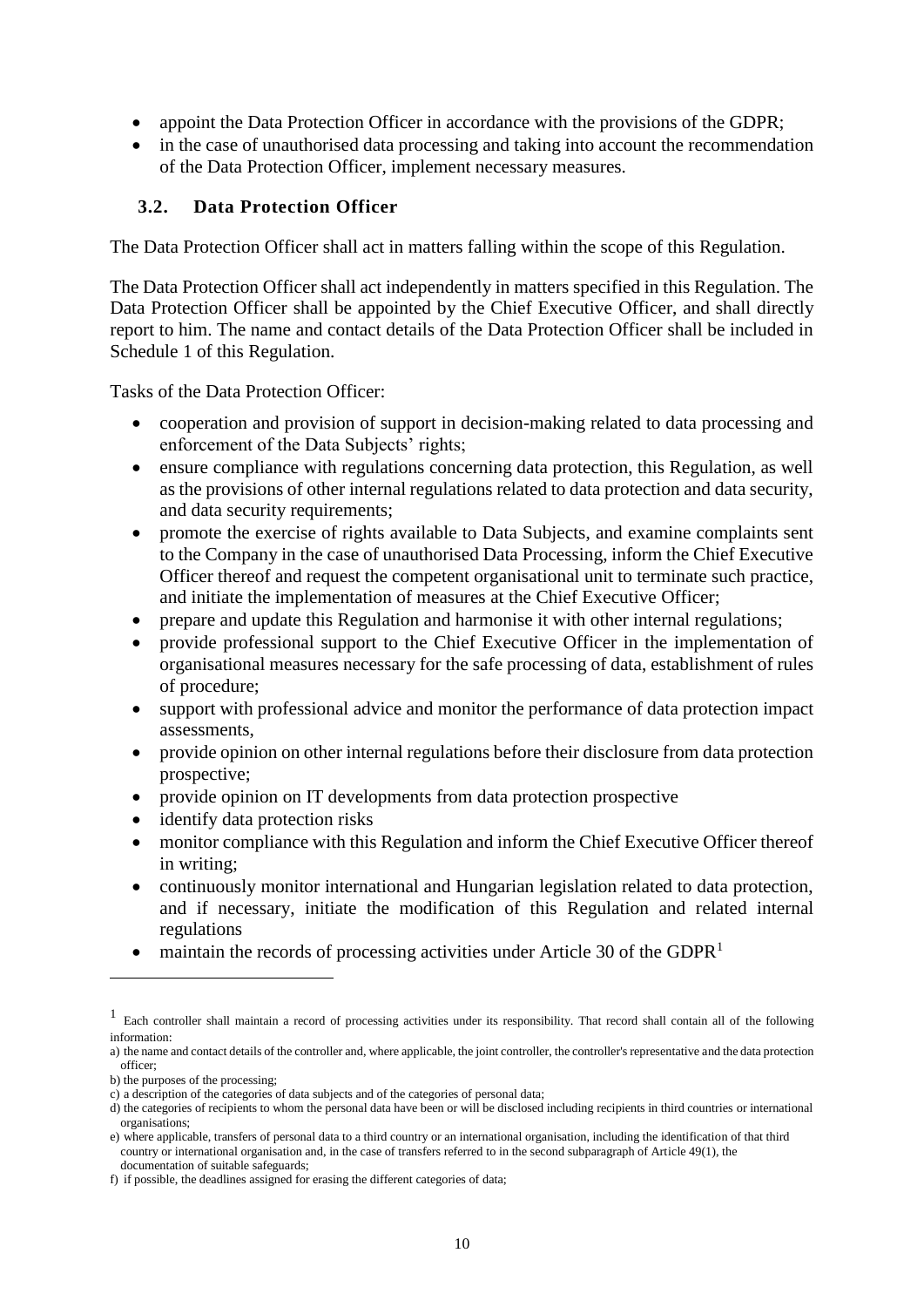- provide up-to-date information concerning legal requirements concerning the processing of personal data and, if necessary, provide advice with respect to the means of their enforcement to the employees of the Company;
- provide new employees or, in the case of material changes, all the employees with training on data protection (see Chapter 16);
- report to the CEO on issues related to data protection and data security;
- evaluate findings of external and internal controls related to data protection, and, if necessary, initiate the implementation of measures with the CEO;
- retain documents and records generated in relation to Data Processing in accordance with the Document Management Regulation of the Company.
- cooperate with bodies and persons entitled to perform procedures related to the lawfulness of data processing, in particular keep contact with the Supervisory Authority in order to support preliminary cooperation and procedures performed by the Supervisory Authority
- during the term of his legal relationship and after its termination, the data protection officer shall keep secret the personal data, classified information and data qualified by an Act as protected secret or as a secret linked to exercising a profession that he has become aware of in the context of performing his activity, as well as all data, facts or circumstances that the controller or the processor employing him is not obliged to make publicly accessible according to the provisions of an Act.

During performance of his tasks related to monitoring, the Data Protection Officer shall monitor compliance with data protection regulations, in particular with respect to the practices, regulations and contracts applied by the Company, including agreements concluded with data processors.

# <span id="page-11-0"></span>**3.3. Managers of the organisational units**

Their tasks:

- ensure compliance with data protection requirements within their organisational units,
- cooperate with the Data Protection Officer in the examination of complaints;
- consult the Data Protection Officer in the case of disputes.

# <span id="page-11-1"></span>**3.4. Chief Information Officer**

His/her tasks:

 $\overline{a}$ 

- provide professional support to the Chief Executive Officer in cooperation with the head of Information Security in the implementation of technical organisational measures necessary for the security of electronic data, the establishment of the rules of procedure;
- ensure operation of the IT infrastructural background necessary for data security;
- submit professional recommendations to the CEO for the purchase of new IT resources related to data security
- consult the Data Protection Officer with respect to IT developments.

g) if possible, a general description of the technical and organisational measures referred to in Article 32(1).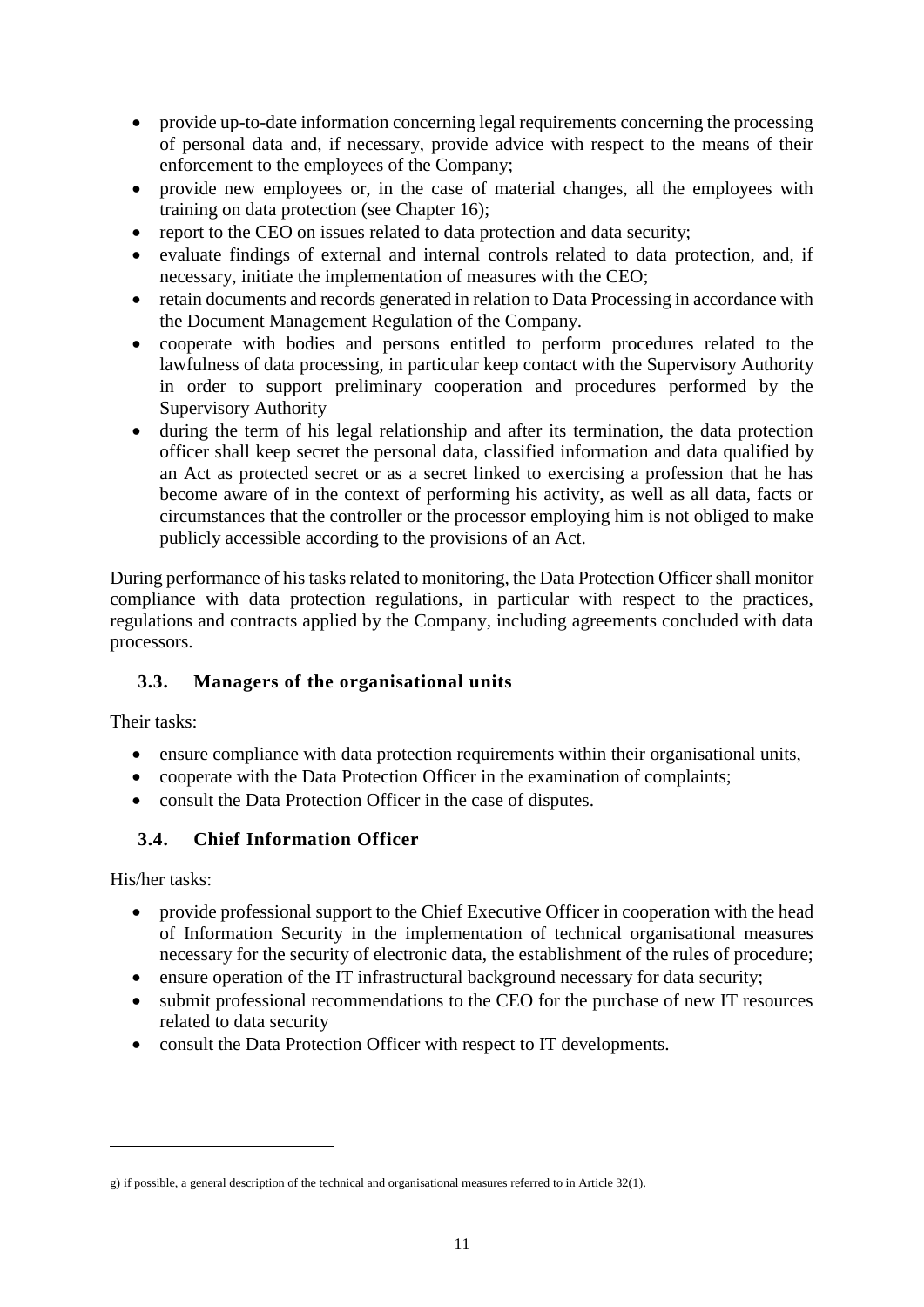# <span id="page-12-0"></span>**3.5. Employees**

Their tasks:

- within the scope of confidentiality undertaken in a statement  $-$  all Employees whose duties require to have access to Personal Data shall be responsible for their confidentiality in accordance with their classification (see the confidentiality related to data considered as business secret in accordance with the current version of the Compliance Regulation) and shall comply with the provisions of this Regulation;
- They shall not make any substantial decision concerning data processing, shall process Personal Data available to them exclusively to the extent specified in the effective instructions of the CEO, and may not carry out data processing for their own purposes;
- they shall store and retain Personal Data in accordance with the effective instructions of the  $CFO^+$
- they shall transfer notifications, requests related to Data Processing as well as complaints and objections submitted by the Data Subjects in relation to the processing of their Personal Data to the Data Protection Officer;
- they shall immediately report to their line manager and/or in accordance with Schedule 3 of this Regulation to the Data Protection Officer if they experience an incident or event related to the Personal Data, or its consequences, or if they believe that their occurrence is plausible, or if the provisions of this Regulation may not be enforced for any reason.

# <span id="page-12-1"></span>**4. Data processed by the Company**

# <span id="page-12-2"></span>**4.1. Principles of Data Processing**

The Company, as the data controller, is responsible for compliance with the data protection rules and for ensuring its ability to prove such compliance.

The Company acts in accordance with the requirements of good faith, fair procedure and transparency with regard to Data Processing, in cooperation with the Data Subjects. The Company shall exercise its rights and obligations related to Data Processing for the purposes intended, lawfully, and in a manner transparent to the Data Subject.

During the Data Processing, the Company shall ensure the accuracy, completeness and  $-$  if necessary for the purpose of the Data Processing – the up-to-date nature of the Data, and that the Data Subject may be identified only for the time necessary for the purpose of the Data Processing. In addition, it shall take all reasonable steps to delete or rectify personal data that are inaccurate or out of date for the purposes of the data processing, without delay.

Personal data may only be collected, stored, processed and transferred for specified, explicit and legitimate purposes and may not be used for other purposes in a manner that is incompatible with the original purpose. The Company continuously examines the purposes and means of data processing to ensure that these are appropriate, relevant, necessary and proportionate. The Company shall document this activity in an appropriate manner.

Personal data is stored by the Company in a form that allows the identification of the Data Subjects only for the time necessary to achieve the purposes of the processing of the personal data; the personal data may be stored for a longer period only if the Company is bound by law to process the personal data, or the personal data is being processed for the purpose of archiving in the public interest, for scientific and historical research purposes or for statistical purposes in accordance with Article 89 (1) of the GDPR.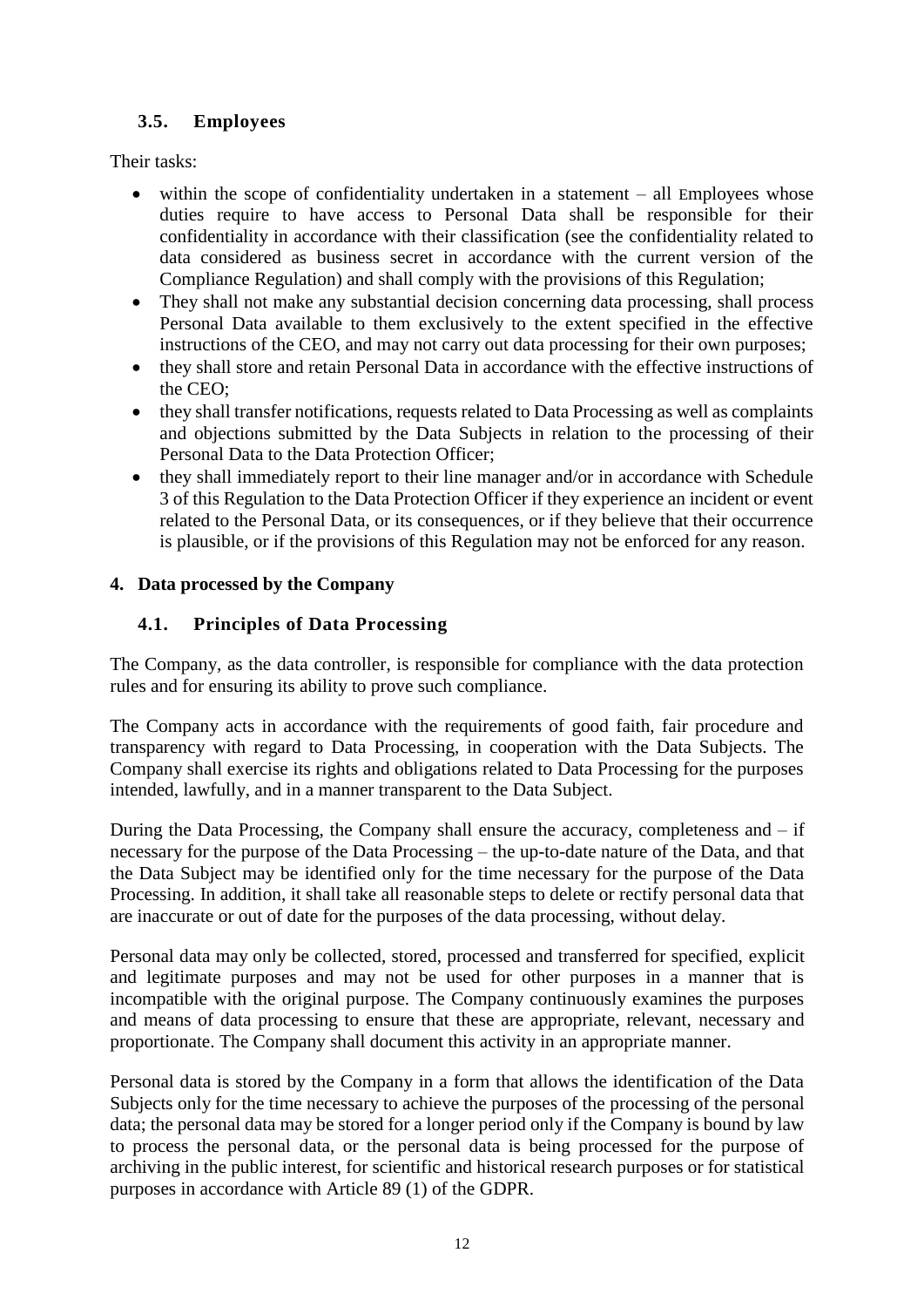The Company shall ensure implementation of technical and organisational measures necessary and appropriate for the data processing in order to ensure protection against unauthorised or unlawful processing of data, accidental loss, destruction or damage.

The Company shall process personal data in such a way that the rights of Data Subjects, as well as the integrity and confidentiality of the data, are ensured at all times.

The Company shall not apply decision-making or profiling based on automated processing concerning the categories of personal data and/or natural persons.

## <span id="page-13-0"></span>**4.2. Purposes of the processing of personal data**

The Company may process personal data exclusively for the originally specified purposes of data collection, in order to exercise its rights or perform its duties, and for other related purposes subject to the conditions set forth in this section.

Personal data may be collected, used, stored or otherwise processed if it is necessary for the following purposes:

- a) it is ordered by law,
- b) **in order to ensure responsible, effective and efficient business management, especially with regard to the following activities**:
	- the pre-contract assessment of clients, the fulfilment of the contract signed or to be signed with the client, suppliers or supported parties, the conclusion and performance of financial transactions and insurance contracts, maintaining contact with clients and other contractual partners, fulfilling requests for further information submitted by clients, Data Subjects, suppliers or supported parties, or for enforcing their legal claims;
	- ii. nurturing business and client relationships, managing system-level usernames and passwords, maintaining and expanding existing contacts with clients, suppliers and supported parties, and for statistical and scientific purposes;
	- iii. implementing business processes, organisational and asset management, conducting internal audits and inspections, carrying out financial and accounting tasks, processing management reports and reviews;
	- iv. for security reasons, in particular for asset protection reasons, and in order to identify the Data Subjects, clients or suppliers and determine their access rights;
	- v. activities necessary for pursuing the legitimate interests of the Company or any third party;
	- vi. fulfilment of legal obligations.
- c) for the supporting of activities related to the security of the operation of the financial intermediary system, including the following activities:
	- i. identifying, preventing and investigating activities that may have a negative effect on the Company, including, in particular, any misuse of the Company's products, services or facilities, (ii) any illegal or otherwise detrimental (planned) activity, or (iii) any violation of the (legal) regulations;
	- ii. preventing, deterring or detecting a criminal offence or misconduct planned or committed against the financial intermediation system, the Company, the Data Subjects or the employees;
	- iii. operating security and alerting systems used by the participants in the financial intermediation system; or
	- iv. for the performance of legal obligations, especially with respect to obligations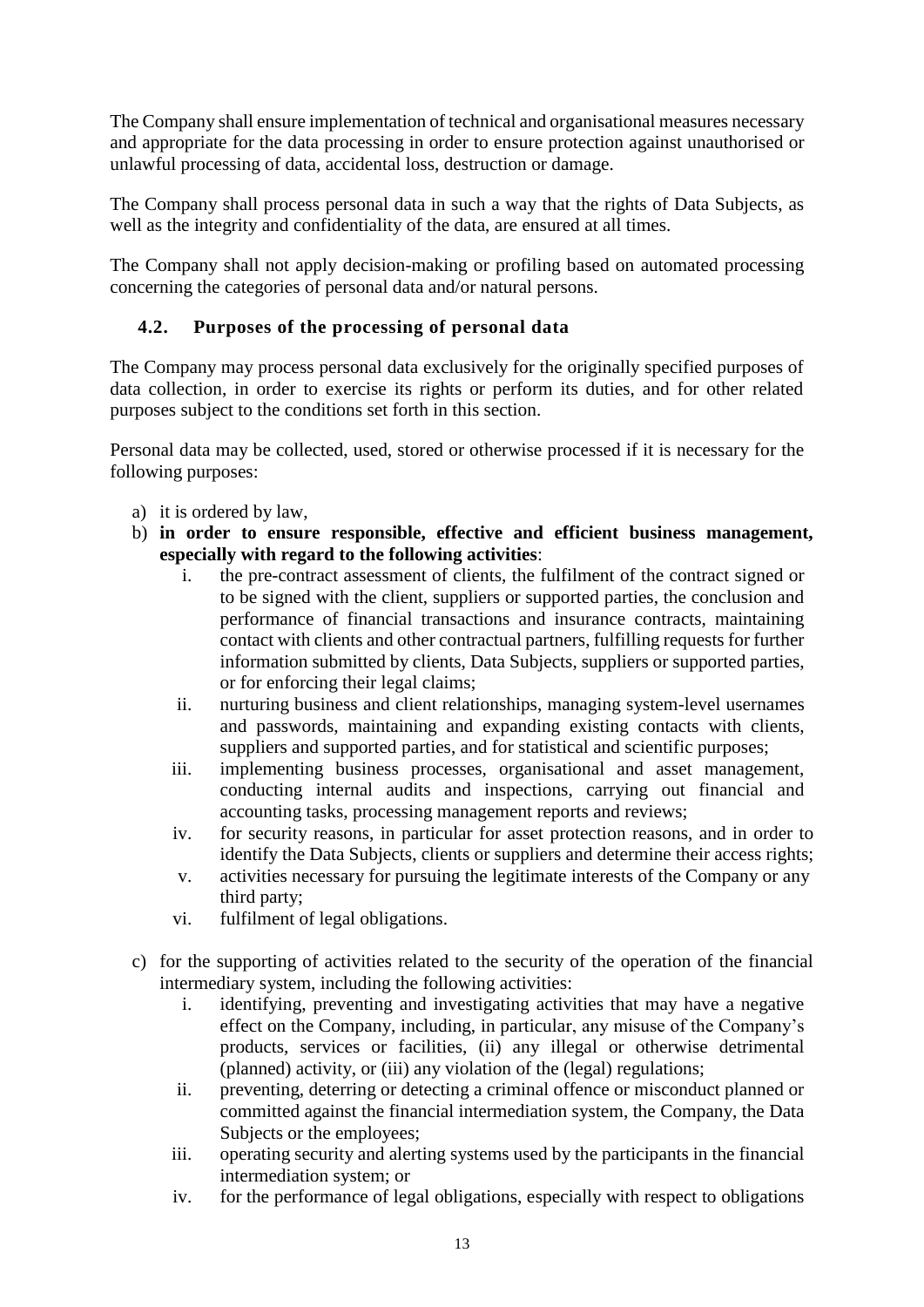related to the prevention of money laundering and terrorism.

If a question arises as to whether the processing of Personal Data in the interest of the above purposes is lawful, the opinion of the Data Protection Officer should be sought in writing by the organisational unit carrying out the processing, before the start of the data processing. The Data Protection Officer shall send a response to the request, in writing, within 3 (three) working days.

#### <span id="page-14-0"></span>**4.2.1. Processing of sensitive data**

The Company may process sensitive data only for the purpose and to the extent necessary for the purpose specified in this section.

Sensitive data may only be collected, used or otherwise processed for one or more of the following purposes:

- a) **Personal data revealing racial or ethnic origin** The Company may process CCTV footage (i) for the purpose of identifying Data Subjects, business partners or suppliers; (ii) for security purposes; and/or (iii) in the interest of fulfilling a legal obligation;
- b) **Criminal data** (including data related to unlawful conduct or data retrieved from the criminal records):
	- i. in the interest of the protection of the Company, the financial intermediary system and the employees crimes committed and, in the case of a suspicion of perpetration, against crimes contemplated;
	- ii. in the interest of the protection, security and integrity of the Company, the financial intermediary system and the employees;
	- iii. in the interest of the fulfilment of a legal obligation (including especially requirements related to the prevention of money laundering and terrorism).
	- c) **Biometric data**  The Company performs identification relating to Data Subjects on the basis of characteristics that allow unique identification; (ii) for security reasons; and (iii) processes such data in order to fulfil a legal obligation

In addition to the above processing purposes, sensitive data may only be processed under the following circumstances:

- a) the Data Subject has given his or her explicit consent to the processing of the sensitive data;
- b) in relation to sensitive data specifically disclosed by the Data Subject;
- c) it is possible or mandatory under an applicable legal regulation;
- d) it is necessary for the establishment, exercise or defence of legal claims;
- e) it is necessary in order to protect the vital interests of the Data Subject, if it is not possible to obtain the Data Subject's prior consent.

If sensitive data is processed based on the consent of the Data Subject, the data processing may take place with the prior approval of the Data Protection Officer. The organisational unit carrying out the Data Processing shall request the approval of the Data Protection Officer in writing. The Data Protection Officer shall send a response to the request, in writing, within 3 (three) working days. Issued licenses shall be filed by the Data Protection Officer and shall be stored centrally in order to ensure transparent data processing of the organisation.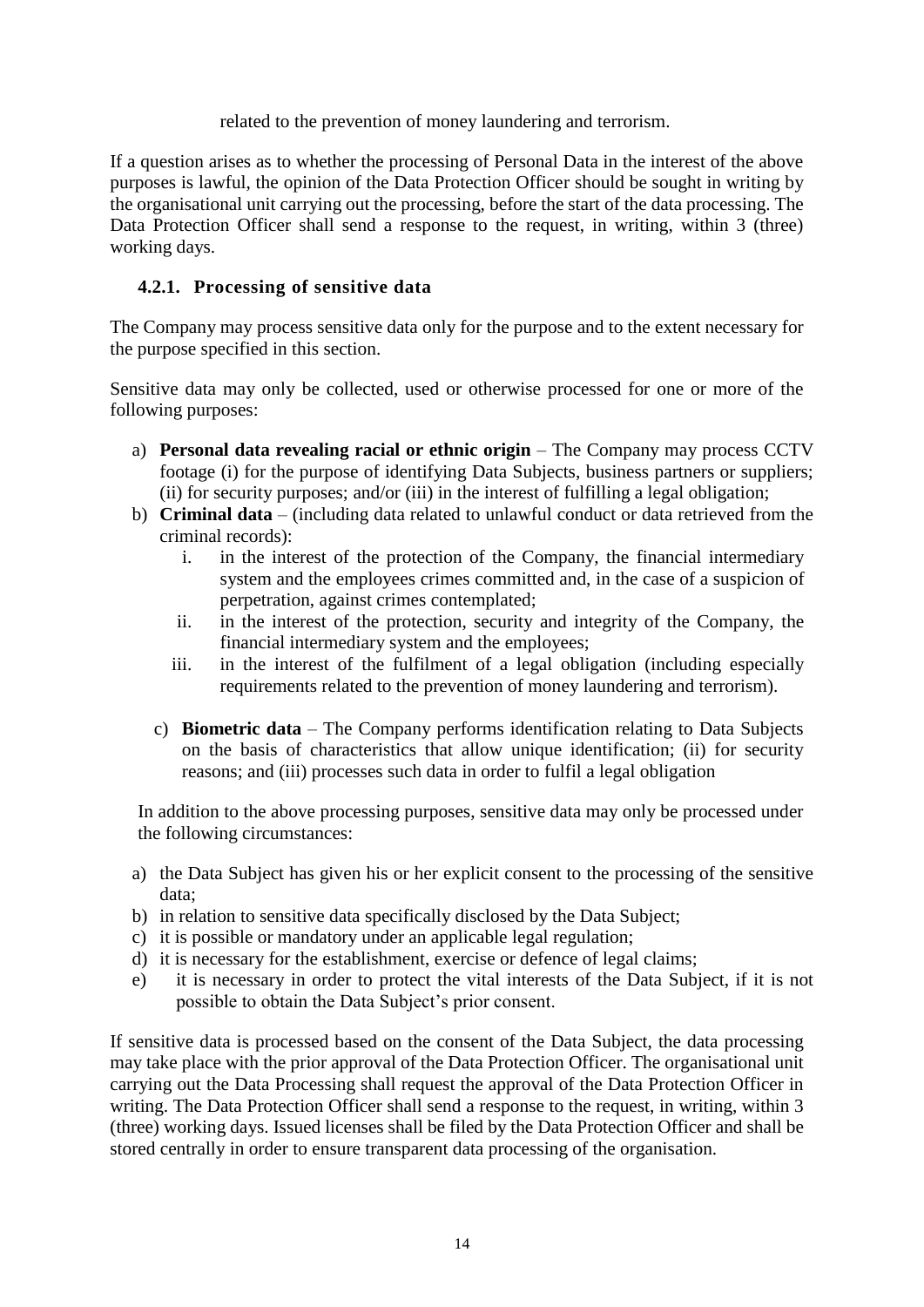## <span id="page-15-0"></span>**4.3. Rules concerning the processing of Employees' Personal Data**

#### <span id="page-15-1"></span>**4.3.1. Purpose of the processing of Employees' Personal Data**

The Company as Employer may process the Personal Data of the Employees exclusively for the original purposes of data collection. The Employer may process the personal data of its Employees for other purposes (such as: administration related to participation at leisure activities) or if there is an appropriate legal ground for processing, and only after provision of information under the terms set forth in Section 11 and, if necessary, after obtaining the Employee's consent.

The Employer shall collect, use, store or otherwise process personal data of the Employees for the following purposes:

- a) **Human resources and organisation management**: data processing necessary for the performance of the employment contract or any other contract concluded with the Employee (or necessary for certain steps upon the Employee's request before conclusion of the contract) or for the administration of recruitment, selection or foreign mission, benefits, payments, career and talent management, performance evaluation, training, travel and reimbursement, employee communication, international assignments and litigation; or
- b) **Performance of electronic business processes and internal management**: workflow management, registration of working hours, management of the assets of the Company, performance of internal audits and assessments; implementation of business controls, ensuring effective electronic communication; or
- c) **Health and safety**: activities related to health and safety, protection of the assets, reputation of the Company, and the Employees, management of access rights and checking compliance with the regulations of the Company, or
- d) **Organisational assessments and executive reports**: Performance of employee surveys, data processing necessary for executive reports and assessments; or
- e) **Compliance with legal requirements**: compliance with legal requirements, sectorspecific rules; or
- f) **Protection of the vital interests of Employees**: Data Processing is necessary for the protection of the vital interests of the Employees.

#### <span id="page-15-2"></span>**4.3.2. Legal ground for the processing of Employees' data**

The Company may process the Personal Data of Employees in the following cases:

- a) if data processing is necessary for the conclusion of the employment contract or completion of the employment relationship;
- b) if processing is necessary for compliance with a legal obligation
- c) if processing is necessary for the enforcement of the legitimate interest of the Employer or any third party.
- d) processing of Personal and Sensitive Data falling within the scope of national law in accordance with the law by ensuring purpose limitation and necessary extent of Processing specified therein

In view of the above, the legal basis for the Company's data processing with respect to Employee Data is Article 6(1) of the GDPR:

- a) (data processing based on consent),
- b) (data processing required for the performance of a contract),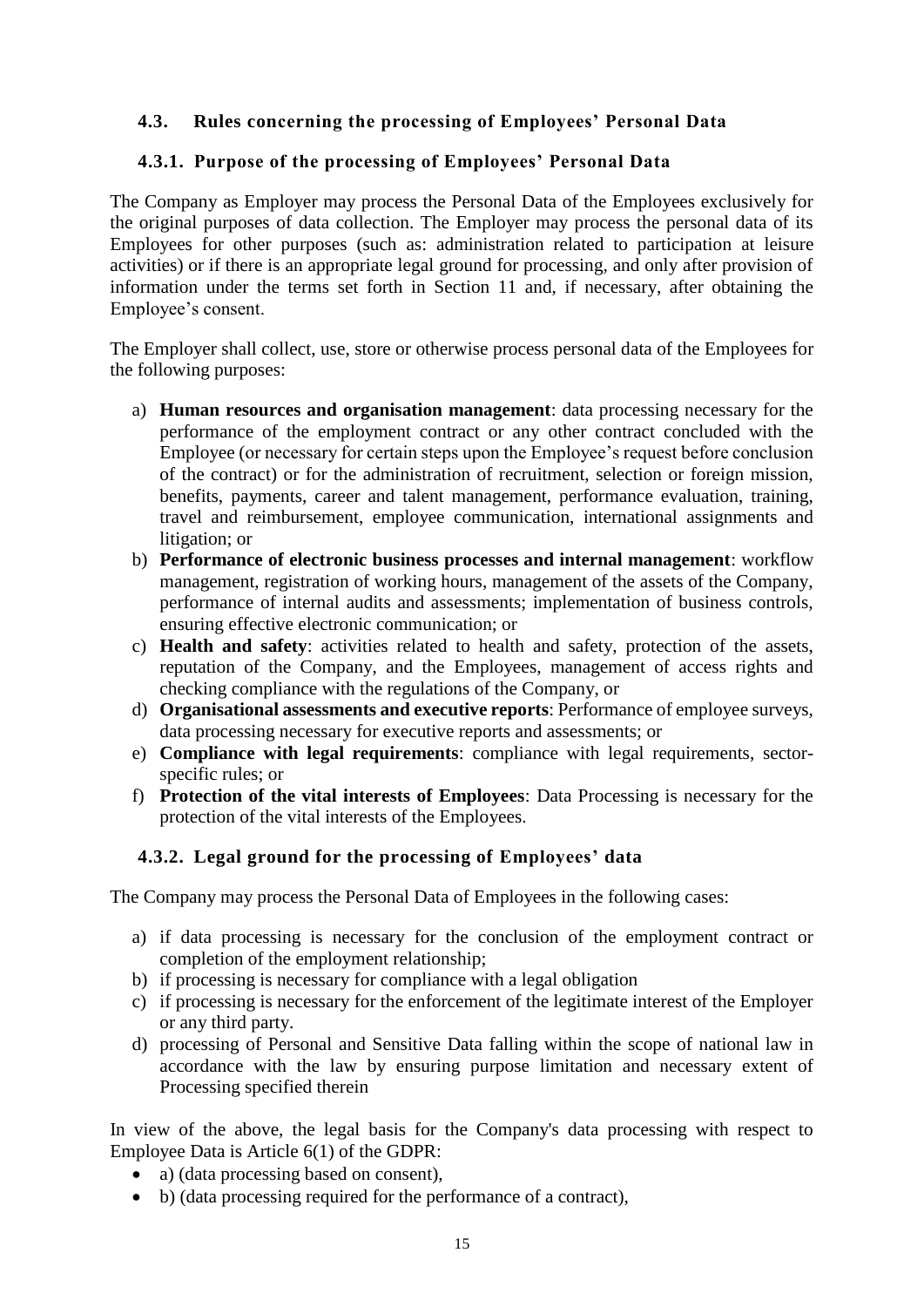- c) (mandatory data processing required to fulfil a legal obligation),
- f) (data processing necessary to enforce a legitimate interest).

If the planned data processing is necessary for the enforcement of the legitimate interests of the Employer or any third party, the organisational unit responsible for the processing shall consult the Data Protection Officer in order to identify the legitimate interest of the data controller and perform the interest assessment test in accordance with the Data Protection Regulation. The planned data processing may only be commenced if based on the interest assessment it may be stated that the interests of the data controller related to data processing are not overridden by the rights and freedoms of the Employee or any other person.

#### <span id="page-16-0"></span>**4.3.3. The Employee's consent**

In the absence of the legal grounds set forth in Subsections a)-c) of the above section, in exceptional cases, the processing of the Employees' Personal Data may be based on the Employee's consent if the processing is not closely related to the employment relationship. If the employee refuses the consent, it may have no consequences detrimental to the Employee with respect to the employment relationship or any other work relationship. The organisational unit responsible for processing shall request the opinion of the Data Protection Officer on the planned processing before commencement of the processing which is based on the Data Subject's consent. The Data Protection Officer shall examine the planned processing, with special regard to the consequences the Employee may face if he or she refuses the consent, and shall send his or her opinion within three (3) working days to the organisational unit responsible for data processing.

The Employees are not obliged to consent to the processing of their Personal Data, and may withdraw their consent at any time, however, the withdrawal of consent shall not affect the lawfulness of processing based on consent before its withdrawal. It shall be as easy to withdraw as to give consent. If the processing occurs explicitly based on the Employee's request (such as: the Employee wishes to use a service /employer loan/ provided by the Employer but not strictly related to the employment relationship or other work relationship, then it is not necessary to obtain a separate consent for the processing of personal data related to the use of such services or the conclusion of the contract), his or her consent to the data processing shall be considered as given if the Employee has received appropriate information on the circumstances of processing before commencement of such processing by the Employer.

The Company shall inform the Employees on the circumstances of Data Processing via the Notice for Employees on Data Processing in accordance with Schedule 5.Human Resources is responsible for the completeness of the information and retention of the copy of the information certifying its delivery in accordance with the rules of the instruction concerning the definition, content and management of Personal files.

The organisational unit responsible for data processing shall be responsible for obtaining the consent concerning data processing in a justifiable manner.

#### <span id="page-16-1"></span>**4.3.4. HR records**

The HR records shall contain the personal data of any and all Employees. Personal data shall be used for the establishment of facts related to the work relationship, certification of job requirements and statistical data provision required by law.

The HR Records shall be maintained by the head of Human Resources and the employees of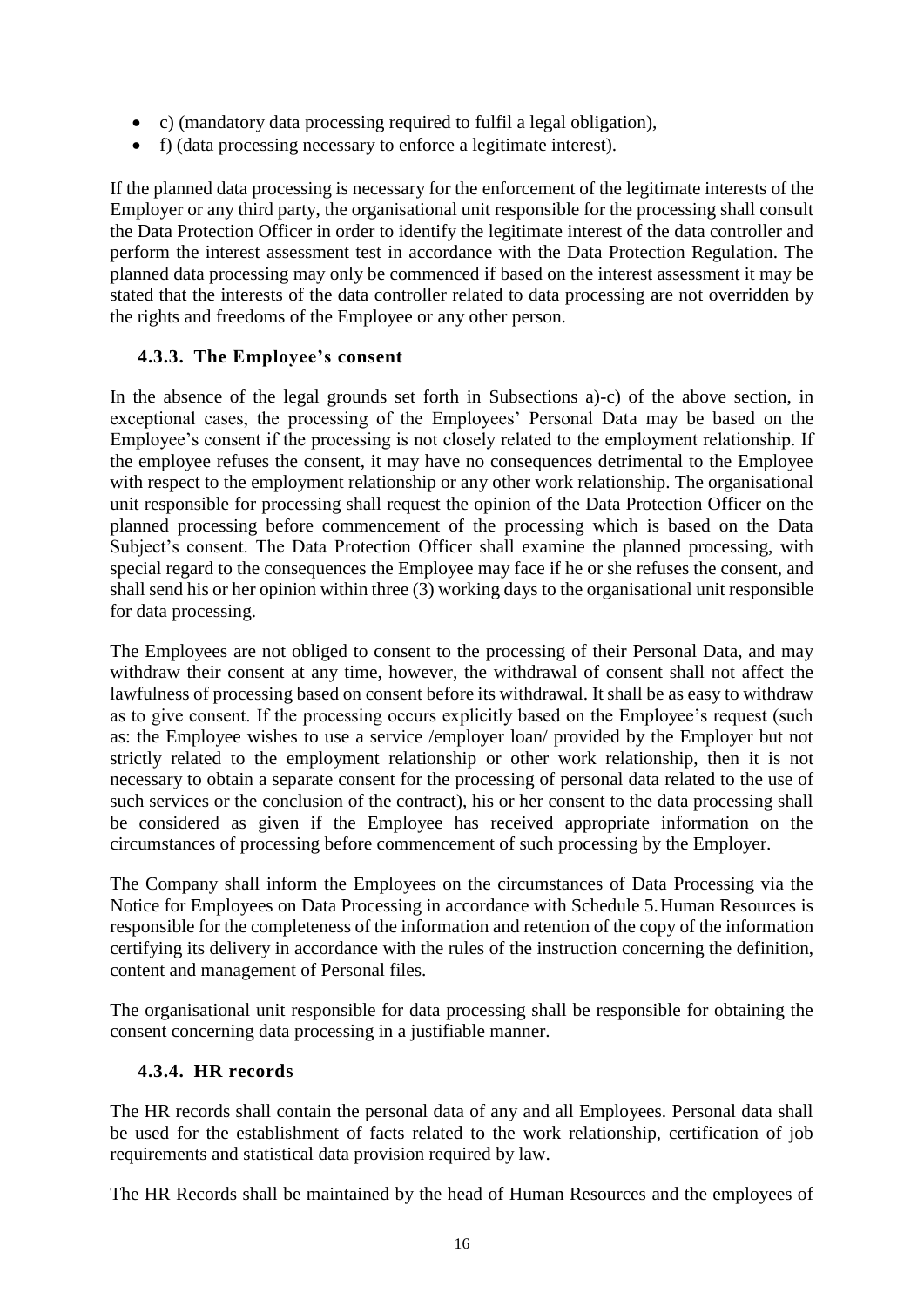Human Resources. The head of HR and its employees shall ensure security of data in the HR records and prevention of unauthorised access, whereas provision of physical and IT protection shall be the task of the head of Bank and Information Security concerning the totality of the payroll and employment records in accordance with the relevant instructions of the CEO.

Data of the HR records shall be provided by the Employee or the Company. The primary data registration shall take place when the work relationship is created.

As a prerequisite for establishing the employment relationship or other work relationship with the Company, upon establishment of the employment relationship, the Employee shall make a written statement as per Schedule No. 6 according to which he or she has become aware of this Regulation, and this statement shall be stored by the Human Resources. If the statement is not submitted within eight (8) days, it shall be considered as material breach of the obligations arising from the employment relationship. The Human Resources shall store the statement together with the personal file. If there are obstacles to the obtaining of the statement, the Data Protection Officer shall be immediately notified thereof, and the measures specified by him or her shall be implemented.

Within the organisation of the Company, data provision from the HR records may only be performed upon written request (email) for the CEO, and the heads of the organisational units/sub-units with respect to data necessary for the performance of executive tasks and the organisational unit managed by them. The Data Protection Officer and the employee of the Internal Audit may consult the personal files – based on request submitted to the head of Human Resources, with justification – while employees may consult their own personal files to the extent required and justified for the performance of their tasks.

#### <span id="page-17-0"></span>**4.3.5. Payroll and employment records**

The payroll and employment records shall include the Personal Data of Employees and members of the Supervisory Board and the Board of Directors not having a work relationship with company related to the payroll of their salary and other income.

The payroll and employment records shall be maintained by the head of Human Resources and the employees of Human Resources. Physical protection of the payroll and employment records shall be ensured in accordance with the Physical Security Regulation. Electronic information security of electronically processed Personal Data shall be ensured in accordance with the IT Security Regulation. Performance of HR tasks set forth in the above instructions shall be ensured by the head of Human Resources, whereas provision of physical protection shall be the task of the head of Bank and Information Security, while the operation of IT security enforced according to the requirements of electronic information security shall be the duty of the IT Security director according to the relevant instructions of the CEO. Furthermore, the head of Human Resources shall comply with confidentiality requirements and cause others to do so in order to prevent unauthorised access.

Within the organisation of the Company, data provision from the payroll and employment records may only be performed for the CEO, and the heads of the organisational units/sub-units upon e-mail request with respect to data necessary for the performance of executive tasks and the organisational unit managed by them, except for personal data and data accessed with NEXON management rights. Therefore, it is not necessary to require prior writing, if the data provision is carried out on the platform of the management module set up in the electronic personnel system with differentiated access rights, by logging the Data Processing. The Data Protection Officer and the employee of the Internal Audit may consult the personal files upon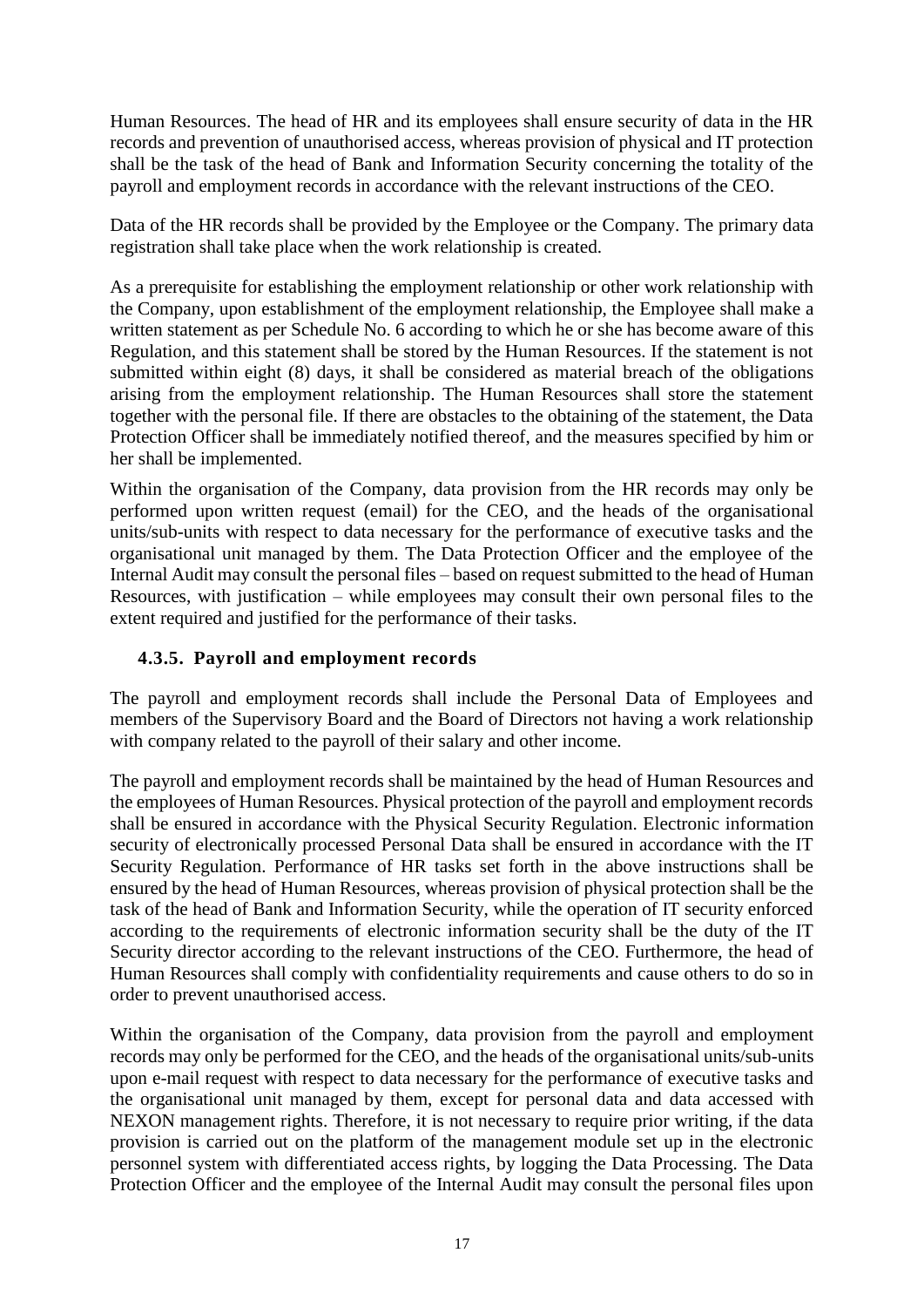justified written request (email) sent to the head of Human Resources, while employees may consult their own personal files at any time.

# <span id="page-18-0"></span>**4.4. Workplace monitoring of Employees**

The Company shall and/or may monitor Employees with respect to their employment relationship based on legal regulation and its legitimate interest. During the monitoring of Employees, the Company and the Employee participating in the monitoring shall respect the human dignity and privacy of Employees subject to the monitoring. With respect to the workplace monitoring, the Employees are entitled to the rights under Section 12 of this Regulation which may be enforced as specified therein. The Employees shall be informed on the technical means applied during the workplace monitoring when they are hired.

# <span id="page-18-1"></span>**4.4.1. Monitoring of electronic mail**

Based on its legitimate interest related to the workplace monitoring, the Company is entitled to monitor the electronic mail of the Employees with technical means, for data security purposes and with respect to all employees on a regular basis, and in addition by adopting a gradual approach, if necessary, individually, in accordance with Information Security Regulations on the rules of electronic mail and instant messaging. In accordance with this Regulation, the Data Protection Officer shall perform controls related to the processing of personal and sensitive data.

If it becomes necessary to individually monitor the electronic mail, the Company may consult the emails outside the 'Private' folder in the account assigned to the Employee without limitation for work purposes, and if there is a 'Private' folder, then it may only consult the emails in that folder in exceptional cases which are duly justified, and by applying a gradual approach, mainly confining itself to the header and the recipient. If the Employer fails to achieve the purpose of the control by checking the header of the electronic mails contained in the 'Private' folder, then after checking the header and the recipient, it is entitled to request the Employee to hand over/present the content of the mail, and shall specify the purpose and expected result of the control, and shall immediately inform data subjects affected by the mail but not having a legal relationship with the Employer on the purpose, content, result of the control and any other relevant circumstances. The Employee may refuse to hand over the mail if it results in the violation of a third person's right to confidentiality of correspondence. Detailed monitoring of private mails may only occur if it is performed by the competent person of the investigating authority, if the control performed in accordance with the above was unsuccessful. The Company is not entitled to consult the private correspondence of Employees and natural persons affected by the private correspondence but not having a legal relationship with the Company.

Provision of data from the correspondence log may be requested in a notice containing the approval of the CEO, by the Data Protection Officer, head of Internal Audit, head of Bank and Information Security, IT Security Officer, and – to comply with a data request from an authority or the court, the head of Compliance and the head of the Legal department, also informing the CEO of this. The request shall indicate the user, the period in question, the direction of the correspondence, the email address of the partner (if emails from and to only one address are needed, and the address is known), or range (the domain of the known partner's e-mail address " $@$  domain.country or functional sign"), as well as the reason for the request and its legal basis. Employees of the Bank and Information Security are entitled to perform the control, and they are entitled to involve the Data Protection Officer if Personal and Sensitive Data are affected.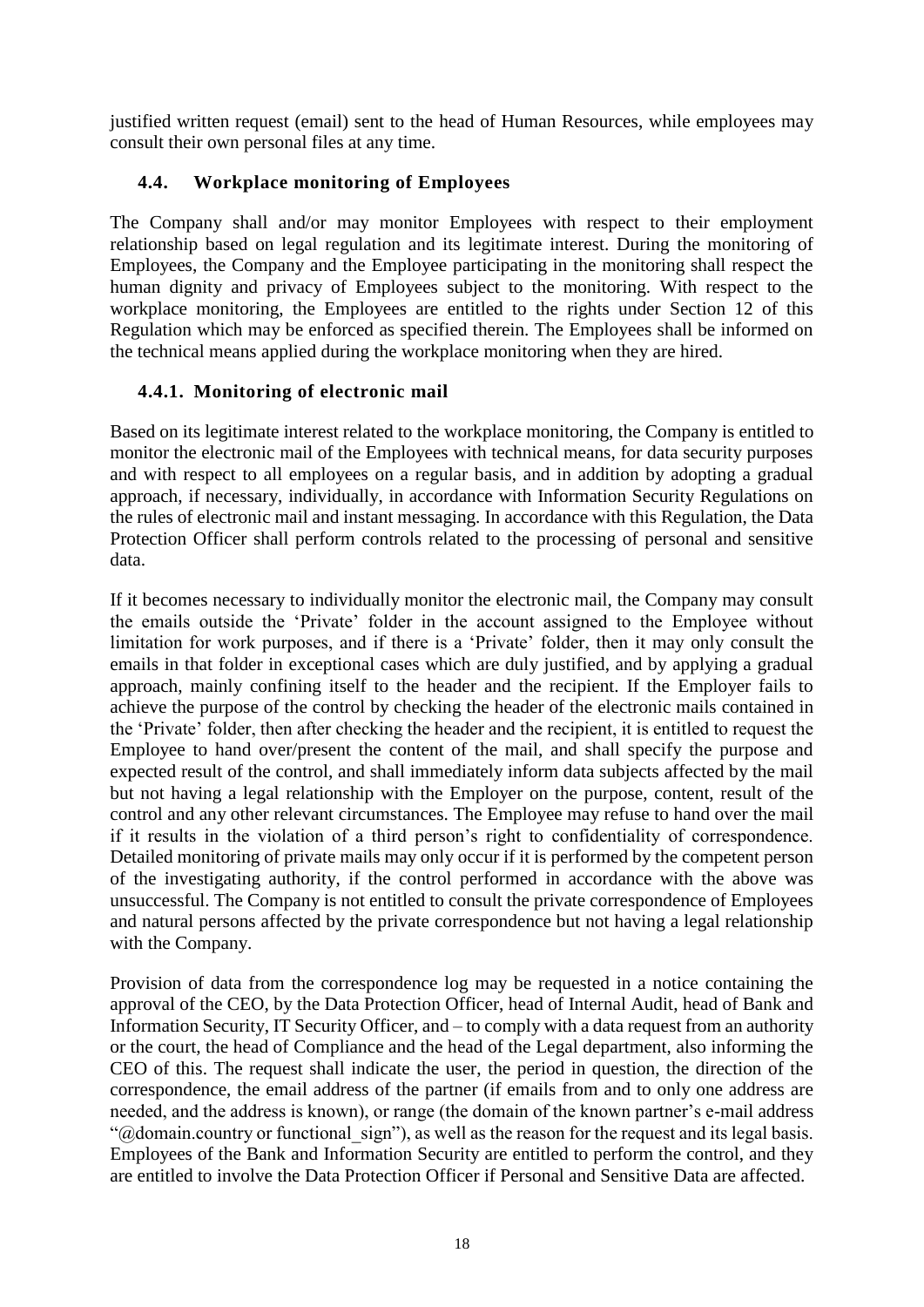During the control, the Employee shall be present, unless his or her presence would undermine the purpose of the control, or if it is impossible, or if the limitation of the Employee's rights relating to the personality is allowed for in the law. If the Employee is permanently not at his or her workplace, and his or her account shall be checked, the Employee may appoint another Employee to view his or her account. If it is clear that the subject of a mail is official, then it may be handed over to the Company. If there is no appointed Employee, or he or she is not present at his or her workplace, the IT specialist responsible for the operation of the system shall perform the task specified herein. If the presence of the Employee may be limited during the control based on the decision of the investigating authority or the Data Owner, it may be enforced by the head of the Bank and Information Security. If during the control it may be presumed or justified that the processing of personal or sensitive data may occur, the Data Protection Officer shall also be present. In the case of a mailbox managed personally by an exiting employee, the transfer or archiving of correspondence data related to the operation of the Company and the work of the employee must be made part of the exit procedure. The work processes must be organised and carried out in such a way that the handling of working materials related to the Company's activities and the employee's work and (outgoing, incoming) communication is carried out exclusively via the receipt, registration and sending function of the central electronic business management system, and any working materials and documents issued are uploaded and attached in the system.

#### <span id="page-19-0"></span>**4.4.2. Monitoring of the use of technical devices handed over for work**

Based on its legitimate interest related to workplace monitoring, the Company is entitled to monitor the use of electronic devices (such as computers, notebooks and mobile phones) handed over to Employees for work. Based on its legitimate interest related to the normal use of company devices, the Company may monitor the use and content of devices handed over to the Employees. Detailed rules concerning the use of electronic devices and mobile phones provided by the Company are included in the rules of the Information Security Regulations on the use of portable devices, which do not specify the special rules concerning personal and sensitive data, therefore, they shall be applied with the amendments specified herein.

Employees of the Bank and Information Security are entitled to perform the control in accordance with the provisions of the effective Information Security Regulation, provided that the Data Protection Officer shall be involved as approving party in the authorisation process for copying data to an external data carrier, if the copying concerns Personal and Sensitive Data.

By applying a gradual approach, the monitoring shall be primarily directed to the examination of the appropriate use of company devices. The monitoring may not result in the violation of human dignity, and the Employee's privacy may not be examined, therefore, during the monitoring, it is not possible for the Company to check contents concerning the Employee and not related to the employment relationship, or to collect, analyse and process them for such purposes even with an algorithmic solution.

During the control, the Employee shall be present, unless his or her presence would undermine the purpose of the control, or if it is impossible, or if the limitation of the Employee's rights relating to the personality is allowed for in the law. If the Employee is permanently not at his or her workplace, and his or her personally used technical devices shall be checked, the Employee may appoint another Employee. If it is clear that the subject of the files found on the device is official, then it may be handed over to the Company. If there is no appointed Employee, or he or she is not present at his or her workplace, the IT specialist who is responsible for the operation of the system and has an appropriate level of access right or is authorised shall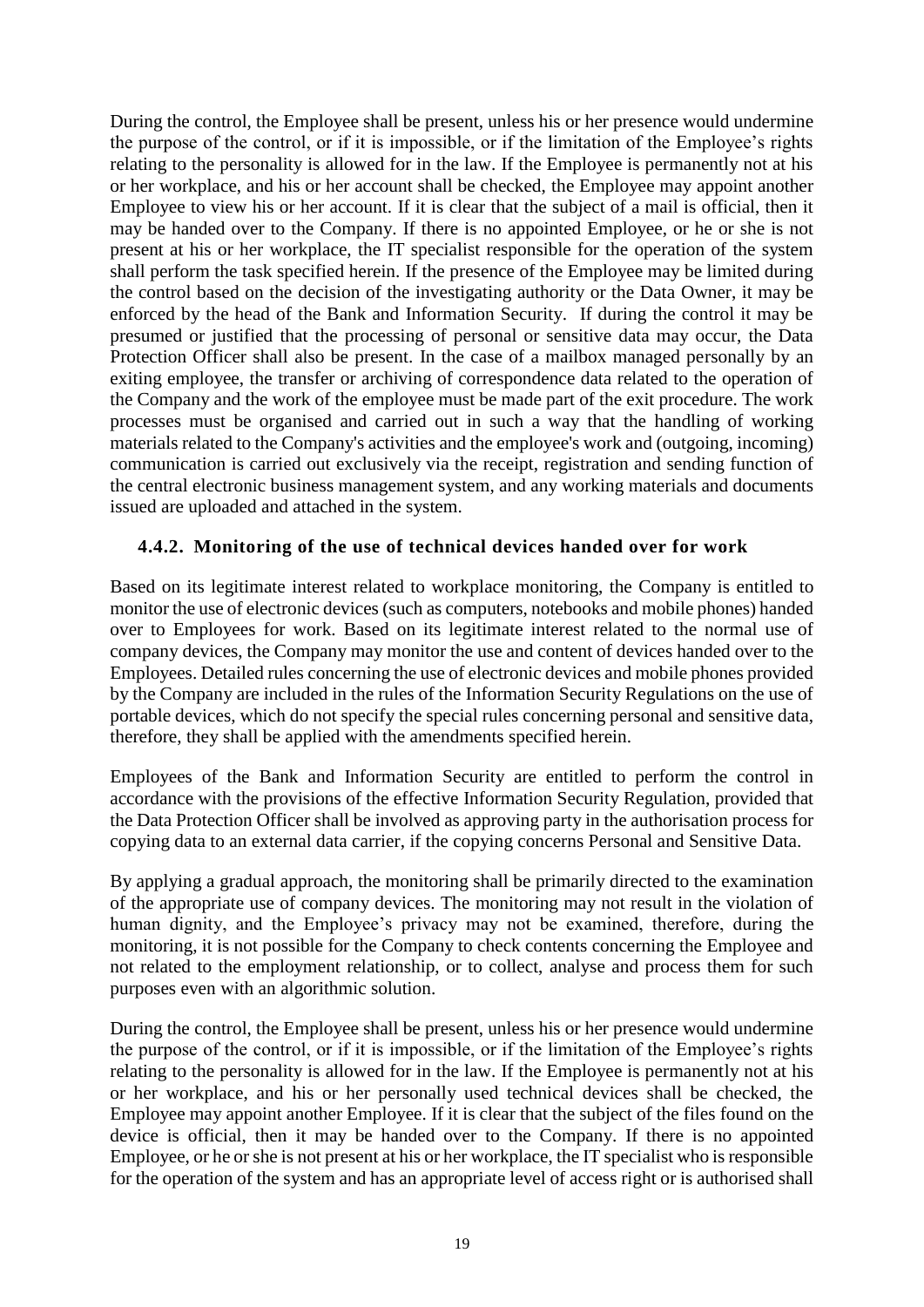perform the task specified herein. If the presence of the Employee may be restricted during the control, the head of the Bank and Information Security shall inform the Data Protection Officer of the control in accordance with the decision of the Data Owner. If during the control it may be presumed or justified that the processing of personal or sensitive data may occur, the Data Protection Officer shall also be present.

For the protection of human life, physical integrity, personal freedom, performance of financial services, protection of shares, securities and assets, based on its legitimate interest related to data processing, the Company operates a CCTV camera surveillance system at its registered office. In the case of foreign representation offices, on-site digital recording of the images recorded by the cameras and remote access to the recordings shall be ensured, depending on the technical possibilities. The camera surveillance systems are operated by Bank Security employees within the framework of the Physical Security Regulations.

Recordings are stored at the place of recording and are retained for no more than sixty (60) days. The process for revision of the recordings and other circumstances of the monitoring are specified in the Physical Safety and Security Regulations.

The provisions of the Security Services Act, the Information Act and GDPR govern the keeping and use of video and audio material produced by the CCTV system.

Detailed description of the position and angle of the cameras applied by the Company are included in Schedule 2 of the Physical Safety and Security Regulations.

## <span id="page-20-0"></span>**4.4.3. Monitoring of internet use**

Based on its legitimate interest related to the workplace monitoring, the Company is entitled to monitor the internet use of Employees in accordance with the requirements of the Information Security Regulations on the use of the Internet. The monitoring may not be directed to the activities of Employees which affect their sensitive data (religious affiliation, political views, sexual orientation, etc.), not even on anonymised basis.

#### <span id="page-20-1"></span>**4.4.4. Other monitoring activities**

Separate regulations may also provide for other methods for the monitoring of Employees, however, such other monitoring activities and methods shall comply with the provisions of this Regulation, and during the monitoring, a gradual and proportionate approach shall be applied in all cases, because the privacy of Employees may not be violated. In each case, the head of the organisational unit performing the monitoring and responsible for the data processing and the data processing employee of the organisational unit conducting the monitoring in question shall be liable for data processing activities carried out during such monitoring activities, as well as for their compliance with the requirements set forth in these Regulations and applicable laws.

#### <span id="page-20-2"></span>**4.5. Period of data retention**

Personal data is stored at the Company only for the following time:

a) the time necessary to achieve the legitimate purpose for which the personal data is processed; or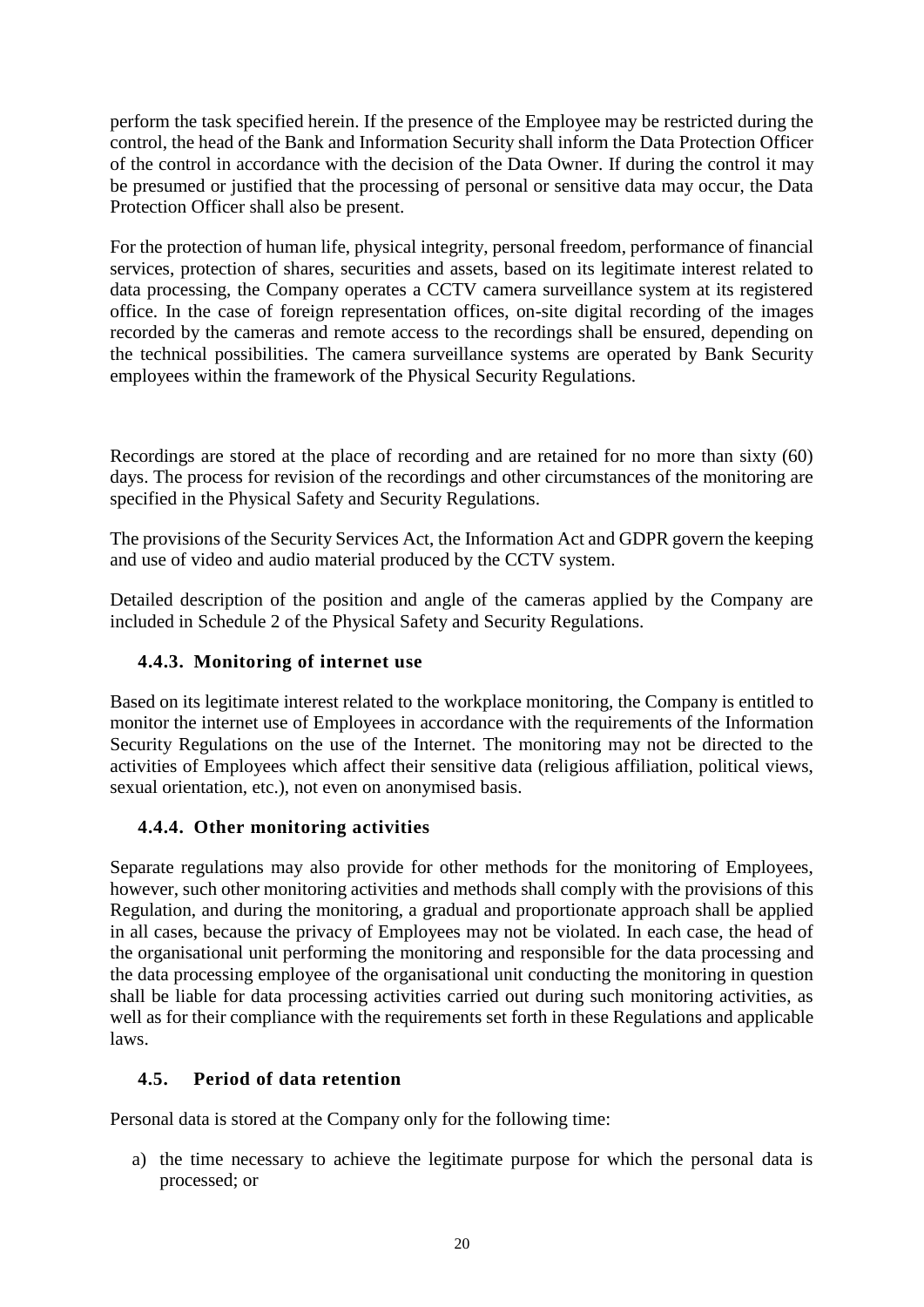b) the time needed to comply with the applicable legal requirement.

The Company may specify a time window (e.g. minimum duration, data storage schedule) for which data belonging to a specific category of personal data may be processed based on voluntary consent.

After the expiry of the applicable data retention period, the Data Protection Officer shall take appropriate steps to ensure that the personal data:

- a) is securely erased or destroyed in accordance with relevant regulations;
- b) is anonymised; or
- c) is archived (if not prohibited by a legal regulation or not contrary to the applicable retention schedule).

The Data Protection Officer shall record the deadlines for erasing the different categories of data in the records of data processing activities, taking into account the relevant CEO directives.

#### <span id="page-21-0"></span>**5. Accountability and records of processing activities**

In accordance with the accountability principle, the Company shall demonstrate compliance with the data protection regulations, in particular by maintaining records of processing activities in accordance with Article 30 of the GDPR. The Company shall maintain the records of processing activities, including their electronic form, in writing. The records shall contain all of the following information:

- a) the name and contact details of the Company and, where applicable, the joint controller, and the Data Protection Officer;
- b) the purposes of the processing;
- c) the Data Subjects, and the categories of Personal Data concerned;
- d) the categories of recipients to whom the personal data has been or will be disclosed, including their geographic location;
- e) if the transfer of personal data is to a country that provides an inadequate level of protection or is effected on the basis of an adequacy decision, then the country that provides an inadequate level of protection or, in the case of a transfer effected on the basis of an adequacy decision, the country of destination, and, in the case of a transfer to a country that provides an inadequate level of protection, the appropriate safeguards;
- f) if possible, the deadlines assigned for erasing the different categories of data; and
- g) if possible, a general description of the technical and organisational measures.

The Company's records of processing activities as per Article 30 of the GDPR shall be maintained by the Data Protection Officer.

#### <span id="page-21-1"></span>**6. Data Security**

The Company shall ensure the protection of Personal Data. For this, it shall implement the necessary and appropriate technical and organisational measures for Data Sets stored via electronic devices and on traditional, paper-based data carriers.

The Company shall ensure the appropriate security of Personal Data, in particular protection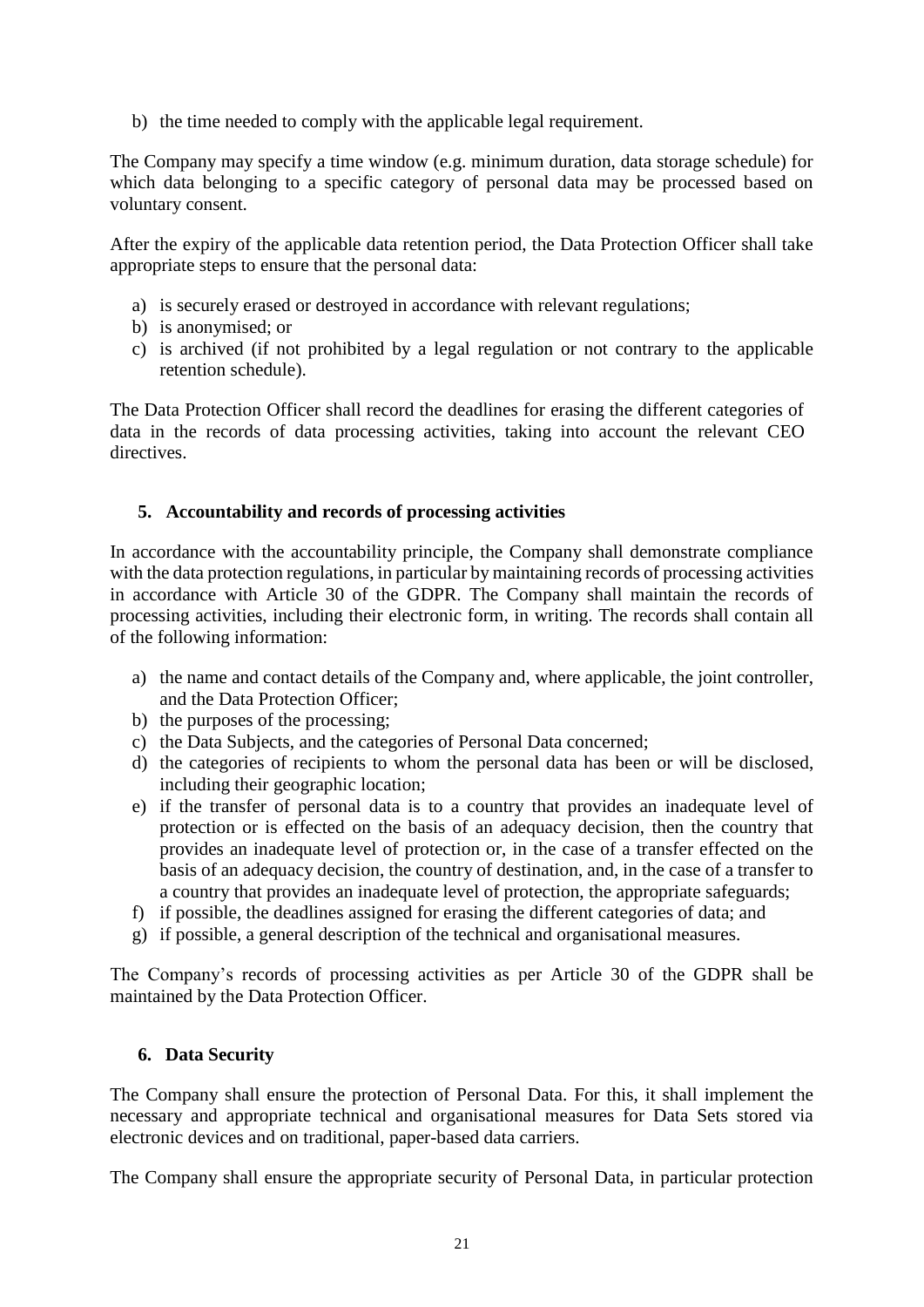against any unauthorised or unlawful processing of the data, and against the accidental loss, destruction or damage of the data.

The Company shall protect the Personal Data against unauthorised access, modification, transfer, disclosure, erasure or destruction, accidental destruction or damage, as well as its unavailability due to a change in the applied technique with measures appropriate for the requirements set forth in the IT Security Regulations and the IT Operations Regulations covering in detail the whole electronic information system.

The Company shall ensure the enforcement of the rules on Data Security by means of separate regulations, directives and procedures. To ensure that the conditions for Data Security are implemented, the Company shall provide appropriate training to the employees concerned.

The Company shall take into account the latest state of the art when defining and applying measures designed to ensure the security of Data. Of the various data processing solutions available, it shall choose the solution that ensures the highest level of protection for the Personal Data, unless this represents a disproportionate degree of difficulty or expense.

With respect to the security of Data that is not stored in electronic format, the provisions of the Company's Document Management Regulations and Physical Security Regulations shall apply.

#### <span id="page-22-0"></span>**6.1. Special rules concerning the logging, vulnerability assessment, classification of and management of access to personal data**

#### - Logging

Logging functions and logging data of applications processing personal data and included in the central log analysing system shall be protected against unauthorised modification and access. In the case of subsystems processing personal and sensitive data, depending on the system technology solution, it shall be ensured that logging data may not generate a new system which processes personal or sensitive data.

Logging configuration may only be accessed by employees for whom it is necessary for work, and only to a limited extent. The access protection shall be established so as to ensure that the settings of the logging functions and the logged events may not be available to or modified by unauthorised persons.

The established logging system shall ensure separation, filtering and classification of log entries of personal and sensitive data.

The Information Security Regulations provide for the size limitation and ensuring the integrity of log files, taking into account the infrastructural capacities and classification of the data categories.

#### - Vulnerability assessment

Vulnerability assessments concerning personal and sensitive data and demonstrating compliance with the integrity requirements of the electronic information security shall be performed at least once a year, with a revision regularly performed by an independent third party. Integrity of the IT system also entails compliance with the requirements for the prevention of unauthorised access to Personal and Sensitive Data, therefore, in the absence of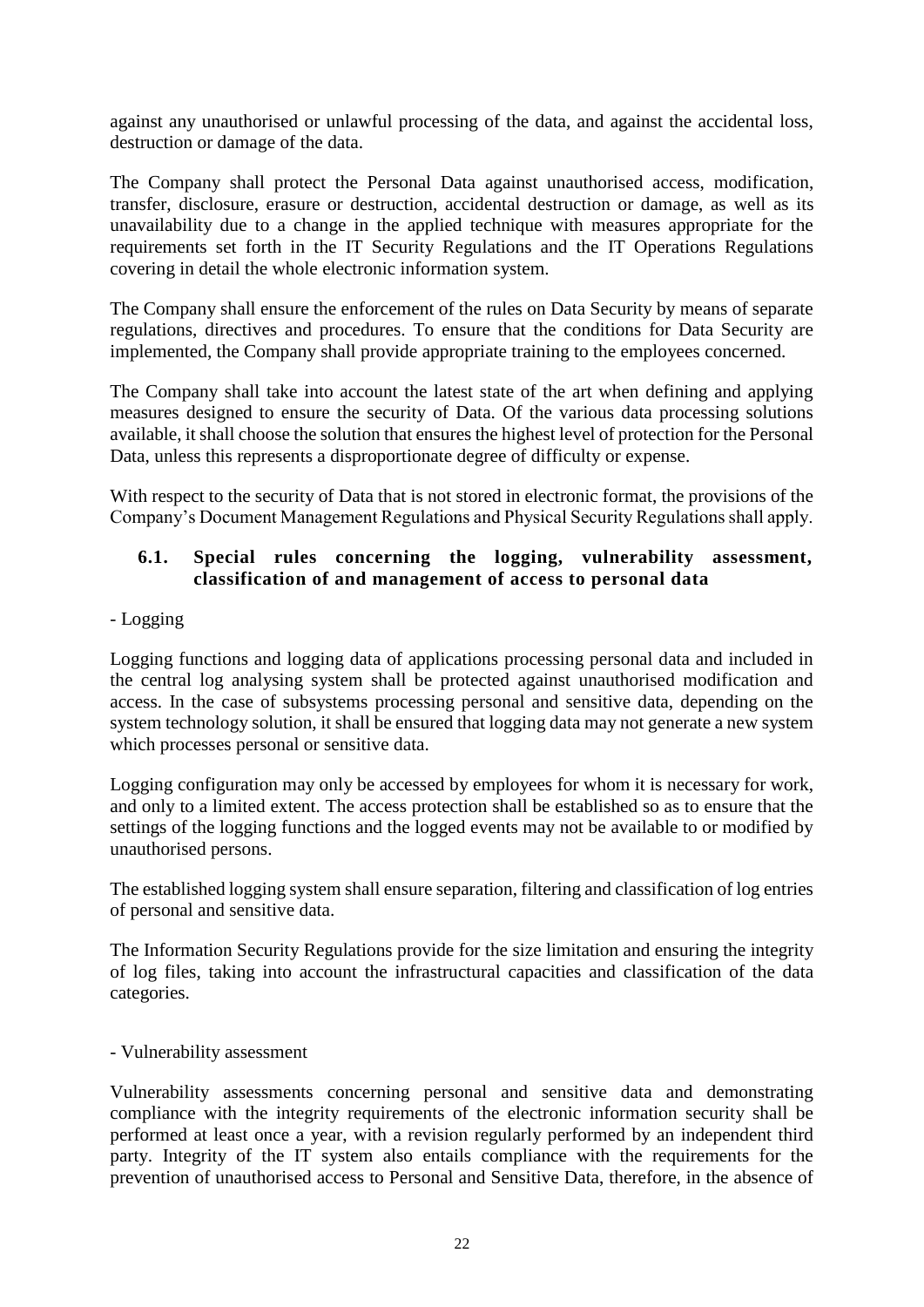an integrity criterion, an independent or targeted revision concerning Personal or Sensitive Data is necessary. If the annual regular vulnerability assessment finds that the integrity is not adequate, then a separate targeted revisions shall be performed in order to ensure that systems processing personal and sensitive data are protected. The integrity assessment or, if its not adequate, the targeted revision shall be recorded (including the drafting of a certification, an audit report, an expert summary or other status report), and in addition to the compliant elements, such records shall include all deficiencies or anomalies or risk factors which may entail unauthorised access to data or the realistic risk thereof. The findings of the revision shall be processed in an aggregated form in the annual report of the Information Security, and an action plan for the remedy of anomalies shall be prepared for the Data Owner, the system operator and, if necessary, the information security officer with the indication of the tasks, deadlines and responsible persons. The Information Security unit shall send the annual report containing the findings of the review to the Data Protection Officer for information, where affected.

#### - Data classification

IT systems processing Personal Data shall be classified in data classification categories taking into account other confidentiality, integrity and availability criteria. The methodology of data classification is the same as that of the Information Security Regulations for data classification. The set of requirements for the logging, access rights management and control pertaining to the data security categories is the same as the ones specified in the set of requirements pertaining to the data security categories in the Information Security Regulations.

#### - Access rights management, access protection

The primary purpose of managing access rights is to provide authorised users with IT and other resources and Data in the appropriate quality, continuously and uninterruptedly, by differentiating their access rights according to the extent of their work duties, while a secondary (or ancillary) purpose is to protect these from unauthorised access and misuse. General rules of access management are included in the Information Security Regulation, in the case of physical, administrative and logical protective measures ensuring the processing of personal and sensitive data, it is not justified to deviate from generally described access rights management processes and the implemented system technology solutions.

In justified cases, third parties (suppliers, partners, authorities, employees of supervisory authorities, trainees, etc.) may have access to IT system which may contain Personal Data in accordance with the authorisation set forth in their work contract, subject to the terms and limitations specified therein. Access may only be granted if it is absolutely necessary and justified for the task, it has an appropriate legal ground (agency contract or other agreement, or mandate in the case of employees of supervisory authorities or auditors, etc.), and if third persons undertake in a disclosure agreement to keep confidential data made available to them (in the case of legal persons or entities with the disclosure agreement signed by natural persons who take part in the performance of the contract). The obligation to sign the disclosure agreement shall be set forth in the contract.

Should any question occur when granting access to external contractual parties to IT systems which contain personal data, the Data Protection Officer shall be consulted. Natural persons who have signed a disclosure agreement may not have access to Personal and Sensitive Data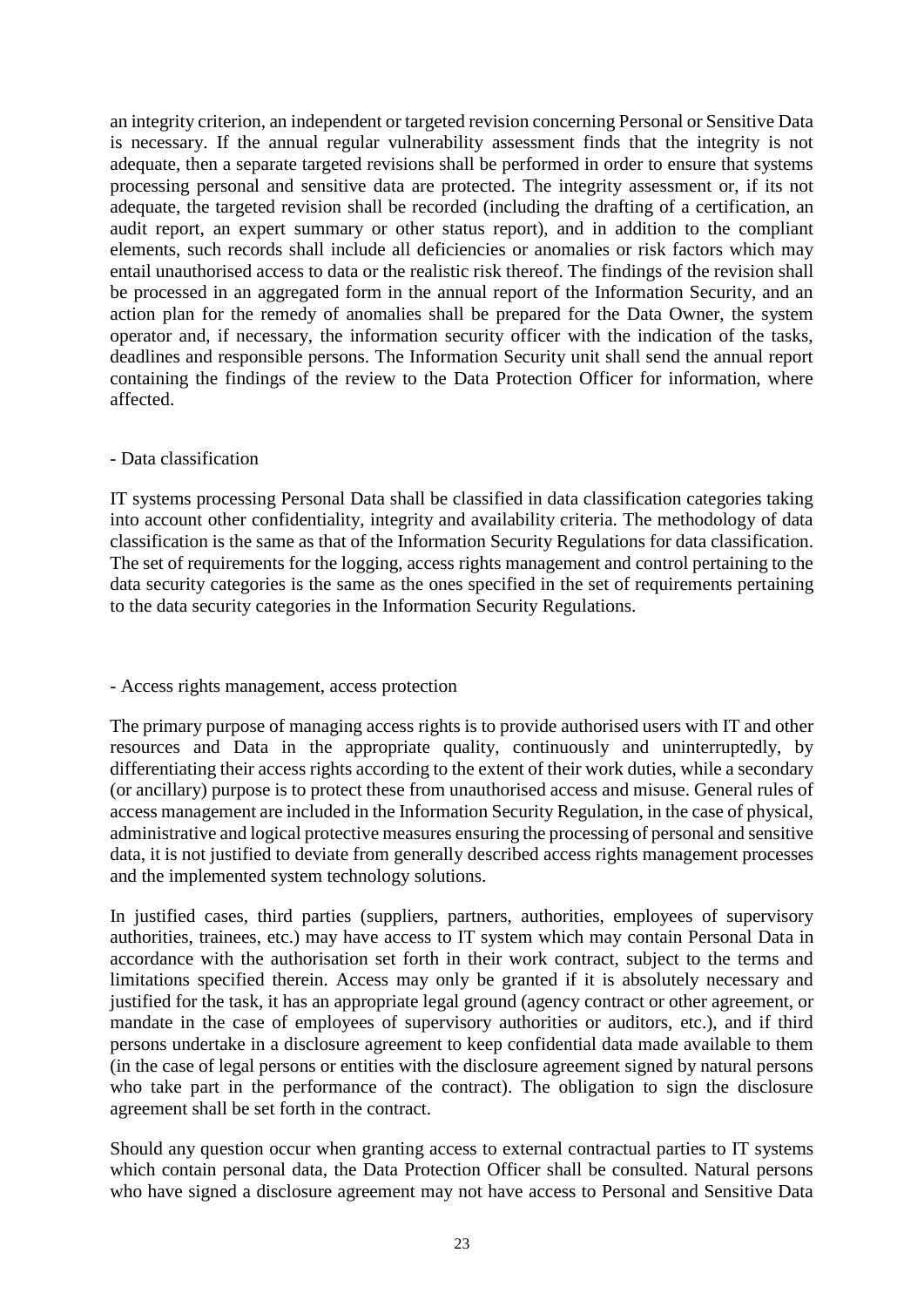processed in the IT system.

The limit values for the physical environment of server and engine rooms performing the processing of personal data are the same as the ones set forth in the physical parameters of the Information Security Regulations for data centres. The employee or expert appointed for the management of the network shall inform the Data Protection Officer according to paragraph 7 of any changes negatively affecting personal data categories (breach).

## <span id="page-24-0"></span>**7. Personal data breach**

All Employees shall report to their direct supervisor as well as to the Data Protection Officer (Schedule 3 of these Regulations) – where possible, in writing – should they become aware of the occurrence of an incident endangering Data Security or of a personal data breach, or of the possibility of the occurrence of such, immediately after having become aware of such.

A third party may report a Personal Data Breach related to the Data processed by the Company or the Processor acting on its behalf to the email address [exim@exim.hu](mailto:exim@exim.hu) accessible on the Company's website.

The Data Protection Officer shall examine the reported personal data breach within twenty-four (24) hours in order to determine whether risk exists that the Data Subjects may not enforce their rights. If this is not likely, then he or she assesses the report in terms of whether it is necessary to notify another organisational unit regarding the report concerned. If based on the report it is justified to involve other organisational units, then he or she shall transfer the report to the head of the unit in question within twenty-four (24) hours.

If, as a result of the investigation, it transpires that there is a risk that the rights of the Data Subject may be violated, he or she shall report the personal data breach the Authority as soon as possible, but certainly no later than 72 (seventy-two) hours after he or she becomes aware of the personal data breach.

In the report to the Authority, the Data Protection Officer shall:

- the content of the Personal Data Breach, including the scope of the Data Subjects and the scope of the Data affected by the breach,
- provide information on the name and contact details of the Data Protection Officer or other contact person designated for providing further information,
- describe the likely consequences of the personal data breach;
- describe the measures taken or proposed to be taken by the controller to address the personal data breach, including, where appropriate, measures to mitigate its possible adverse effects.

The Data Protection Officer shall maintain records on personal data breaches (Schedule 4 of this Regulation). Retention period for the records and the minutes made of the personal data breach: ten (10) years. The Data Protection Officer shall ensure that entries older than 10 years are deleted. The records relating to Personal Data Breaches shall contain the following information:

- Scope of data affected by the personal data breach;
- Scope of persons affected by the personal data breach;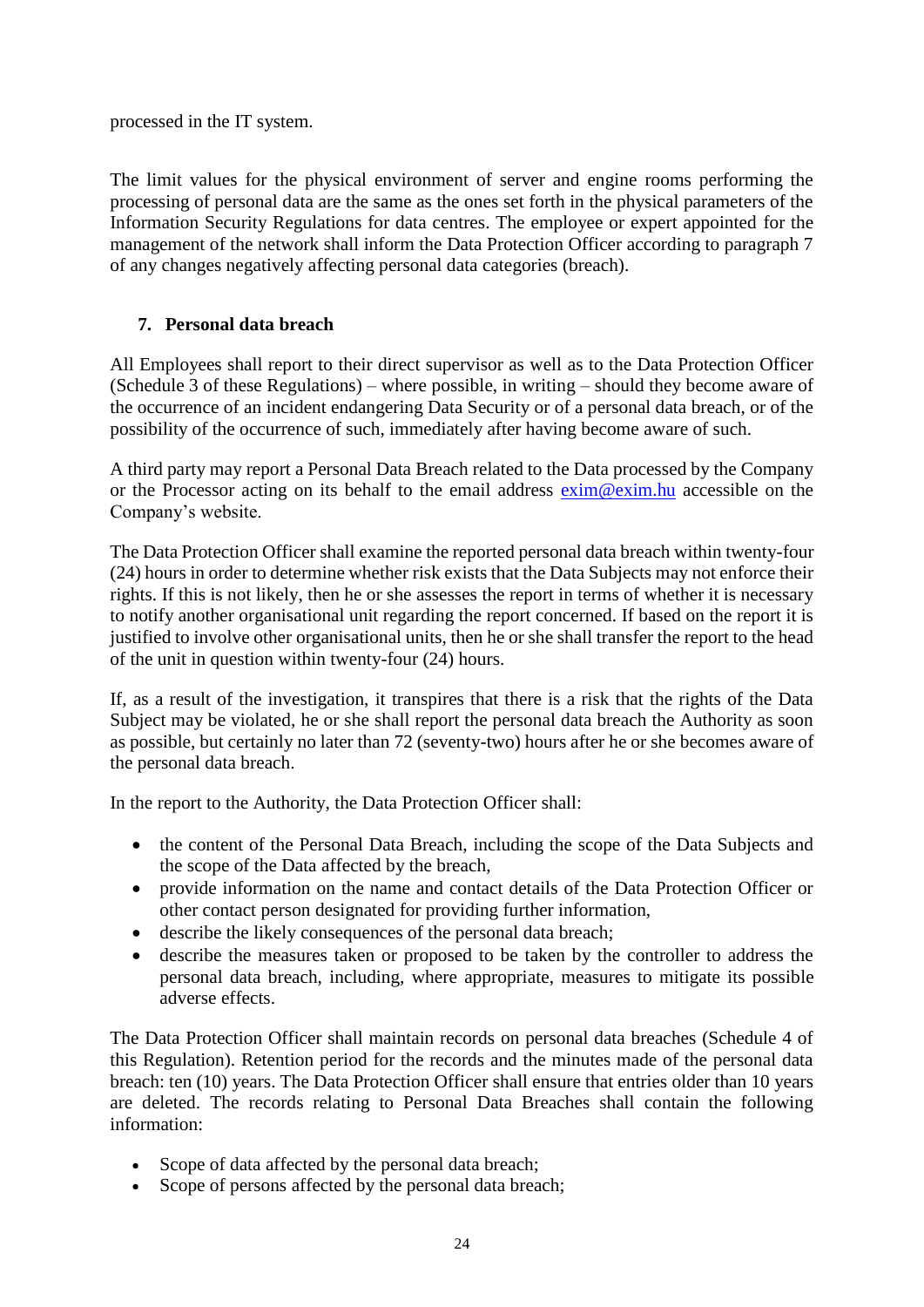- Date of the personal data breach;
- Circumstances of the personal data breach;
- Impacts of the personal data breach:
- The measures taken:
- Other data.

If the Personal Data Breach is likely to have consequences that significantly affect the exercise of a fundamental right of the Data Subject (high-risk personal data breach), the Company shall inform the Data Subject of the Personal Data Breach without delay.

The Company shall not inform the Data Subject if:

- prior to the Personal Data Breach, the Company applied appropriate technical and organisational protection measures in respect of the Data involved in the Personal Data Breach – in particular, measures rendering the Data incomprehensible in the event of unauthorised access or resulting in their encryption – and if necessary, the Data Protection Officer may request an opinion on the appropriateness of such measures from the head of IT Operation.
- measures taken after its becoming aware of the personal data breach ensure that the consequences of the personal data breach that would otherwise have significantly affected the exercise of a fundamental right of the Data Subject are no longer likely to occur. If necessary, the Data Protection Officer shall provide a written statement on this.
- directly informing the Data Subject could only be achieved with a disproportionate effort, and therefore it provides the Data Subjects with adequate information related to the personal data breach through information published in a way that is accessible to anyone (e.g. via the internet). The Data Protection Officer shall decide whether this method of information provision should be used.

#### <span id="page-25-0"></span>**8. Processor**

In the course of its activities, the Company may use a Processor on a permanent or ad hoc basis. Processors may be engaged on a permanent basis primarily if this is necessary for the performance of administrative tasks arising from the services related to the activities of the Company or for the maintenance of the IT system. With respect to use of the Processor, the legal regulations relating to data protection, in particular the provisions of the GDPR, shall apply. The use of a Processor may only take place on the basis of a written contract, which must specify the tasks that need to be performed in relation to Data Protection and Data Security. A sample document of the contract to be concluded with the Processor is available in Schedule 8 of these Regulations.

The Company shall specify the rights and obligations of the Processor related to the processing of Personal Data in accordance with the relevant legal regulations on data protection. The Company shall be responsible for the lawfulness of the directives relating to data processing operations.

If in accordance with the contract concluded with the processor personal data are processed, then the contract may only be concluded if the natural persons involved in the processing (including co-operators, subcontractors, agents, experts, consultants and employees acting on behalf of the contractual partner) as data processors sign a disclosure agreement with the Company, and undertake to comply with the requirements under Article 28 of the GDPR, and to provide the Company with the possibility to check such compliance. The declaration must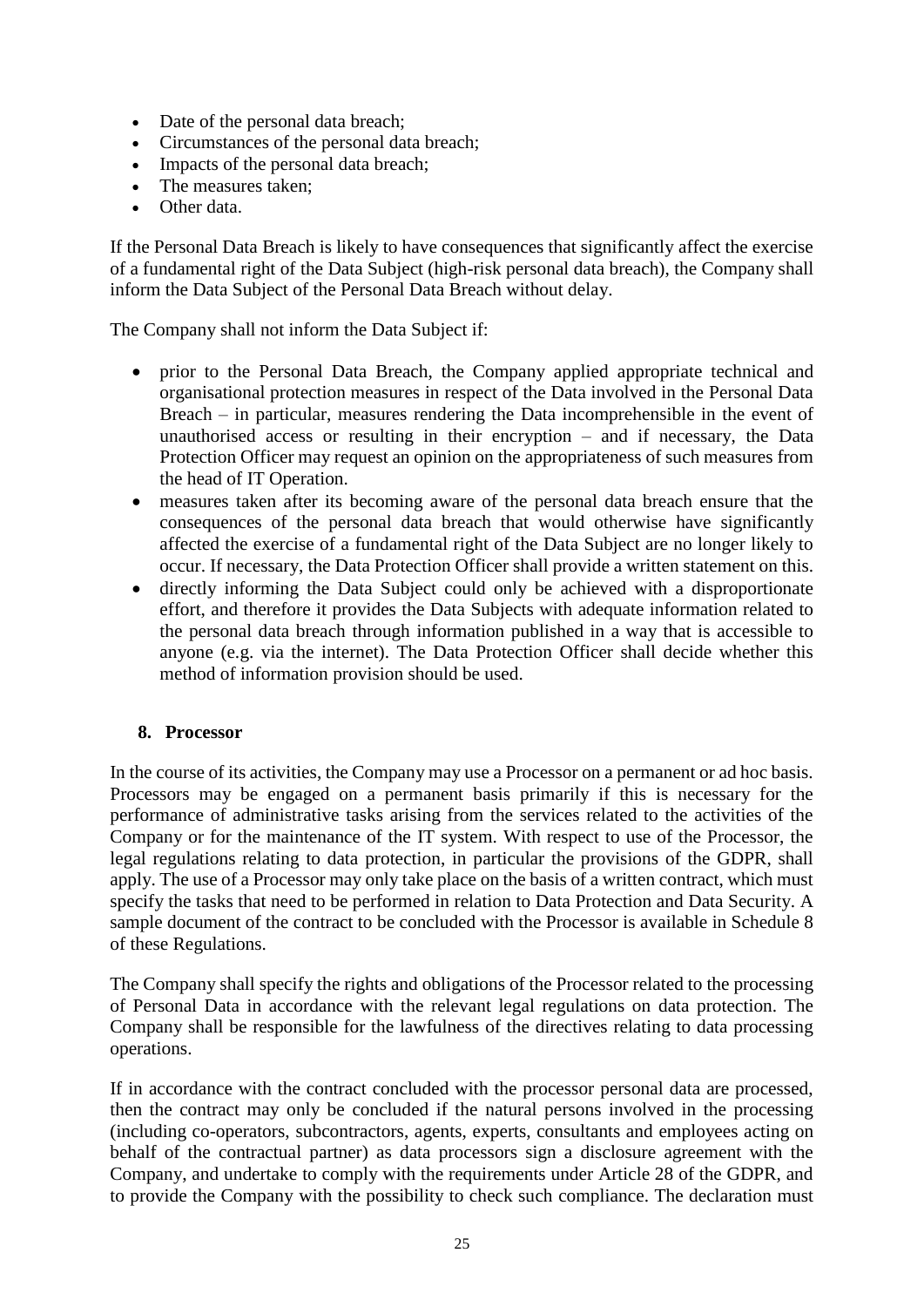be made in the contract relating to Data Processing set out in Schedule 8 to these Regulations and must be kept together with the relevant contractor's agreement or assignment contract (Underlying Contract).

Within the scope of activities of the Processor and the framework specified by the Company, the Processor is liable for the processing, modification, erasure, transfer and disclosure of personal data. During performance of its activities, the Processor may use the services of another Processor only in accordance with the instructions of the Company.

The Processor may not make substantive decisions related to data processing, may process the personal data made available to it only in accordance with the instructions of the Company, may not perform data processing for its own purposes, and must store and retain personal data in accordance with the instructions of the Company.

By concluding the contract included in Schedule 8, the Company ensures that the rights of the Data Subjects may not be violated during the activities of the Processor, and that the Processor may only access Personal Data if it is indispensable for the performance of its duties.

The Company may entrust data processing only to a person or organisation that provides adequate safeguards for the implementation of technical and organisational measures suitable for ensuring the lawfulness of the data processing and for protecting the rights of the Data Subjects.

In order to provide evidence of these safeguards, according to the rules of the data protection impact assessment, the Processor must fill in the questionnaire prepared by the Data Protection Officer for the data controller before starting the data processing. (Data Protection Risk Assessment)

The Processor explicitly undertakes in the contract to be concluded with the Company that the data processing will comply with the requirements of the GDPR. The contract between the Company and the Processor, as set out in Schedule 8, shall, in accordance with Article 28 of the GDPR, specify at least the following:

- a) A statement by the Processor that it has the technical and organisational conditions required to protect the rights of Data Subjects in accordance with the Regulation;
- b) The Processor may not use an additional data processor (sub-processor) without the prior written ad hoc or general authorisation of the Company;
- c) The object, duration, nature and purpose of the data processing performed by the Processor, the type of personal data, and the categories of the Data Subjects;
- d) The Processor's consent to the processing of personal data only on the basis of the Company's written instructions, including the transfer of personal data to a third country or international organisation, unless the processing is required by EU or Member State law applicable to the performer of the outsourced activity;
- e) The Processor shall assist the Company in responding to requests for the exercising of Data Subjects' rights;
- f) In a separate clause, the Processor shall undertake to treat personal data confidentially and to comply with the data security measures required by the GDPR;
- g) The Processor's commitment to delete or return all personal data to the Company and delete existing copies at the discretion of the Company upon termination of the provision of the data processing service, unless EU or Member State law requires the storage of the personal data;
- h) The Processor's commitment to ensuring that persons authorised to process personal data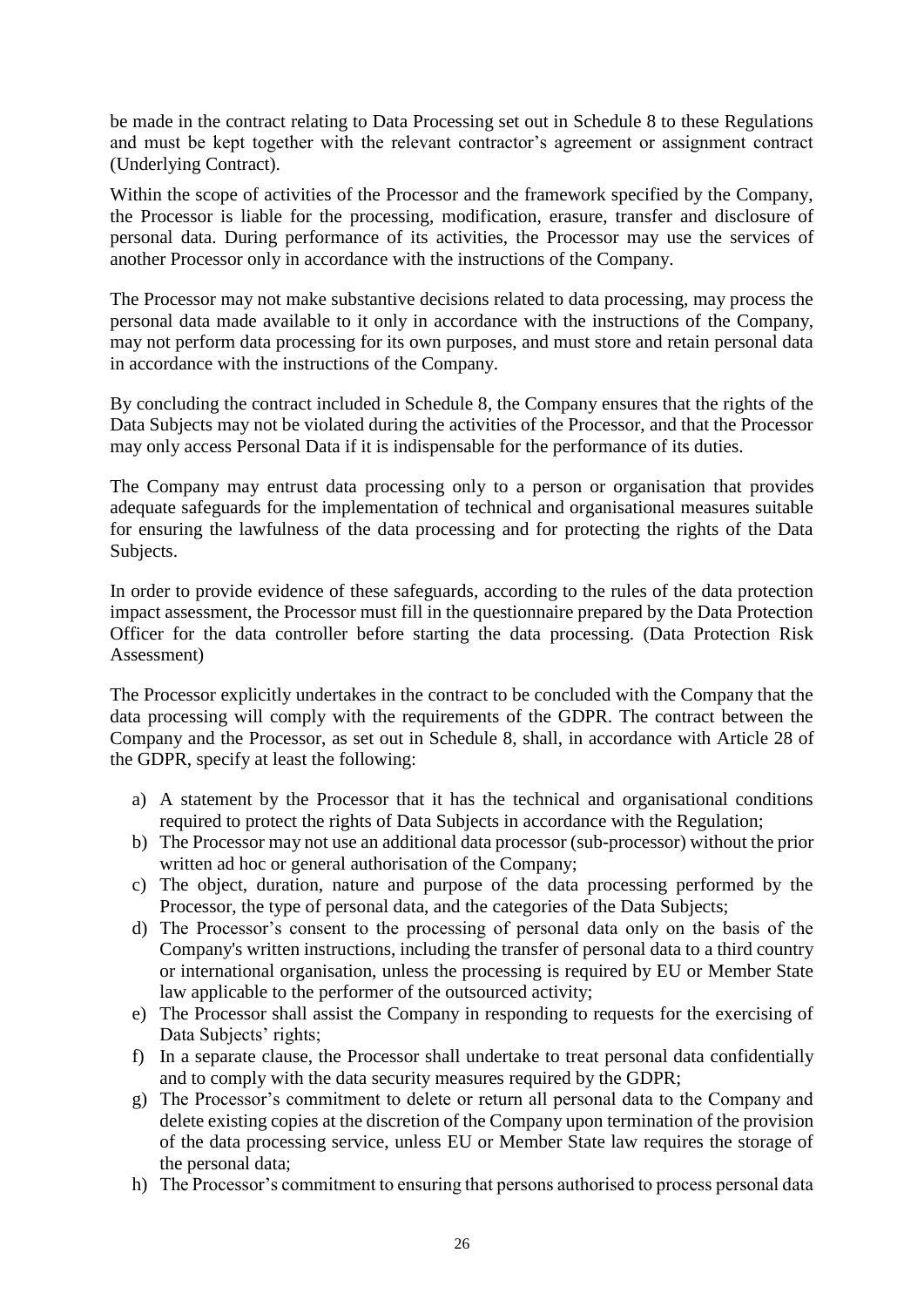undertake a commitment to confidentiality or are subject to a legal obligation to maintain confidentiality.

The Processor shall keep records of its data processing activities carried out on behalf of the Company in accordance with Article 30 of the GDPR and shall immediately notify the Company in all cases where it becomes aware of a breach of the rules on the processing of personal data.

It shall provide the Company with all the information necessary for evidencing the fulfilment of the obligations set out in the GDPR.

The Company shall provide the Data Subject with information on the identity of the Data Processors used by it before the start of the Data Processing or at the subsequent request of the Data Subject. The Company shall comply with this information provision obligation by publishing a notice in accordance with Article 13 of the GDPR on the Company's website within 5 (five) working days after the signing of the contract concluded with the Processor. The publication of the notice shall be initiated by the organisational unit responsible for concluding the contract by contacting the Data Protection Officer, who shall prepare the notice immediately after concluding the contract and send it to the Marketing department within 3 (three) working days. The Data Protection Officer shall keep the details of the Processors (name, registered office address) in the electronic data protection register maintained by him or her. Details of the Processors in the data protection register maintained by him or her

Within five (5) working days after the signing of the contract concluded with the Processor, and based on the initiative of the Data Protection Officer, the Company shall publish the name and contact details of the Processor, the contact details of the Company's Data Protection Officer, the purpose of the planned processing and the Data Subject's rights, as well as the means to exercise them.

#### <span id="page-27-0"></span>**9. Outsourcing**

The Company may outsource any activities related to its financial and ancillary financial service activities, or such activities as it is required to perform by law, that involve Data Management, Data Processing or data storage, subject to compliance with the data protection regulations. It shall hand over data necessary for or related to the performance of the outsourced activity to the person performing the outsourced activity.

During selection of the person performing the outsourced activity, preparation and conclusion of the outsourcing agreement, and monitoring of the performance of the outsourced activity, the Company shall ensure that Personal Data is protected at the person performing the outsourced activity.

Rules specified in Section 8 shall apply to the person performing the outsourced activity.

The Bank shall provide information on the outsourced activity and the persons performing such activity on its website [\(www.exim.hu\)](http://www.exim.hu/) and in the Business Regulations.

#### <span id="page-27-1"></span>**10. Data transfer**

A request for disclosure of information with respect to personal data from outside the Company,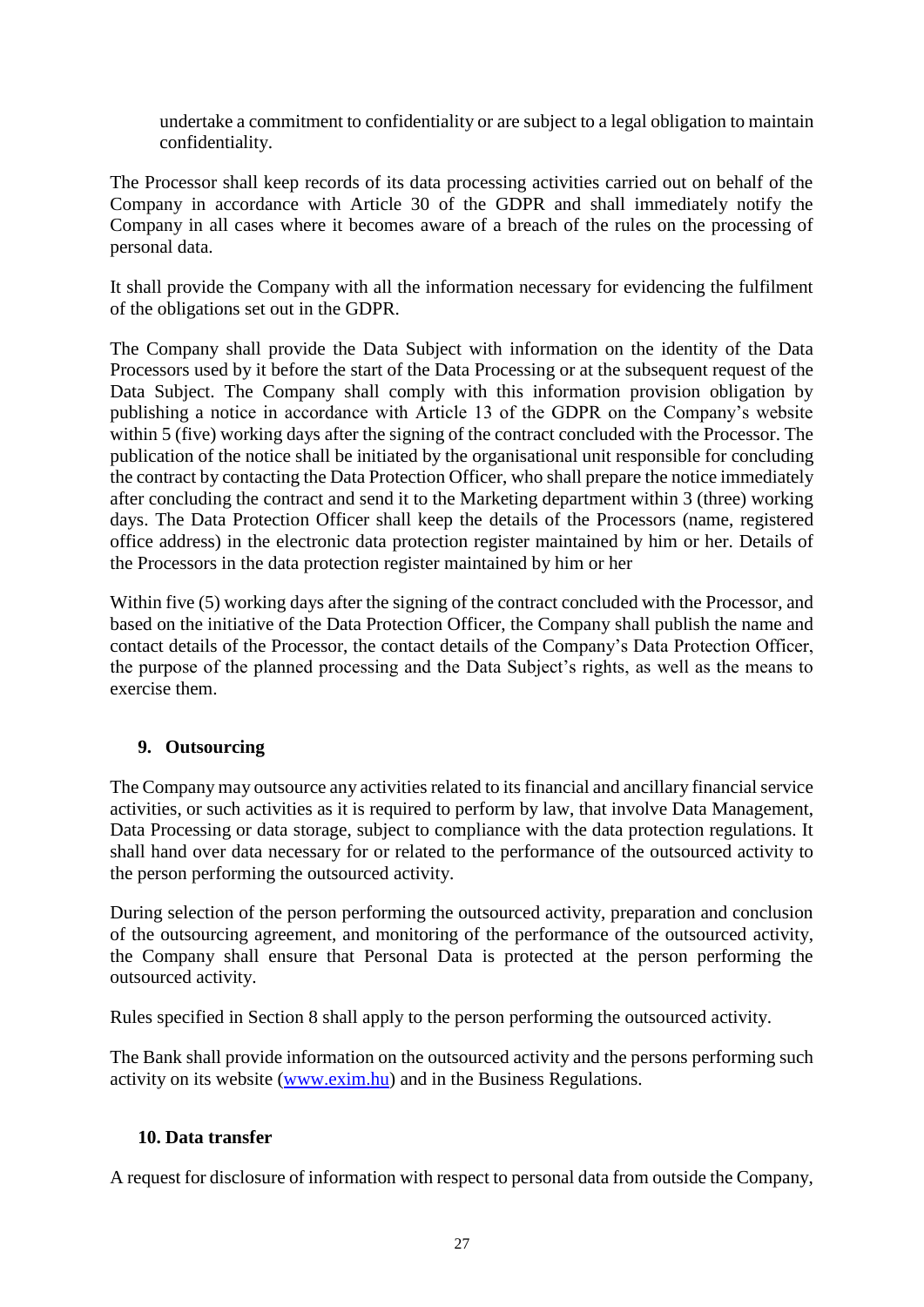from a third party, shall, in the absence of a statutory provision on the matter, only be fulfilled by the Company if the Data Subject authorises the Company in this regard in writing. The Data Subject may also grant such authorisation in advance, which may apply to a certain period, purpose and specified range of entities that may request the data. The authorisation shall be kept by the Data Protection Officer for the duration of Data Processing and for 10 (ten) years from the termination thereof, and he or she shall ensure that the Data is communicated.

Regardless of the Data Subject's declaration of consent, requests based on legal authority from third parties from the criminal authorities (police, courts, prosecutor's office), the National Tax and Customs Administration and the national security services must be complied with. The head of the organisational unit that fulfils the request shall promptly inform the CEO and the Data Protection Officer of the requests from these organisations on the next working day after the receipt of the request, by electronic means. Based on the written opinion of the Data Protection Officer, the provision of the data affecting personal data may be performed subject to notifying the CEO at the same time. The CEO may lodge a complaint of non-suspensory effect with the competent minister against the request of the national security services for data provision.

The relevant organisational unit shall prepare a report on the personal Data Transfers to a Third Party, and shall send it to the Data Protection Officer within 1 (one) working day after the data transfer has taken place. The Company's records of processing activities under Article 30 of the GDPR shall contain the data transfers.

Before personal data transfers to third parties, the Data Protection Officer shall examine the accuracy, integrity and up-to-dateness of the data.

# **10.1. Data transfer abroad**

 $\overline{a}$ 

In the case of certain instances of data processing, the Company may transfer personal data to a third country outside the European Economic Area or to an international organisation ("**Transfer of Data Abroad**"). Personal Data Transfers abroad shall always be approved by the Data Protection Officer, and his or her approval shall be recorded in the Request form.

The Transfer of Data Abroad may only take place if the European Commission ("**Commission"**) has established that the third country provides an adequate level of protection with respect to personal data ("**Adequacy Decision"**). 2

In the absence of the Adequacy Decision, the Company may only transfer personal data if the recipient controller or processor has provided adequate safeguards with respect to the processing. Such safeguards may include, without the express permission of the competent supervisory authority:

- general data protection clauses adopted by the Commission or general data protection clauses adopted by the supervisory authority and approved by the Commission;
- an approved code of conduct together with a binding and enforceable commitment from the third country controller or processor to apply – including with respect to the rights of

<sup>2</sup> Andorra, Argentina, Faroe Islands, Guernsey, Israel, Jersey, Canada, Isle of Man, Switzerland, Uruguay, USA, New Zealand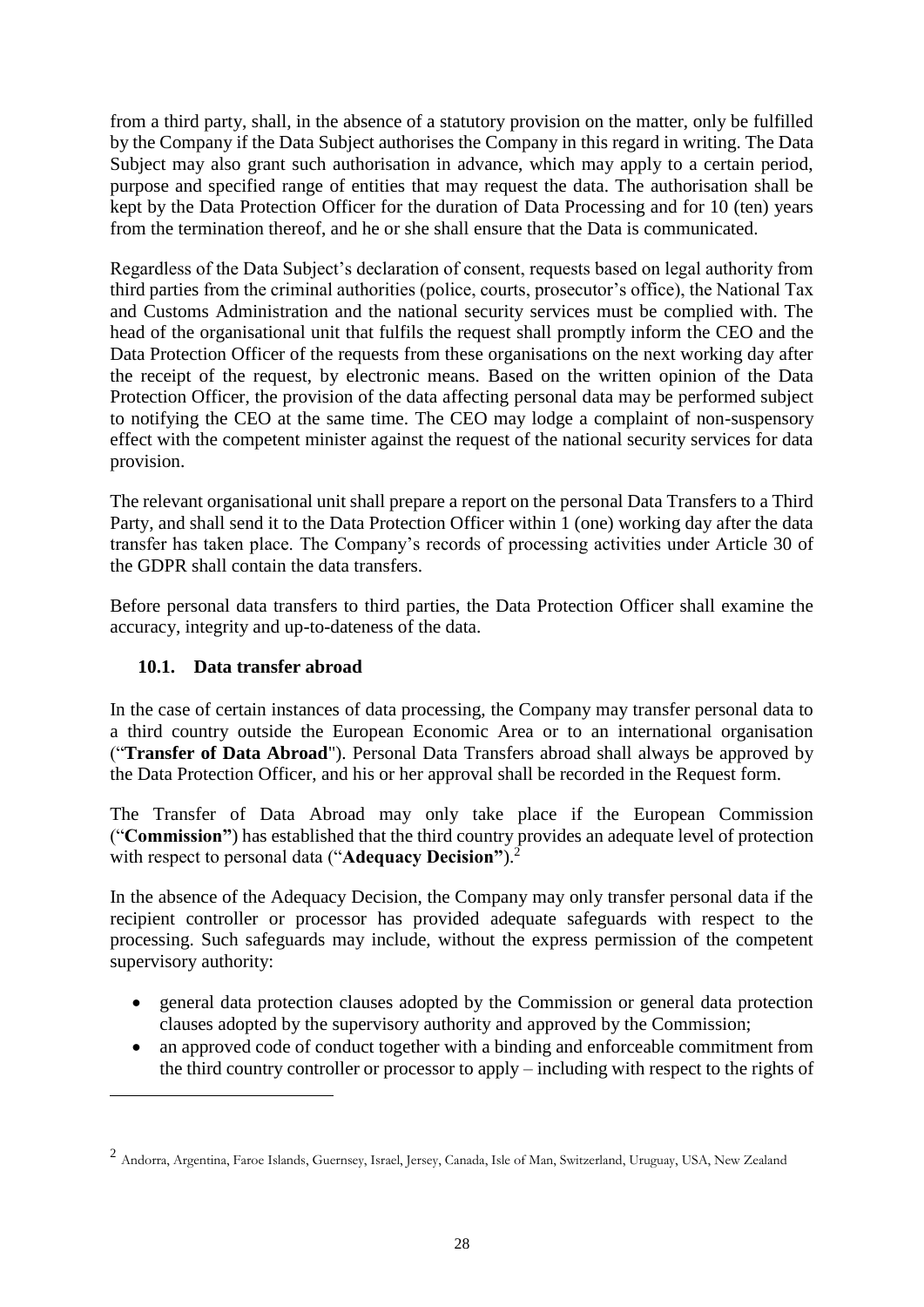Data Subjects – the appropriate safeguards;

• an approved certification mechanism together with a binding and enforceable commitment from the third country controller or processor to apply the appropriate safeguards, including with respect to the rights of Data Subjects.

In the absence of adequate safeguards, the data transfer may take place if one of the following conditions are met:

- the Data Subject has explicitly consented to the proposed transfer, after having been informed of the possible risks of the transfer due to the absence of an adequacy decision and appropriate safeguards;
- the transfer is necessary for the performance of a contract between the Data Subject and the controller or the implementation of pre-contract measures taken at the Data Subject's request;
- the transfer is necessary for the conclusion or performance of a contract concluded in the interest of the Data Subject between the controller and another natural or juridical person;
- the transfer is necessary for important reasons of public interest;
- the transfer is necessary for the establishment, exercise or defence of legal claims;
- the transfer is necessary in order to protect the vital interests of the Data Subject or of other persons, and the Data Subject is physically or legally incapable of giving consent;
- the transferred data comes from a register that according to Union or Member State law is intended to provide information to the public and that is open to inspection either by the public in general or by any person who can demonstrate a legitimate interest in it, but only if the conditions laid down by Union or Member State law for inspection are met in the particular case.

If the transfer cannot be based on adequacy, there are no adequate safeguards in place, and none of the derogations for special situations apply, the transfer to a third country can only take place if:

- the data transfer is not of a repeating nature,
- it concerns only a limited number of Data Subjects,
- it is necessary for the pursuit of a compelling legitimate interest of the controller such that are not overridden by the interests or rights and freedoms of the Data Subject, and
- the controller has assessed all the circumstances surrounding the data transfer and has on the basis of that assessment provided suitable safeguards with regard to the protection of the personal data.

In such cases, the Data Protection Officer shall immediately inform the supervisory authority of the transfer, and beyond fulfilling the general information-provision obligations, he or she shall inform the Data Subject of the transfer and of the controller's compelling legitimate interest pursued.

# <span id="page-29-0"></span>**11. Providing information to the Data Subjects**

The Company shall ensure that the Data Subjects are provided with adequate information on the purpose of the processing of the personal data, and upon request, provide all other information that concerns the data processing activities related to the Data Subjects.

The Company is obliged to provide the Data Subjects with the details of the processing of their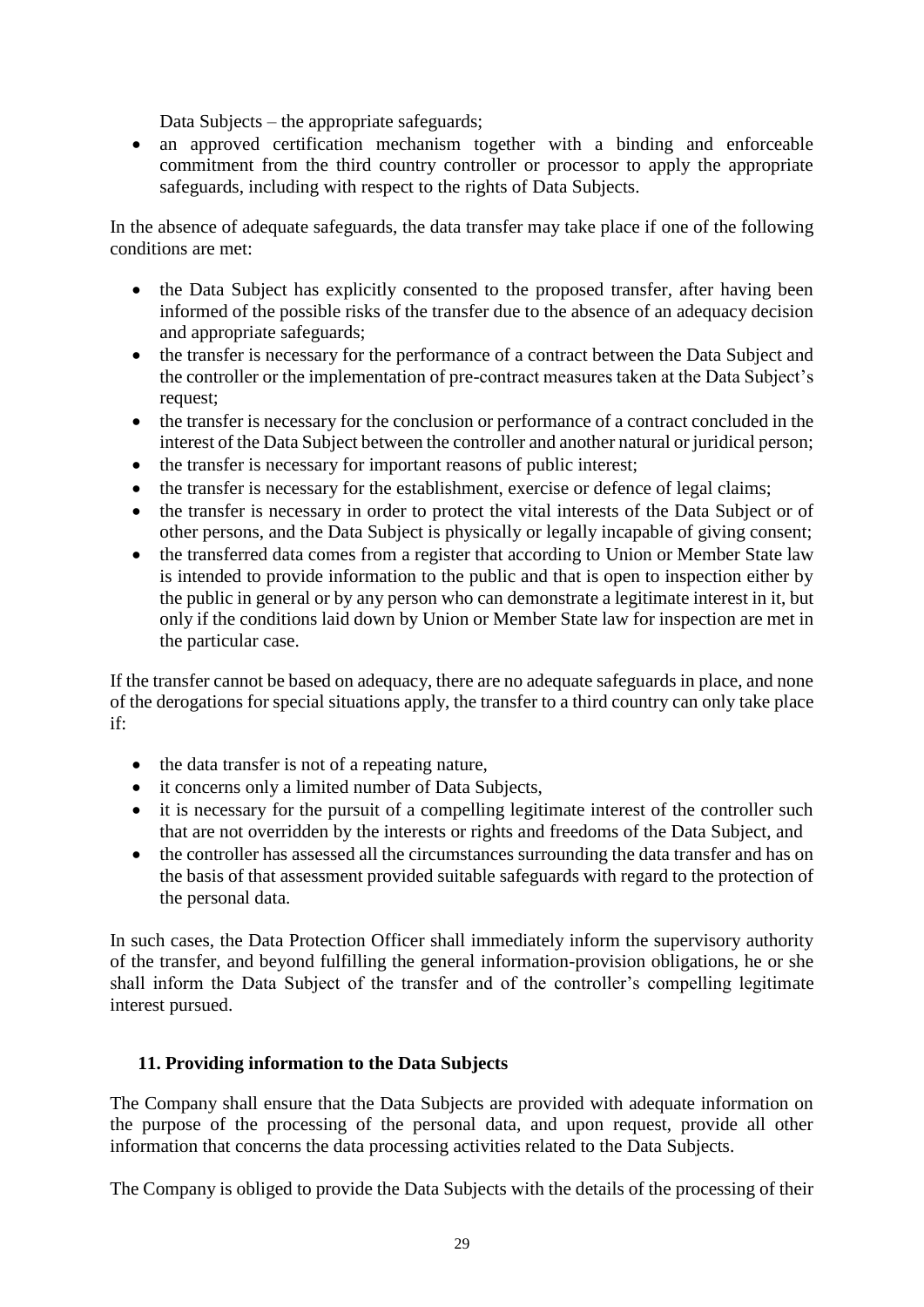personal data mentioned in Articles 13 and 14 of the GDPR in the form of appropriate data processing notices according to Schedule 7. Information shall be provided to Data Subjects in a concise, transparent, comprehensible and easily accessible form, and in a clear and comprehensible manner.

The Data Protection Officer shall be responsible for the drafting of the notices.

## <span id="page-30-0"></span>**11.1. Providing information if the personal data has been collected from the Data Subject**

The Company shall inform the Data Subject of the following:

- a) the primary and secondary purposes for which the personal data is processed and the related legitimate interest of the Company, if any;
- b) the name and contact details of the person responsible for data processing at the Company;
- c) the nature and categories of the processed personal data;
- d) the categories of the employees of the Company and third persons to whom personal data is transferred (if any);
- e) how the Data Subjects' rights are exercised, including information on the right to lodge a complaint with the Authority;
- f) if the Company intends to transfer personal data to a country that does not provide an adequate level of protection, or on the basis of an adequacy decision, then information on the appropriate safeguards, as well as on how to obtain a copy of these or on how to access them for perusal;
- g) the period for which the personal data will be stored or, if that is not possible, the criteria for determining that period;
- h) the contact details of the Data Protection Officer;
- i) whether the provision of personal data is a statutory or contractual requirement, or a precondition for concluding a contract, and the consequences of failure to provide such data.

## <span id="page-30-1"></span>**11.2. Providing information if the personal data has not been collected from the Data Subject**

If the personal data has not been collected directly from the Data Subject, the Company shall inform the Data Subject of the following:

- a) the information specified in Section 11.1;
- b) the (publicly available) source of the personal data;
- c) this information must be provided:
	- at the time of recording the personal data in a database of the Company, but no later than within one month after the personal data is obtained; or
	- if the personal data is communicated to other recipients, at the latest when the personal data is communicated to the other recipients for the first time.

# <span id="page-30-2"></span>**11.3. Exceptions**

The provisions of Section 11.2 shall not apply if

a) if providing the information to the data subject is impossible or would involve disproportionate effort; or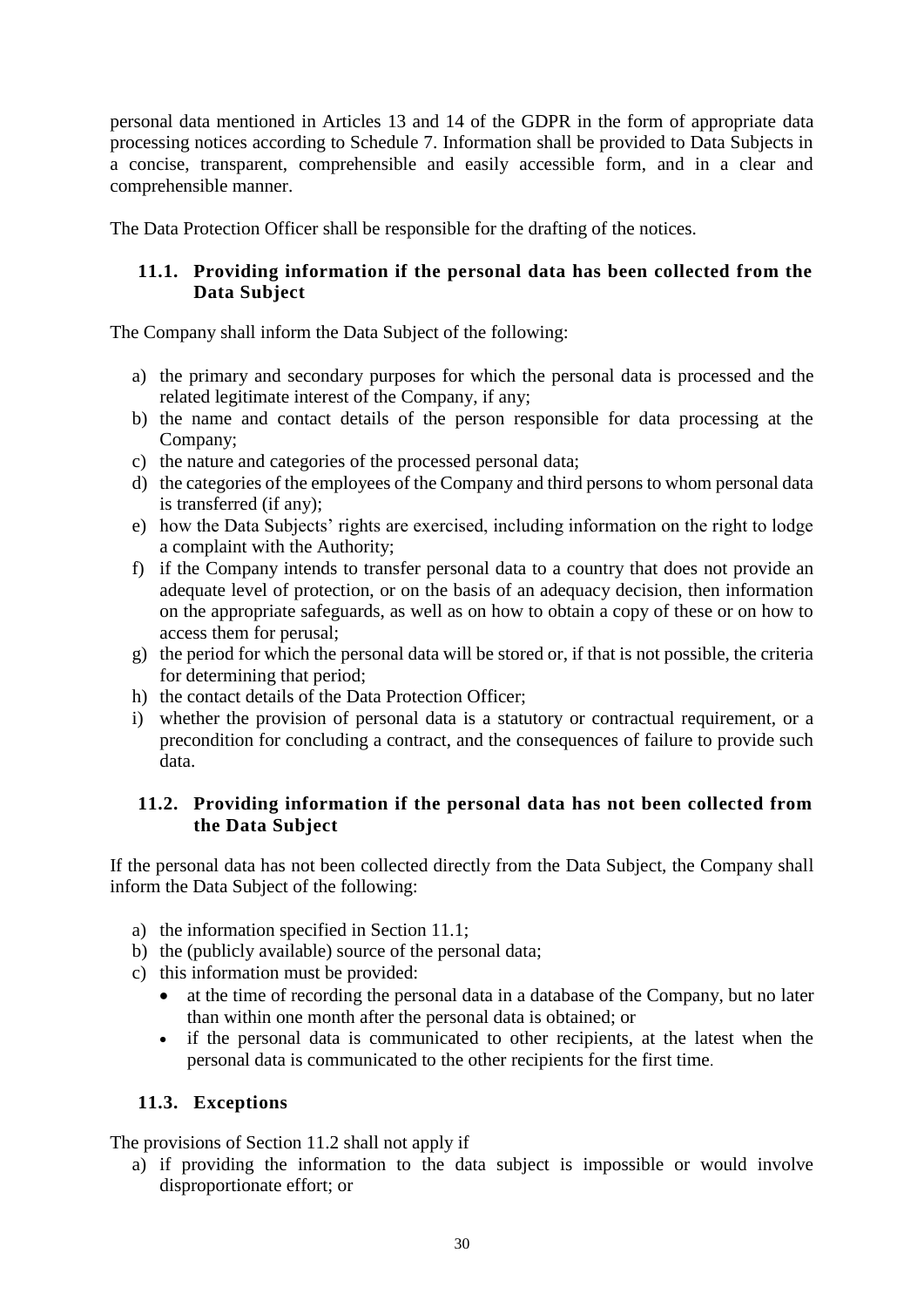- b) would involve disproportionate costs; or
- c) the obtaining or disclosure of the Data is expressly required by an instrument of law applicable to the Company, which requires appropriate measures to be taken to protect the legitimate interests of the Data Subjects.

In all cases it is the Data Protection Officer who decides whether the above exceptions apply.

#### <span id="page-31-0"></span>**12. Rights of the Data Subject, enforcement of the rights**

Data Subjects whose personal data are processed by the Company as controller based on their voluntary consent shall have the following right in accordance with this Regulation:

- right to access;
- right to rectification;
- right to erasure;
- Right to restriction of processing;
- right to data portability;
- right to object.

The procedural rules related to the rights of the Data Subject are set out in Section 12.7 of these Regulations.

#### <span id="page-31-1"></span>**12.1. Right to access**

Each Data Subject is entitled to receive feedback on the processing of data processed by or on behalf of the Company, which feedback shall include:

- a) the legitimate purposes of the processing;
- b) the categories of Personal Data concerned;
- c) the categories of the recipients of the personal data concerned;
- d) if possible, the period for which the personal data will be stored, or if that is not possible, the criteria used to determine that period;
- e) the source of the personal data, if the personal data is not collected from the Data Subject;
- f) if the personal data is transferred to countries that do not provide an adequate level of protection or if the transfer is based on an adequacy decision, the appropriate safeguards.

In addition to the feedback, the Company – at the request of the Data Subject – provide the Data Subject with the following information:

- a) information on the Data Subject's right to request the rectification or erasure of his or her personal data at any time, as well as on his or her right to request the restriction of the processing of his or her personal data and the right to object to the processing of his or her personal data;
- b) the possibility of submitting a complaint to the Authority; and
- c) the possibility of judicial redress; and
- d) where relevant, the possibility of claiming compensation for breaches of binding corporate regulations.

In order to enforce the right of access, the Company shall inform the Data Subject, at his or her request, whether his or her personal data is processed by the Company or by a data processor acting on its behalf or at its instruction.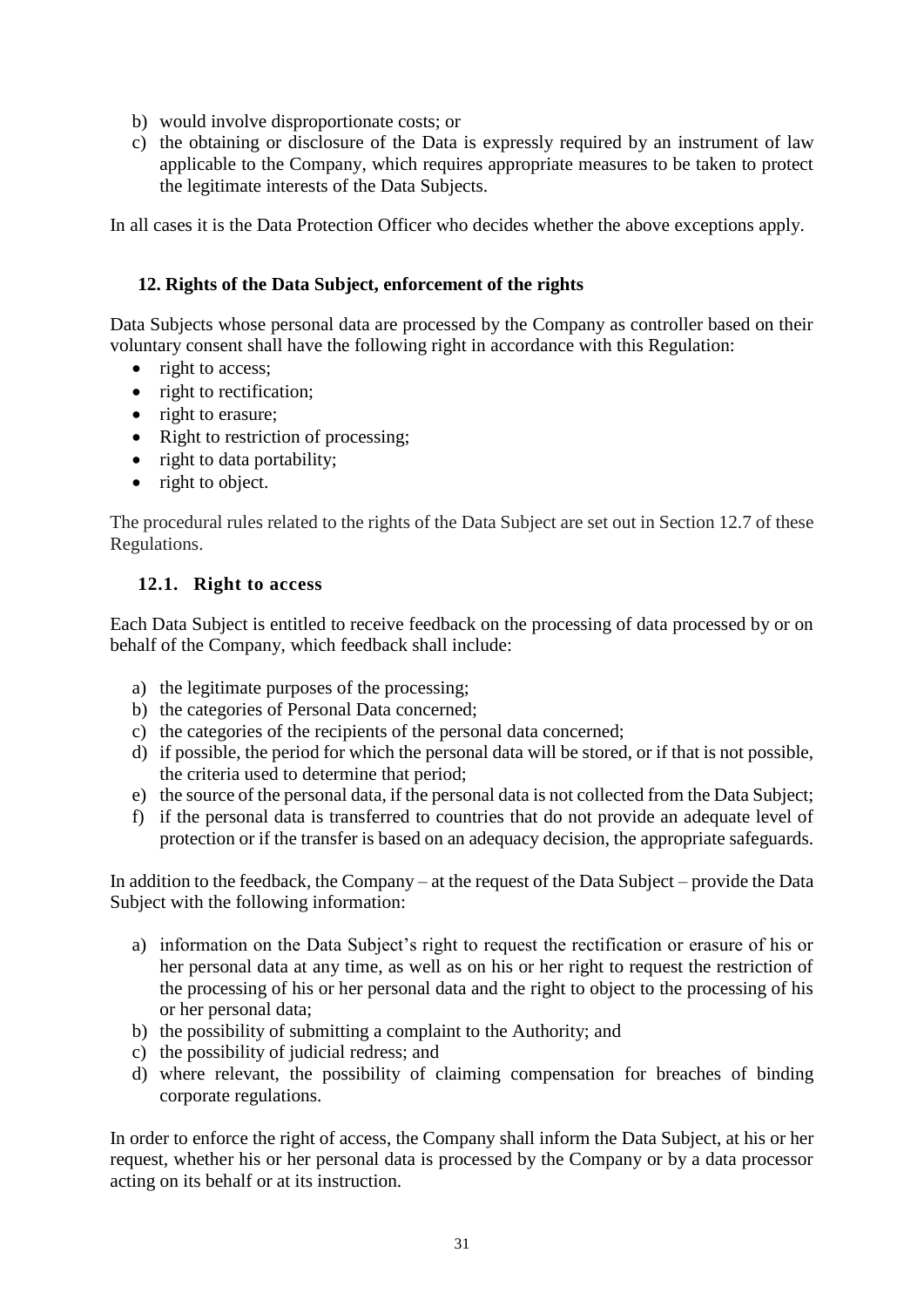# <span id="page-32-0"></span>**12.2. Right to rectification**

The Data Subject shall be entitled to request rectification of inaccurate data concerning him or her. Subject to the purpose of the data processing, the Data Subject is entitled to request – through a supplementary statement, among other means – the supplementation of incomplete personal data concerning him or her.

#### <span id="page-32-1"></span>**12.3. Right to erasure**

The Data Subject shall be entitled to request erasure of personal data concerning him or her if

- a) The personal data is no longer necessary in relation to the legitimate purposes for which they were collected or otherwise processed;
- b) the Data Subject withdraws his or her consent, and the data processing has no other legitimate purpose;
- c) the Data Subject successfully objects to processing of his or her personal data pursuant to Section 12.6;
- d) the personal data of the Data Subject has been unlawfully processed; or
- e) the personal data of the Data Subject must be erased in order to fulfil a legal obligation.

#### <span id="page-32-2"></span>**12.4. Right to restriction of processing**

The Data Subject shall be entitled to request the restriction of the processing of personal data concerning him or her if

- a) the accuracy of the Personal Data is contested by the Data Subject, for a period enabling the Company to verify the accuracy of the Personal Data;
- b) the Processing is unlawful;
- c) the Company no longer needs the Data for any legitimate purpose, but the Data Subject requires it for the establishment, exercise or defence of legal claims; or
- d) the Data Subject has objected to the processing of his or her personal data as per Section 12.6, until the existence of the legitimate interest of the Company is established.

Any restriction on the processing of the Data Subject's personal data may affect the services provided by the Company.

During the restriction of data processing, the personal data may be processed, with the exception of storing it, only with the consent of the Data Subject, or for the establishment, exercise or defence of legal claims, or for the defence of the rights of another natural or juridical person.

The Company must notify the Data Subject before lifting the restriction on data processing.

#### <span id="page-32-3"></span>**12.5. Right to data portability**

The Data Subject shall have the right to receive the personal data concerning him or her, which he or she has provided to the Company, in a structured, commonly used and machine-readable format, where:

- a) processing is based on the Data Subject's consent; or
- b) the processing is based on the performance of a contract concluded with the Data Subject; and the processing is carried out by automated means.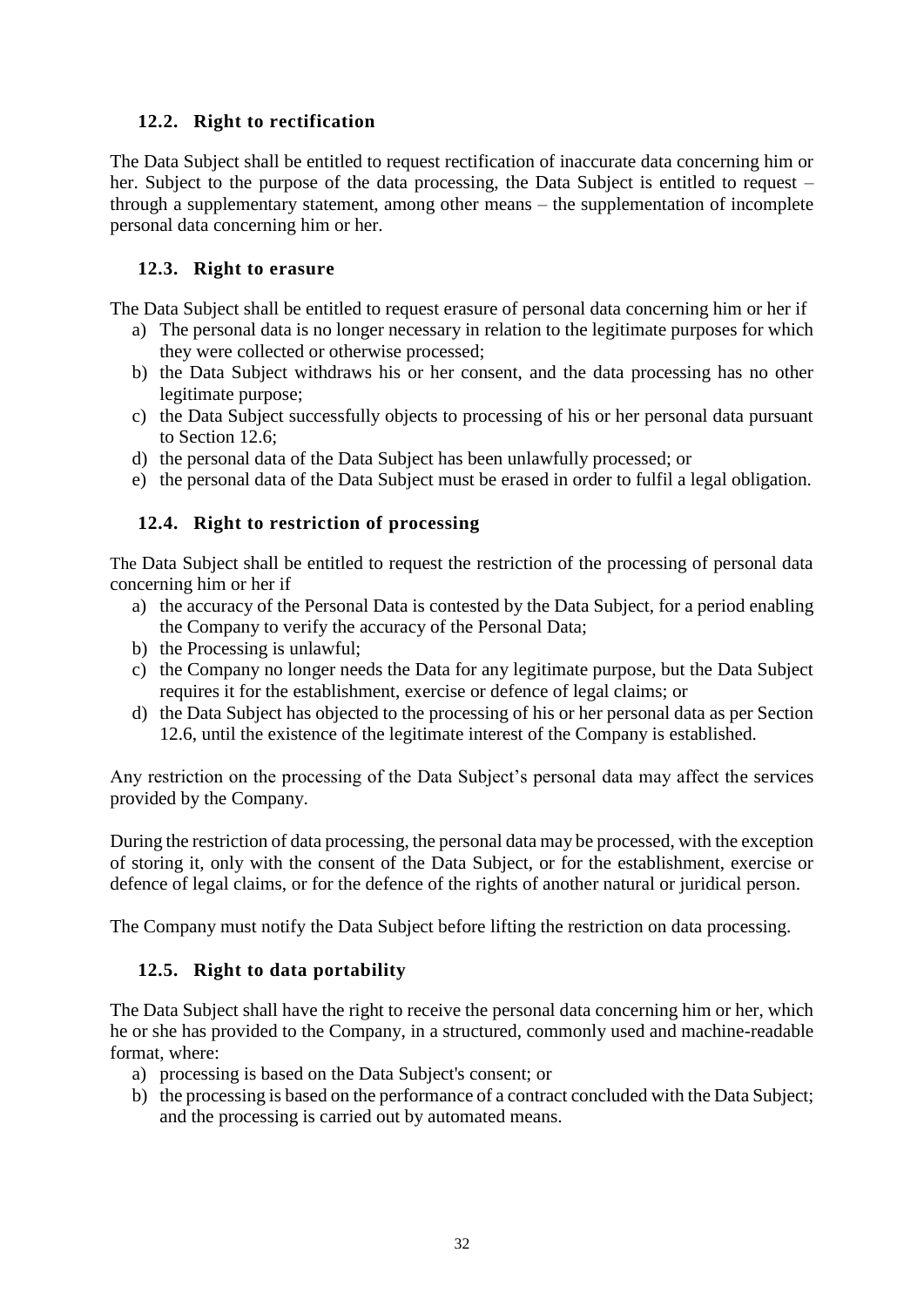## <span id="page-33-0"></span>**12.6. Right to object**

The Data Subject shall have the right to object, on grounds relating to his or her particular situation, at any time to the processing of his or her personal data carried out in the public interest or in the exercise of the public authority vested in the Company or that is necessary for the enforcement of a legitimate interest of the Company or of a third person.

Furthermore, the Data Subject shall have the right to object to the processing of his or her personal data based on legitimate interest, if the Company can demonstrate that the processing is necessary for the purposes of compelling legitimate interests which provide legitimate ground for the processing or which relate to the enforcement or protection of legal claims.

## <span id="page-33-1"></span>**12.7. Provisions related to the exercise of the Data Subject's rights**

The written request of the Data Subject, received in paper format, shall be filed in accordance with the provisions of the latest effective Document Management Regulations, after which the organisational unit responsible for filing shall forward the request to the Data Protection Officer without delay, but certainly no later than on the working day following the filing. Requests for the exercise of Data Subjects' rights received electronically at [info@exim.hu](mailto:info@exim.hu) shall be forwarded by the Marketing department within one (1) working day to the Data Protection Officer.

Before examining the obligation to comply with the request, the Data Protection Officer shall, if the request is incomplete, ask the Data Subject for:

- a) a definition of the type of personal data to which he or she wishes to have access;
- b) a definition of the circumstances in which the Company has collected the data;
- c) satisfactory proof of his or her identity; and
- d) in the case of a request for rectification, erasure, restriction or objection, a statement of the reasons why the personal data is inaccurate, incomplete or not processed in accordance with the relevant legal provisions or these Regulations.

Within one (1) month of receipt of the request, the Data Protection Officer or the person responsible for maintaining contact with the Data Subject shall inform the Data Subject in writing:

- a) of the Company's decision with respect to the submitted request and measures taken or planned in response to the request;
- b) if additional information or clarification is required in order to continue to deal with the request effectively; or
- c) the deadline extension and the final deadline when the Company will notify the Data Subject of its position, which may not be later than two months from the receipt of the request.

The Data Protection Officer shall prepare a draft letter of response, if necessary with the involvement of Legal Services and the organisational unit performing the Data Processing. In the case of the involvement of Legal Services and the relevant organisational, at least 3 (three) working days must be provided for Legal Services and the unit concerned.

If the Company does not take action at the request of the Data Subject, it shall inform the Data Subject of the following without delay, but no later than within 1 (one) month from the receipt of the request:

- a) the reason for not taking action;
- b) the possibility of submitting a complaint to the Authority; and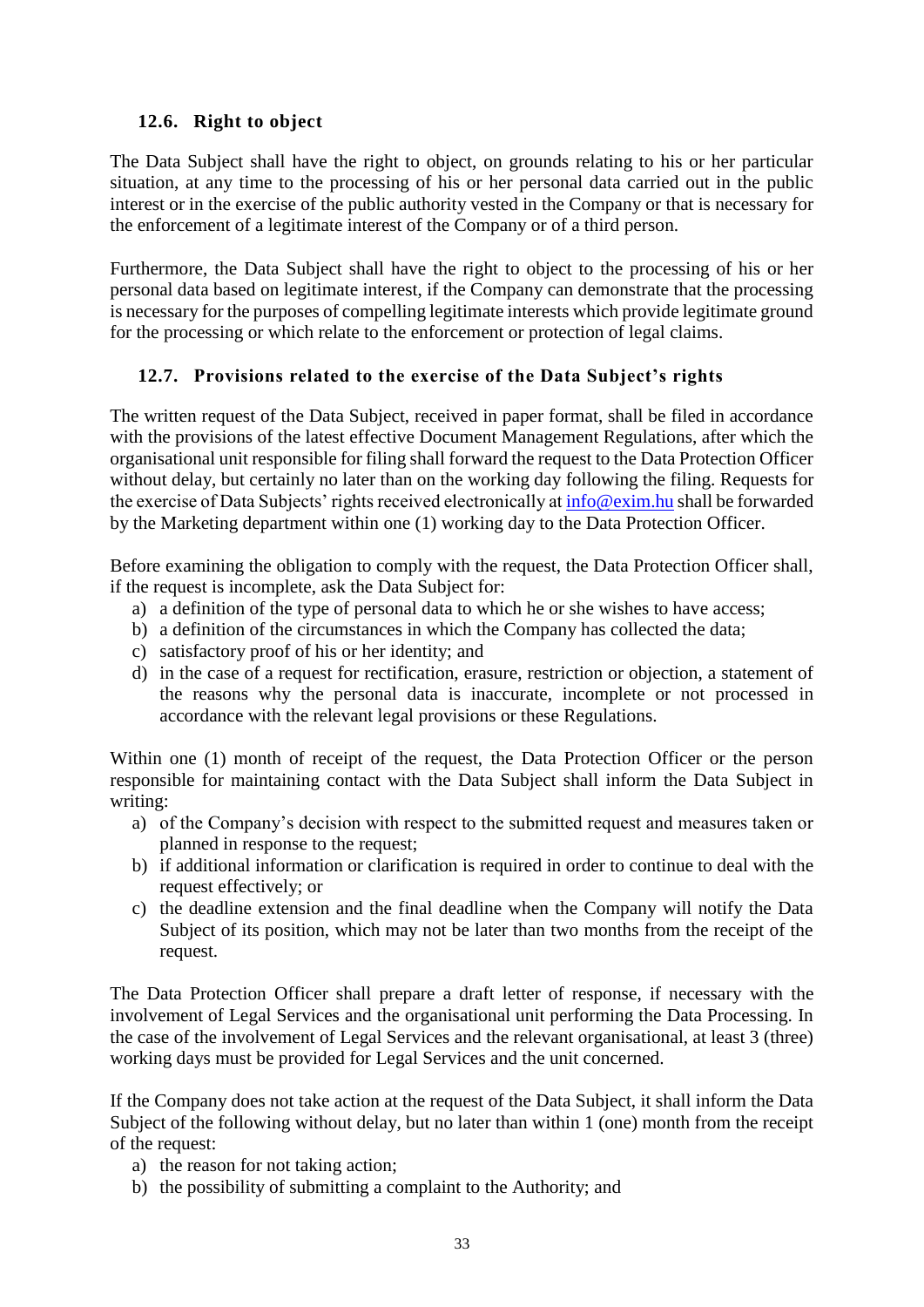c) the possibility of judicial redress.

The Data Protection Officer shall register the requests received by the Company electronically in his or her own organisational folder.

If, at the request of the Data Subject, it is necessary to provide information or take action, the Data Protection Officer shall immediately inform the department concerned of the need to do so.

The Company shall provide information and measures following the exercise of Data Subjects' rights for free. If the request is unfounded, or excessive in scope or in terms of its repetitive nature, the Company shall, based on the opinion of the Data Protection Officer, be entitled to charge a reasonable administrative fee for providing the requested information or for taking action, or may refuse to provide the requested information or take action.

The amount of the cost reimbursement shall be determined by the head of Accounting based on the costs specified in Schedule 2 of these Regulations, and the Company shall inform the Data Subject of the amount of this in advance. The Data Subject shall decide within thirty (30) days after receipt of the notice on the reimbursement whether he or she wishes to maintain his or her request for information. If the Data Subject maintains his or her request, he or she shall pay the amount of the reimbursement to the Company within the deadline indicated on the invoice issued by the Company, by bank transfer to the bank account number indicated on the invoice.

If the data request entails the reimbursement of costs, the Data Protection Officer shall request information on the amount of these costs electronically from Accounting within three (3) working days. Accounting shall inform the Data Protection Officer of the cost of the data request within one (1) working day, and the Data Protection Officer shall send the prior information on the amount of the reimbursement to the Data Subject in writing within three (3) working days. The Company shall provide the information requested by the Data Subject after reimbursement of the costs in accordance with the above. Any reimbursement of costs already paid shall be refunded by the Company if the Personal Data has been processed unlawfully by the Company or a request for information has led to rectification.

In each case, the Chief Executive Officer shall decide whether to provide information, take action or to refuse the above, taking into account the views of the Data Protection Officer and the head of Legal Services.

# <span id="page-34-0"></span>**12.8. Judicial remedy**

If the Company does not deal with the Data Subject's request for the exercise of his or her rights related to the processing of personal data, or does not provide a response regarding the procedural actions taken in relation to the request, or on the results of these actions, within 3 (three) months, or if the Data Subject otherwise believes that the processing of his or her personal data by the Company violates his or her rights under the GDPR, he or she may turn to the court with jurisdiction in the location of the Company's registered office or in the location of the Data Subject's home address.

# <span id="page-34-1"></span>**12.9. Compensation, indemnification**

A Data Subject, or any other person, who has suffered pecuniary or non-pecuniary losses as a result of a breach of the data protection and data security provisions of these Regulations or of the stipulations of the GDPR may claim compensation and aggravated damages from the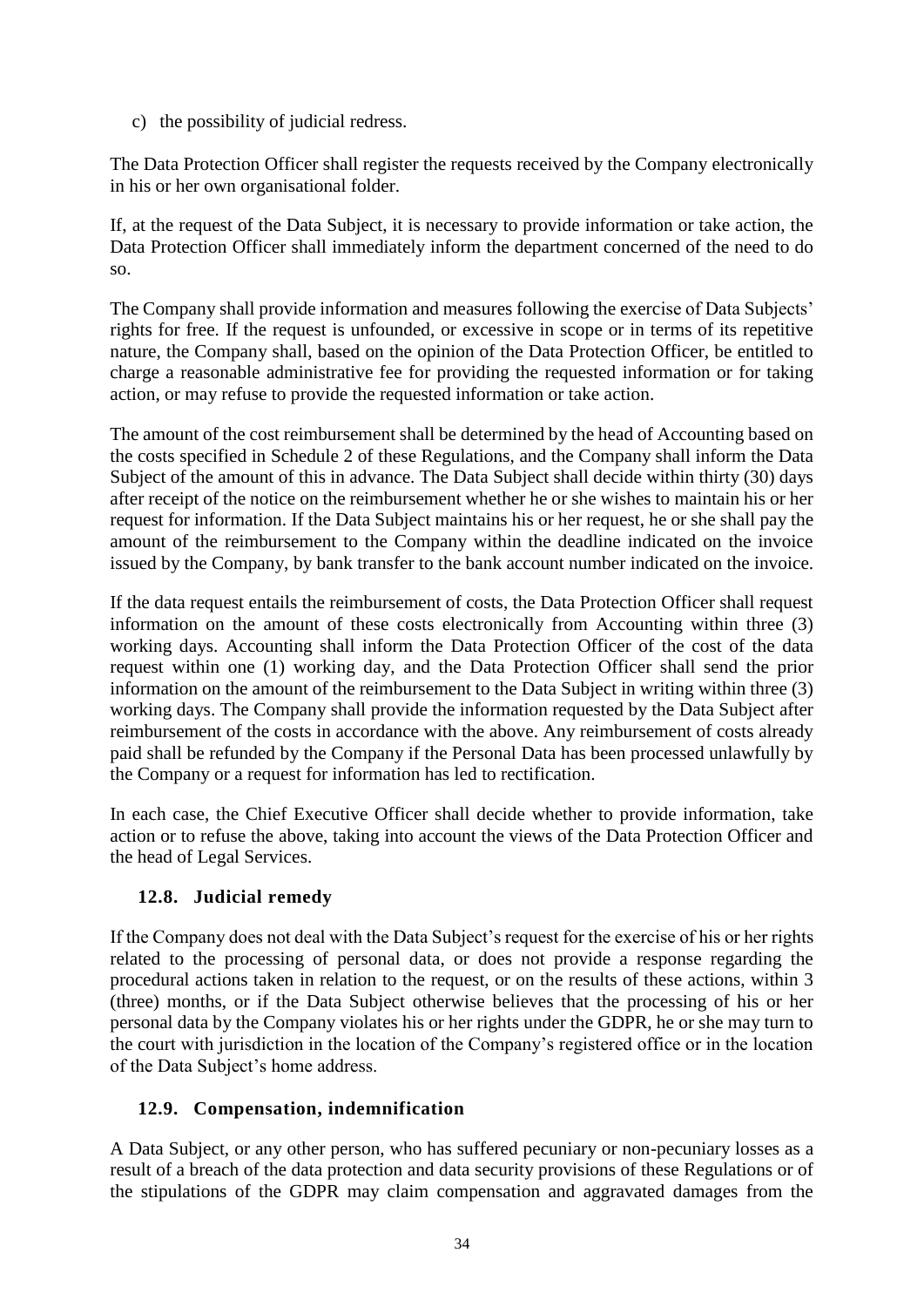Company or from a Processor performing data processing activities on behalf of the Company under a contract.

The Company shall be liable to the Data Subject for any losses caused by the Data Processor used by it and the Company shall also pay to the Data Subject aggravated damages in the event of an infringement of personality rights caused by the Processor.

The Company may be released from the obligation to pay compensation and aggravated damages in the cases specified in Article 82 of the GDPR.

#### <span id="page-35-0"></span>**13. Disclosure of Personal Data**

Disclosure of Personal Data processed by the organisational units of the Company is prohibited unless authorised by the Data Subject or required by law. Aggregate statistical data related to the Company's Employees, Suppliers, Supported Parties and Clients – even if based on Personal Data – may be disclosed provided the Data Subject cannot be identified from them. Prior to the disclosure of the Personal Data, the Company's Employee is obliged to make sure that it is not possible to identify the Data Subject on the basis of the provided Personal Data. In case of doubt, the Data Protection Officer shall be consulted in writing.

#### <span id="page-35-1"></span>**14. Performance of interest assessment tests**

Personal data may be processed even if it is impossible to obtain the data subject's consent or if this would incur excessive cost, or if the Data Subject has withdrawn his or her consent, and the processing of personal data is necessary for compliance with a legal obligation to which the Company is subject, or if it is necessary for the enforcement of the legitimate interests of the controller or a third person, and the enforcement of such legitimate interest is proportionate to the restriction of the Data Subject's rights related to the protection of his or her personal data. This means that the interests of the Company or third person are "stronger" than the Data Subject's right to the protection of his or her personal data, which shall be determined by the Company during performance of an interest assessment test involving a comparison of these rights. The interest assessment test shall be carried out by the Data Protection Officer based on consultation with the organisational unit which carries out the processing within three (3) working days, the result of which shall be communicated to the Data Subject and the organisational unit carrying out the processing by the Data Protection Officer.

#### <span id="page-35-2"></span>**15. Data Protection Controls**

Compliance with data protection procedures and in particular the provisions of this Regulation shall be regularly checked by the heads of organisational units involved in the Processing.

The Data Protection Officer shall ensure compliance with statutory rules of Processing by reviewing regulations, records and registers related to document management and data processing.

The Data Protection Officer shall initiate and conduct monitoring of the compliance of processes related to personal data processing with the provisions of legal regulations on data protection and this Regulation. Subject to the CEO's approval, the Data Protection Officer may engage an external expert for examination of the adequacy of the level of data protection. The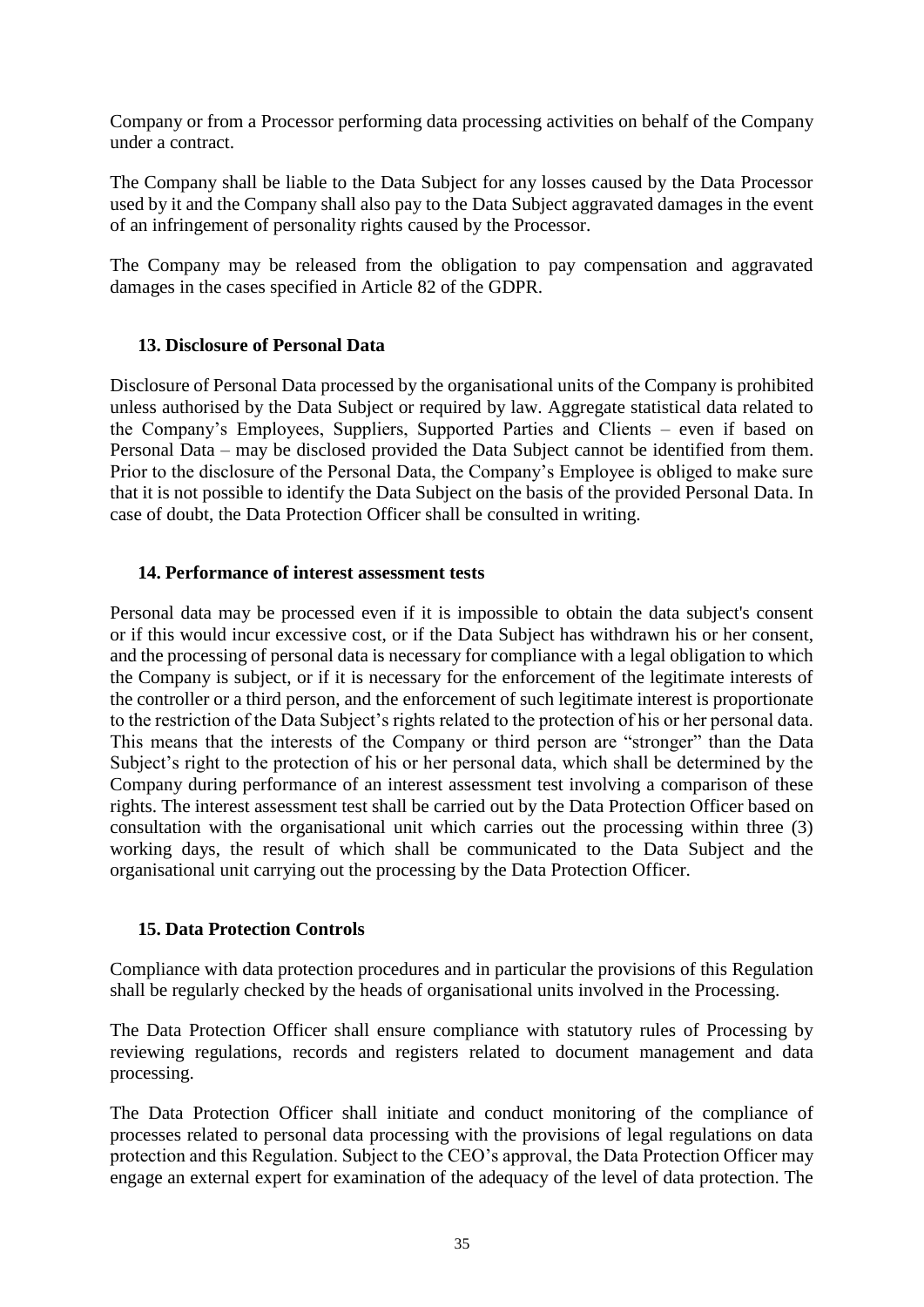Data Protection Officer shall prepare a schedule for the data protection controls planned for the given calendar year. Methodology of controls shall be established by the Data Protection Officer.

The Data Protection Officer shall prepare the schedule for controls for the next calendar year on or before 31 December and shall report to the CEO both orally and in writing the results of data protection controls on or before 31 March of the following year, and shall inform the Board of Directors and the Supervisory Board of his or her work performed during the previous year at the first meeting after acceptance of the report.

Based on the written report made related the experiences and recommendations of the control, if a violation has occurred or is suspected, the CEO shall call the Employee involved in the Processing for its termination and/or the head of the organisational unit responsible for the process involved in the Processing. If an Employee breaches this Regulation, it shall be considered a serious breach of his or her employment contract, which may result in an adverse legal effect against the Employee or the immediate termination of his or her employment. If a person who is not an employee of the Company breaches this Regulation, it may serve as a basis for termination of the Contract concluded with him or her by the Company.

The Data Protection Officer shall keep the records of data protection controls approved by the CEO for ten (10) years from the date on which they were created.

## <span id="page-36-0"></span>**16. Data protection trainings**

The Data Protection Officer shall provide the Data Subjects with training on data protection in the following cases:

- for new Employees after their admission within the framework of a joint e-learning programme organised on a quarterly basis, but no later than at the end of the year;
- in the case of changes in data protection tasks and responsibilities (such as organisational change, operative change);
- if there is a data protection threat or incident;
- in all cases where the head of the organisational unit initiates it.

The Data Protection Officer shall define the scope of persons involved in the training and the topics to be discussed.

The Data Protection Officer shall keep the attendance records of the e-learning training stored by the training program for 10 (ten) years.

#### <span id="page-36-1"></span>**17. Publication of and access to data of public interest and data made public on the grounds of public interest**

In accordance with the provisions of the Freedom of Information Act and other legal regulations related to the enforcement of the basic right to access data of public interest or data made public on the grounds of public interest (hereinafter: Freedom of Information), the Company shall ensure access to data of public interest and data made public on the grounds of public interest within the limitations set forth by the law.

Enforcement of the Freedom of Information shall be ensured by the Company through separate regulations, directives and rules of procedure.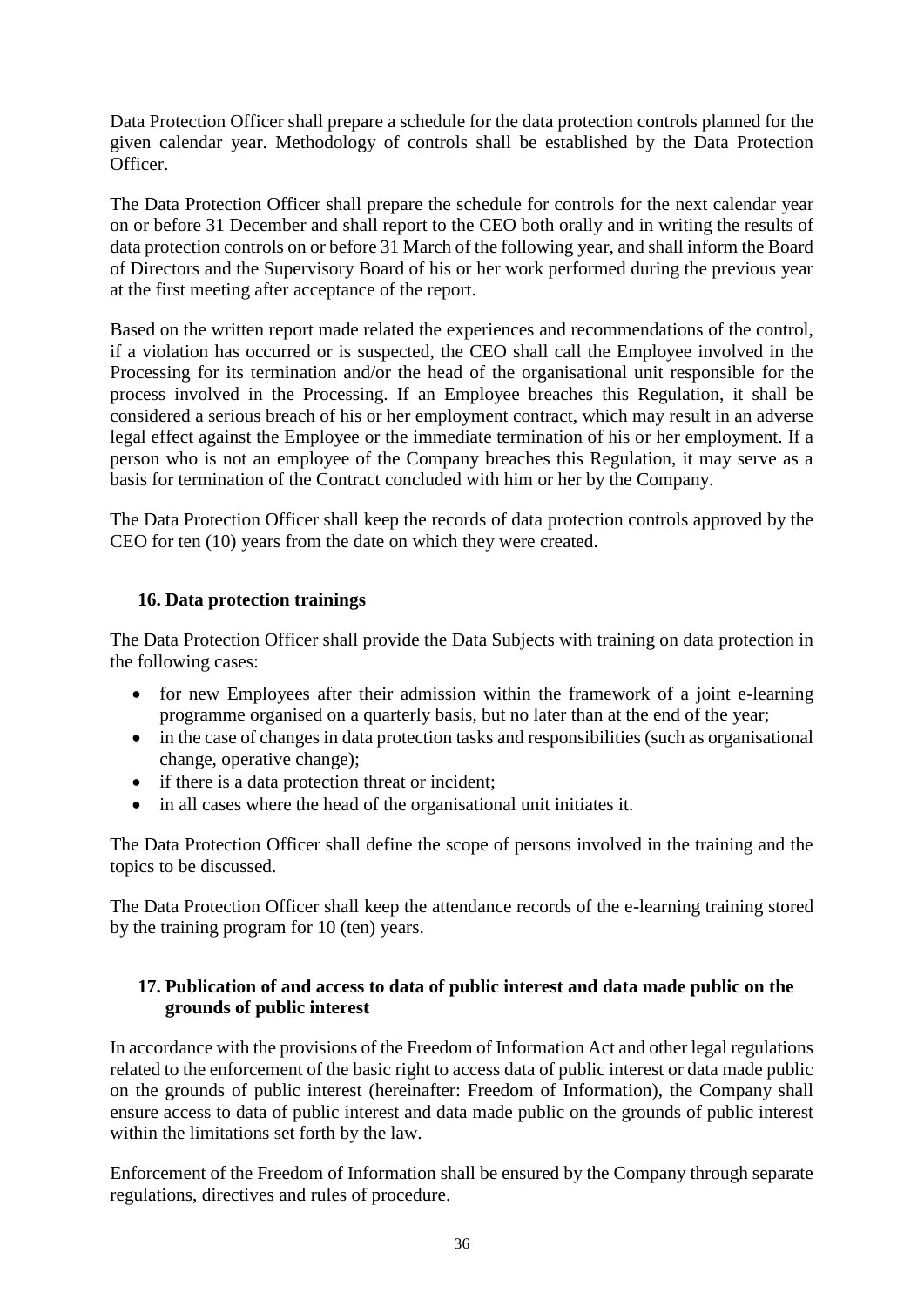#### <span id="page-37-0"></span>**18. Closing provisions**

These regulations shall enter into force on the day following their publication, superseding the Bank's CEO Directive No. 73/2020 on the data protection and data security regulations, and Insurer's CEO Directive 65/2020.

Person responsible for reviewing the regulations: Data Protection Officer.

The Data Protection Officer shall review these Regulations in the event of every organisational, operative and legal change, but at least on an annual basis, and, if necessary, shall initiate its modification.

Budapest, 16 March 2022

Gergely Jákli (signed by) Chairman & CEO